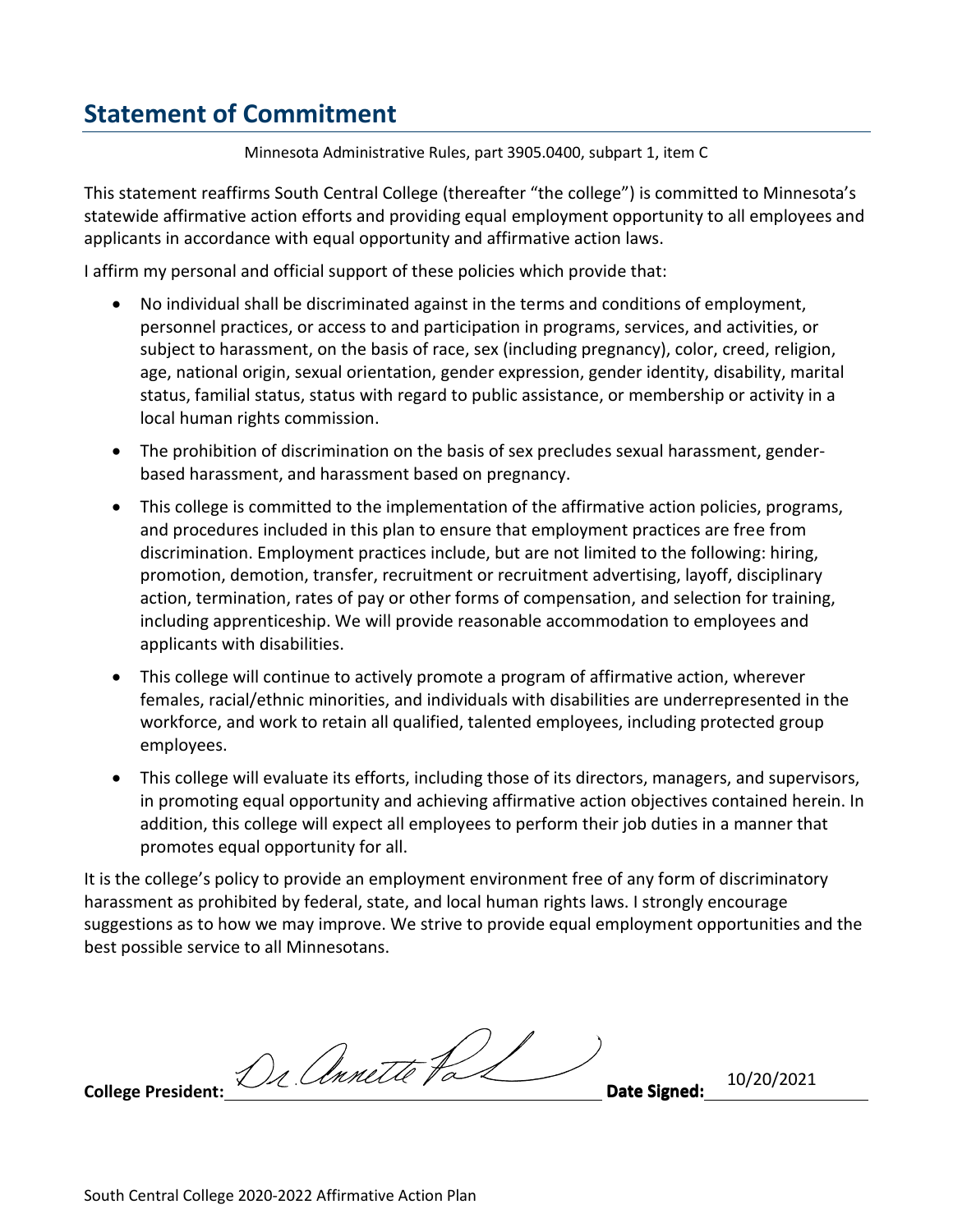## **Executive Summary**

Minnesota Administrative Rules, part 3905.0400, subpart 1, item A

This Affirmative Action Plan meets the requirements as set forth in statute, in Administrative Rule, and by Minnesota Management and Budget (MMB). The plan outlines:

- Affirmative action goals
- Timetables
- Reasonable and assertive hiring and retention methods for achieving these goals

This Affirmative Action review revealed underutilization of the following protected group(s) in the following job categories:

| Job                                    | Women | Racial/Ethnic<br><b>Minorities</b> | <b>Individuals with</b><br><b>Disabilities</b> | <b>Veterans</b> |
|----------------------------------------|-------|------------------------------------|------------------------------------------------|-----------------|
| <b>Categories</b>                      |       |                                    |                                                |                 |
| Officials/Administrators               |       |                                    |                                                |                 |
| Professionals                          |       | XX                                 |                                                |                 |
| Technicians                            |       |                                    |                                                |                 |
| Protective Service: Non-<br>Sworn      | XX    |                                    |                                                |                 |
| Para-Professionals                     |       |                                    |                                                |                 |
| Office/Clerical                        |       |                                    |                                                | XX              |
| <b>Skilled Craft</b>                   |       |                                    |                                                |                 |
| Service Maintenance                    |       |                                    |                                                |                 |
| Faculty: Temporary                     |       | XX                                 |                                                | XX              |
| Faculty: Customized<br><b>Training</b> |       |                                    |                                                |                 |
| Faculty: Probationary                  |       |                                    |                                                |                 |
| Faculty: Unlimited                     | XX    | XX                                 |                                                |                 |

#### Table 1: Underutilization Analysis of Protected Groups

Information about how to obtain or view a copy of this Plan will be provided to every employee of the college. Our intention is to make every employee aware of **South Central College's** commitments to affirmative action and equal employment opportunity. The Plan will also be posted on the **College's** website and maintained in the **Human Resources/Affirmative Action Office.**

Once complete, information about how to obtain or access a copy of this Plan is provided to every employee of the college. Our intention is to make every employee aware of South Central College's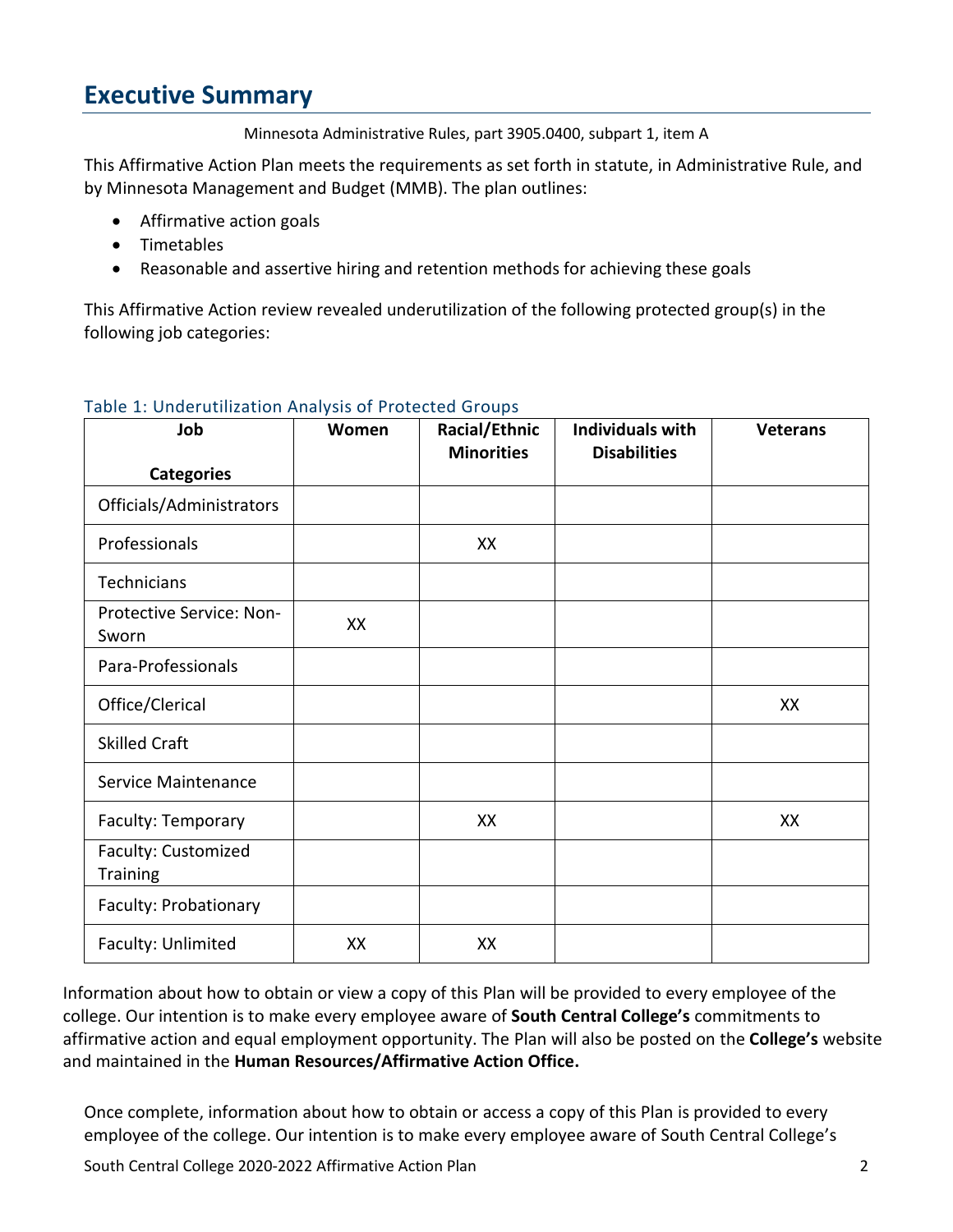commitments to affirmative action and equal employment opportunity. The completed Plan is also posted on the college's website and maintained in **Human Resources.**

| <b>Affirmative Action Officer or Designee:</b> |         | Date Signed: 10/20/2021 |          |
|------------------------------------------------|---------|-------------------------|----------|
| Human Resources Director or Designee:          | Brinn 1 | Date Signed: 10/20/2021 |          |
| College President: Dr. Connette Fa             |         | Date Signed:            | 10/20/21 |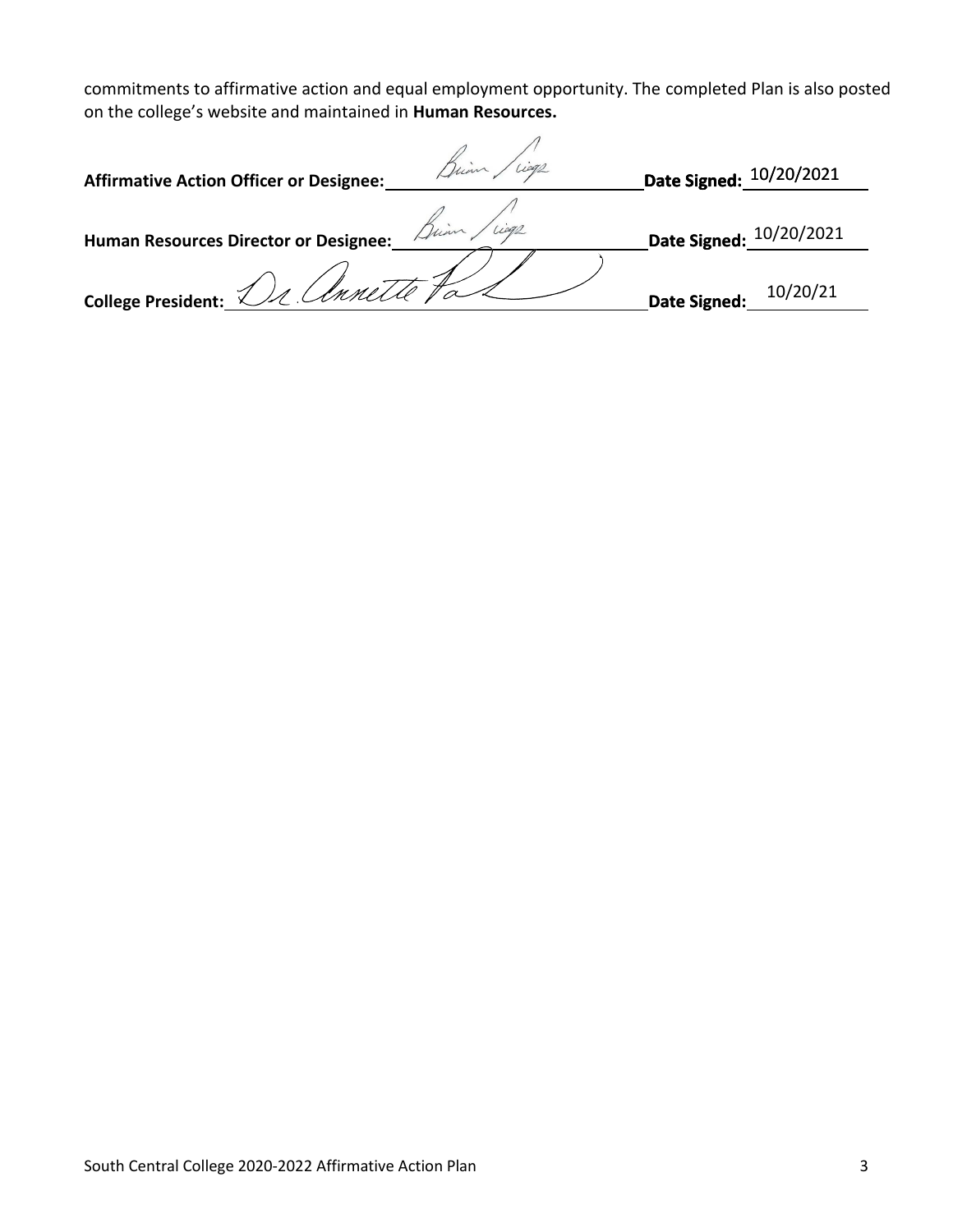## **Organizational Profile**

#### **Mission:**

South Central College provides an accessible and inclusive learning environment that cultivates student success and advances regional economic development.

#### **Vision:**

South Central College will be the region's leading institution in preparing students for the global marketplace by creating an inclusive environment and providing academic, technical, and professional resources to pursue their chosen career, educational, and personal goals.

South Central College (SCC) is a comprehensive community and technical college that is part of the Minnesota system with campuses in Faribault and North Mankato. The college offers programs that prepare students to immediately start a rewarding career after graduation or transfer to a 4-year institution to pursue a bachelor's degree. In addition, SCC's Center for Business and Industry provides an Affirmative Action Equal Opportunity Employer and Educator. For more information visit **[www.southcentral.edu](http://www.southcentral.edu/)**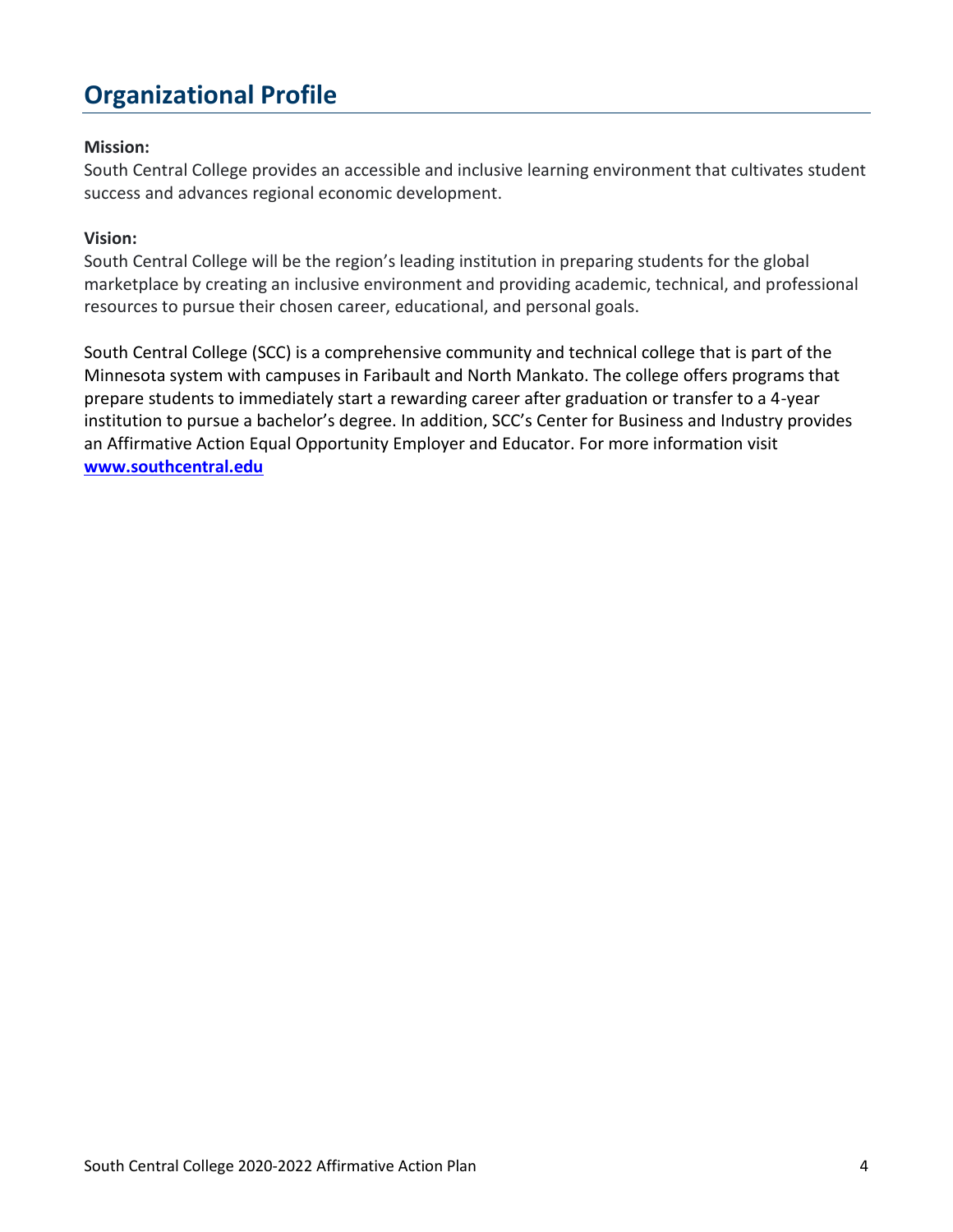## **Individuals Responsible for Directing/Implementing the Affirmative Action Plan**

Minnesota Administrative Rules, part 3905.0400, subpart 1, item B

### **A. President**

#### **Responsibilities**

The President is responsible for establishing an Affirmative Action Program, including goals, timetables, and compliance with all federal and state laws and regulations. Quarterly, the President reports the college progress in meeting its affirmative action goals and objectives to the Commissioner of MMB. The MMB Commissioner is responsible for reporting all agencies progress to the Governor and the Legislature.

#### **Duties**

The duties of the President include, but are not limited to:

- Appoint the Affirmative Action Officer or designee and include accountability for the administration of the college's Affirmative Action Plan in his or her position description.
- Take action, if needed, on complaints of discrimination and discriminatory harassment.
- Issue a statement affirming the department's commitment to affirmative action and equal employment opportunity and ensure the statement is shared with all employees.
- Make decisions and changes in policies, procedures or physical accommodations as needed to implement effective affirmative action in the college.
- Actively promote equal employment opportunity and incorporate diversity and inclusion principles in annual business plans, strategic plan, and college's mission.
- Notify all contractors and sub-contractors with the department of their affirmative action responsibilities.
- Enforce equal employment opportunity in affirmative and non-affirmative hiring decisions reviewed in the hiring process.
- Require that all college directors, managers, and supervisors include responsibility statements for the supporting affirmative action, equal opportunity, diversity, and/or cultural responsiveness in their position descriptions and annual objectives.

Comply with state-wide and college anti-discrimination and anti-harassment policies.

#### **Accountability**

The President is accountable directly to the Chancellor of Minnesota State and indirectly to the Commissioner of MMB for affirmative action matters.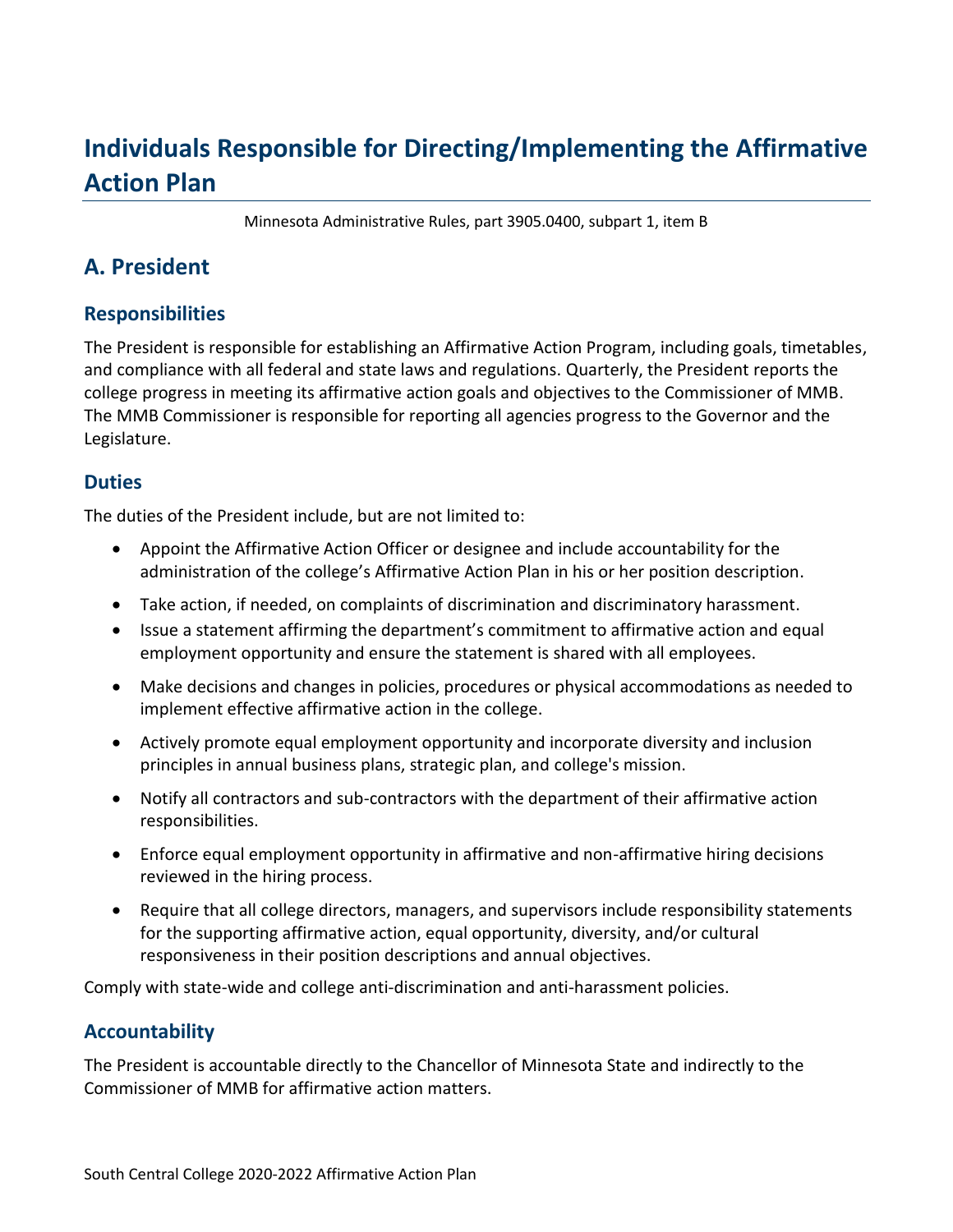#### **Name of individual(s) responsible**

**Name: Dr. Annette Parker Title: President**

**Email: annette.parker@southcentral.edu Phone: 507-332-5801**

### **B. Affirmative Action Officer**

#### **Responsibilities**

The Affirmative Action Officer is directly responsible for developing, coordinating, implementing, and monitoring the college's affirmative action program.

#### **Duties**

The duties of the Affirmative Action Officer include, but are not limited to:

- Develop and administer the college's Affirmative Action Plan.
- Develop and set college-wide affirmative action hiring goals.
- Monitor college compliance and fulfill all affirmative action reporting requirements.
- Disseminate the affirmative action policy to employees in the college.
- Inform the Commissioner on progress on affirmative action and equal opportunity goals and report potential concerns.
- Act as the affirmative action liaison between the college, MMB, and the Governor's Office.
- Determine the need for affirmative action training within the college. Develop training goals and content with internal and external resources.
- Review and recommend changes in policies, procedures, programs, and physical accommodations to implement affirmative action and equal opportunity.
- Develop innovative programs to attract and retain individuals from protected groups in the college.
- Support and recruit racial/ethnic minorities, individuals with disabilities, and females for employment, promotion, and training opportunities.
- Manage the college's pre-hire review process.
- Review requests for non-affirmative non-justified hires in the Monitoring the Hiring process and refer unresolved issues to the Commissioner for final decision.
- Ensure supervisors and managers are making affirmative efforts to recruit and retain candidates and employees from protected groups.
- Oversee the administration of the Americans with Disabilities Act Title I and Title II.

South Central College 2020-2022 Affirmative Action Plan 6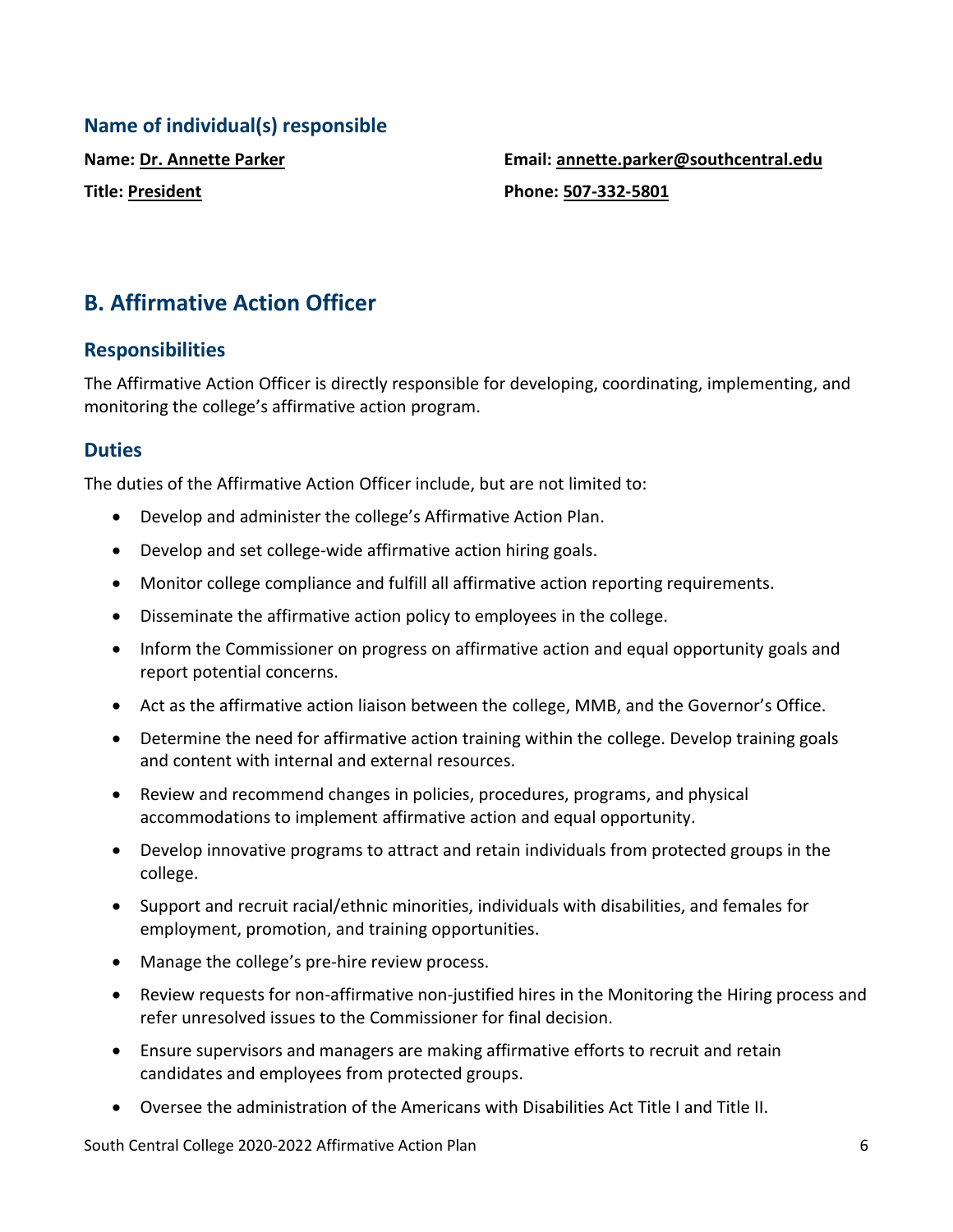- Receive requests for ADA accommodations and work with appropriate supervisors, unions, etc. to approve or deny the request, or provide alternative accommodations.
- Maintain records of requests for reasonable accommodations.
- Oversee the administration of the College Diversity Recruitment program.
- Comply with state-wide and college anti-discrimination and anti-harassment policies.

#### **Accountability**

The Affirmative Action Officer is accountable to the **Vice President for Finance and Operations** for program impacts and for ongoing program activities and direction. The Affirmative Action Officer oversees the administrator of ADA Title II, administrator of Diversity and Inclusion, and other equal opportunity related administrators. In addition, AAO ensures that aggregated data and trends of complaints of illegal discrimination in hiring are provided and shared with the Human Resources Director on a quarterly basis.

#### **Name of individual(s) responsible**

| <b>Name: Brian Tiegs</b>           | Email: brian.tiegs@southcentral.edu |
|------------------------------------|-------------------------------------|
| Title: Director of Human Resources | Phone: 507-389-7219                 |

## **C. Affirmative Action Officer Designee(s)**

#### **Responsibilities**

Designees are responsible for the implementation of the department's Affirmative Action Plan at their facility/work location. Each designee is directly accountable to the college's Affirmative Action Officer for matters relating to affirmative action.

#### **Duties**

The duties of Affirmative Action Designees include, but are not limited to:

- Fulfill all affirmative action reporting requirements by submitting standard reports.
- Ensure dissemination of all relevant affirmative action information to appropriate staff.
- Serve as ex-officio member of the Employee Resource Group (ERG) diversity committee at their work and/or participate in the college's diversity or equity committee.
- Determine the need for diversity training and recommend training at their respective work location.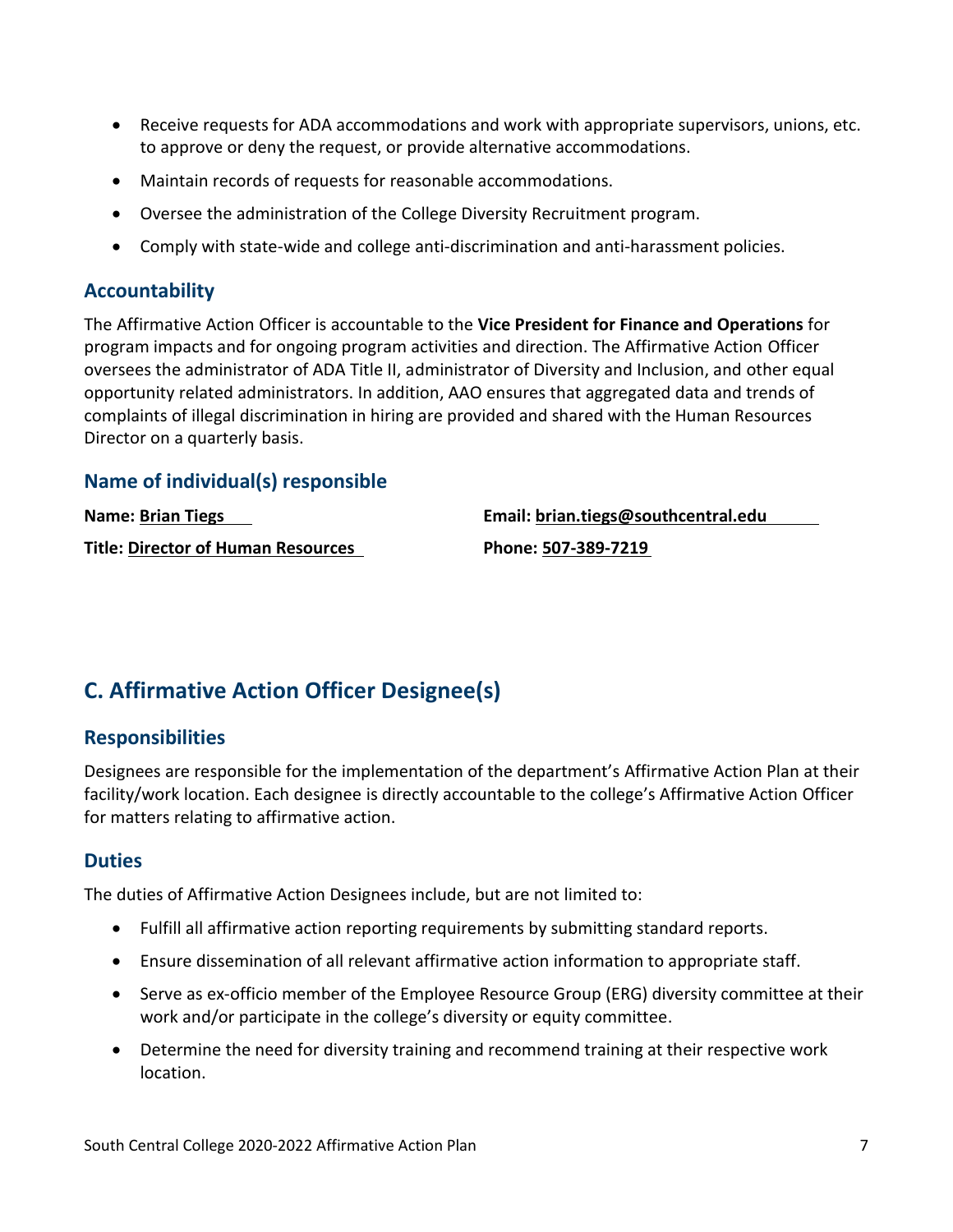- Review policies, procedures, and practices to recommend changes to the Affirmative Action Officer.
- Partner with the college's recruitment team at their work locations.
- Comply with the statewide and college anti-discrimination and anti-harassment policies.

#### **Accountability**

The Affirmative Action Designee is also the **Director of Human Resources** on matters pertaining to Affirmative Action and Equal Opportunity.

#### **Name of individual(s) responsible**

**Name: Brian Tiegs Title: Director of Human Resources** **Email: brian.tiegs@southcentral.edu**

**Phone: 507-389-7219**

## **D. Human Resources Director or Designee(s)**

#### **Responsibilities**

The Human Resources Office is responsible for ensuring equitable and uniform administration of all personnel policies.

The Human Resource (HR) Director is responsible, in conjunction with the college ADA Coordinator, for ensuring timely responses to all Americans with Disabilities Act (ADA) requests for reasonable accommodations to remove barriers to equal employment opportunity with the college. The HR Director is responsible for assisting managers and supervisors in human resources management activities.

Staff within Human Resources who work on affirmative action and diversity issues are accountable to the HR Director or Designee.

#### **Duties**

The duties of HR Directors include, but are not limited to:

- Maintain effective working relationships with college affirmative action officers and designees.
- Provide leadership to HR staff and others to ensure personnel decision-making processes adhere to equal opportunity and affirmative action principles.
- Provide guidance in the development and use of selection criteria to ensure they are objective, uniform, and job related.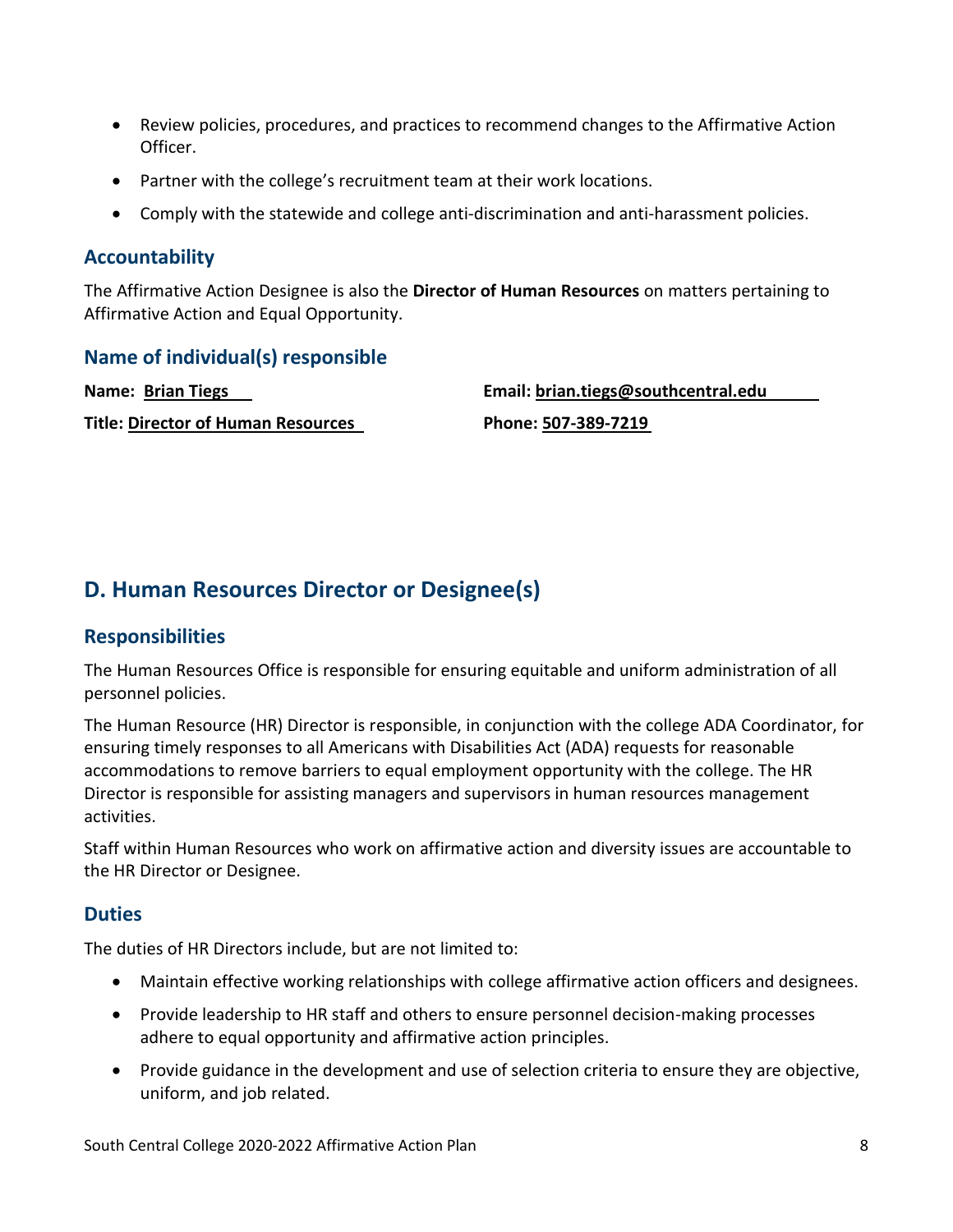- Assist in recruitment and retention of protected groups and notify managers and supervisors of existing disparities.
- Ensure an Affirmative Action Pre-hire Review process is implemented and followed by hiring managers and supervisors by collaboration with the Affirmative Action Officer.
- Initiate and report on progress made with program objectives contained in the Affirmative Action Plan.
- Ensure that the reasonable accommodation process is implemented and followed for all employees and applicants in need of reasonable accommodation.
- Assist supervisors, managers, and the Affirmative Action Officer in recruitment of protected group members through career and job fairs and other efforts, as well as in selection and retention of protected group members.
- Assist supervisors, managers, affirmative action officers, and HR staff in the creation of supported worker positions. These positions help reduce college costs by diverting supportive employment duties from higher skilled workers to supported worker positions. This can improve employee morale and retention of individuals with disabilities in integrated employment.
- Request assistance from MMB to support diversity recruitment efforts, as well as the retention of protected group members in hard-to-fill or executive level positions.
- Include responsibility statements for affirmative action/equal employment opportunity in position descriptions and annual performance objectives.
- Comply with state-wide and college anti-discrimination and anti-harassment policies.

#### **Accountability**

HR staff are accountable to the HR Directors or Designees.

#### **Name of individual(s)**

**Phone: 507-389-7219**

**Name: Brian Tiegs Title: Director of Human Resources Email: brian.tiegs@southcentral.edu**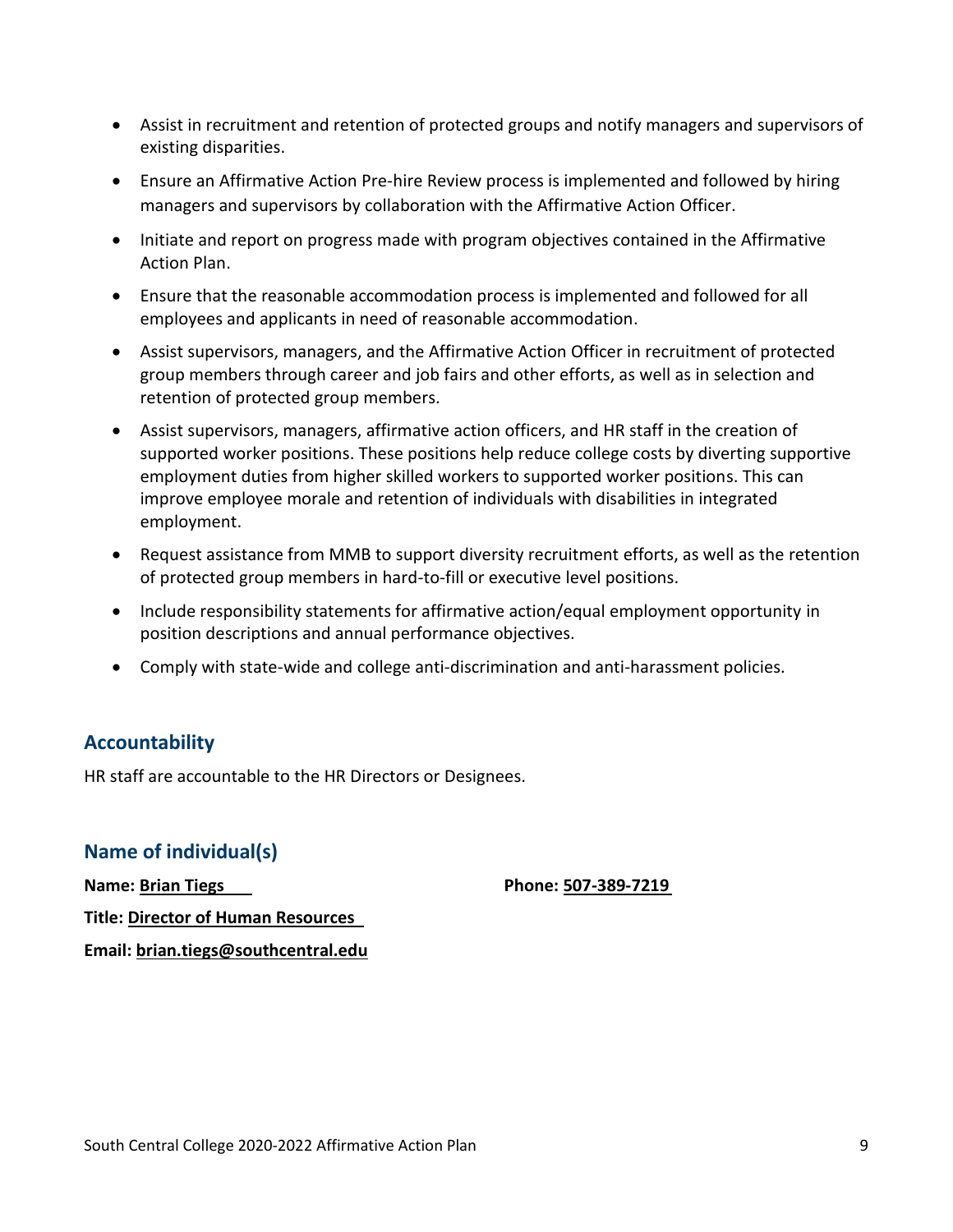### **E. Americans with Disabilities Act Title I Coordinator**

#### **Responsibilities**

The Americans with Disabilities Act (ADA) Title I Coordinator is responsible for ensuring the college's compliance with the ADA Title I – Employment, in accordance with the ADA - as amended, and the Minnesota Human Rights Act.

#### **Duties:**

The duties of the ADA Title I Coordinator include, but are not limited to:

- Provide guidance, coordination, and direction to college management on the ADA. The college develops and implements policies, procedures, and practices to ensure college employment practices and programs are accessible and nondiscriminatory.
- Provide training, technical guidance, and consultation to college management and staff on compliance and best practices for hiring and retaining individuals with disabilities, as well as the provision of reasonable accommodations to employees and job applicants.
- Track and facilitate requests for reasonable accommodations for job applicants and employees, as well as members of the public accessing college services, and report reasonable accommodations annually to MMB.
- Research case law rules and regulation and update HR Directors on evolving ADA issues. Meet bi-annually with ADA Coordinators and provide updates on ADA.
- Ensure compliance with ADA reporting according to state and federal requirements.
- Assist the Affirmative Action Officer in designing and delivering specific ADA training for targeted groups.
- Submit reasonable accommodation reimbursement under the guidelines of the state-wide accommodation fund.
- Provide reasonable accommodations to qualified individuals (as defined by ADA) with known physical or mental disabilities, to enable them to compete in the selection process, perform essential functions of the job, and/or enjoy equal benefits and privileges. The ADA Coordinator and the Regional Human Resources Director (RHRD) who also serves as the Regional ADA Coordinator, in consultation with the employee and supervisor, and other individuals involved must:
	- $\circ$  Discuss the purpose and essential functions of the job and complete a step-by-step job analysis;
	- o Determine the precise job-related limitations;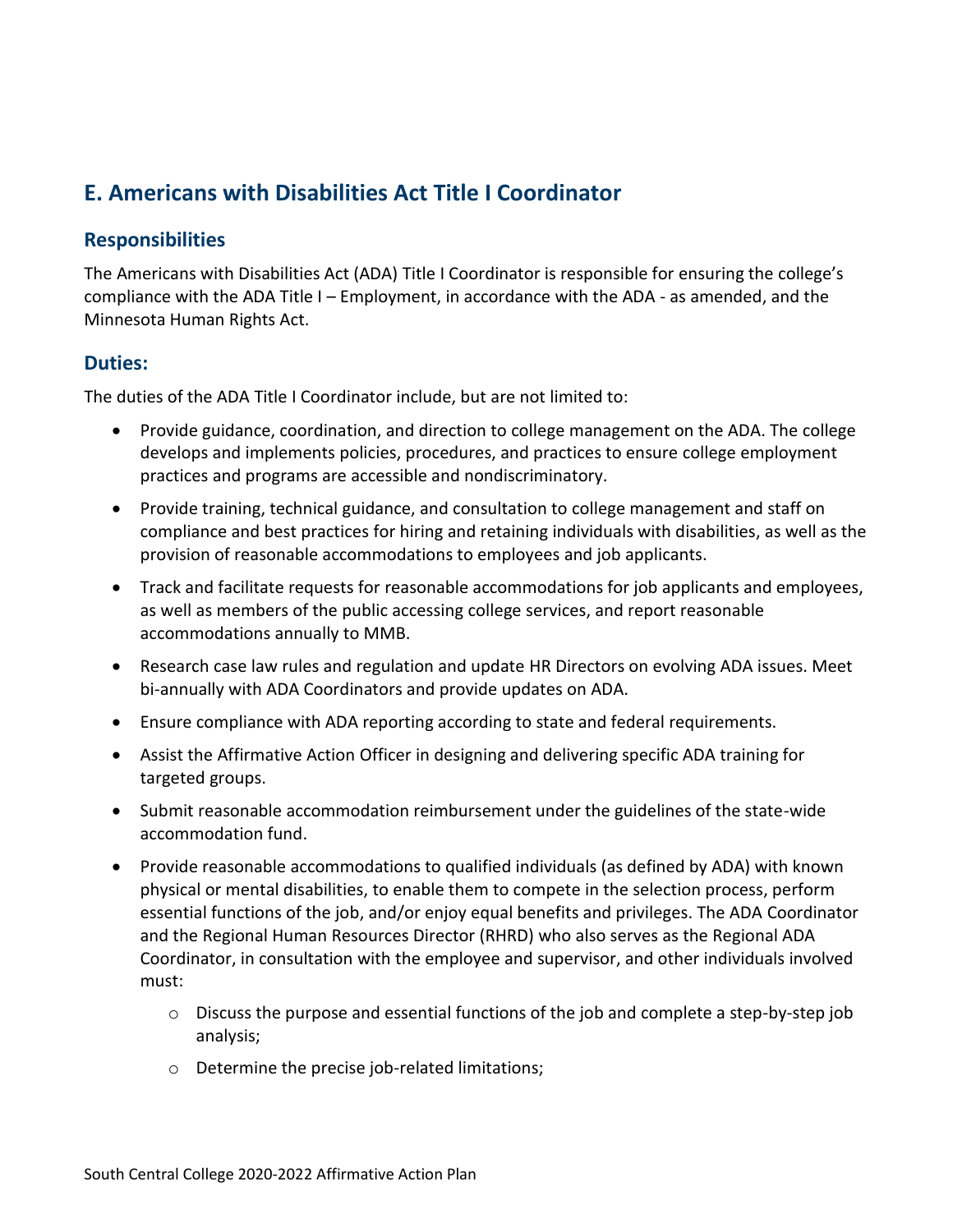- $\circ$  Identify potential accommodations and assess the effectiveness each would have in allowing the employee to perform essential functions of the job; and
- o After discussion and review, select and implement the accommodations that are appropriate for both the employee and the employer using the Reasonable Accommodation Agreement.
- Comply with state-wide and college anti-discrimination and anti-harassment policies.

#### **Accountability:**

The ADA Title I Coordinator is accountable to **Vice President for Finance and Operations**

**Name of individual(s) responsible Name: Brian Tiegs**

**Title: Director of Human Resources**

**Email: brian.tiegs@southcentral.edu Phone: 507-389-7219**

### **F. Americans with Disabilities Act Title II Coordinator**

#### **Responsibilities**

The Americans with Disabilities Act (ADA) Title II Coordinator is responsible ensuring the college's compliance with the ADA Title II – Public Services, in accordance with the ADA as amended, and the Minnesota Human Rights Act.

#### **Duties:**

The duties of the ADA Title II Coordinator include, but are not limited to:

- Provide guidance, coordination, and direction to college management on the ADA. The college develops and implements policies, procedures, and practices to ensure college employment practices and programs are accessible and nondiscriminatory.
- Provide training, technical guidance, and consultation to the college's management and staff on compliance and best practices with regards and obligations to members of the public with disabilities, as well as the provision of reasonable modifications for visitors.
- Track and facilitate requests for reasonable modifications for members of the public accessing college services. Report reasonable modifications annually to MMB.
- Research case law rules and regulation and update Executive team on evolving ADA issues. Meet bi-annually with state ADA Coordinators and learn updates and share practices on ADA.
- Ensure compliance with ADA reporting according to state and federal requirements.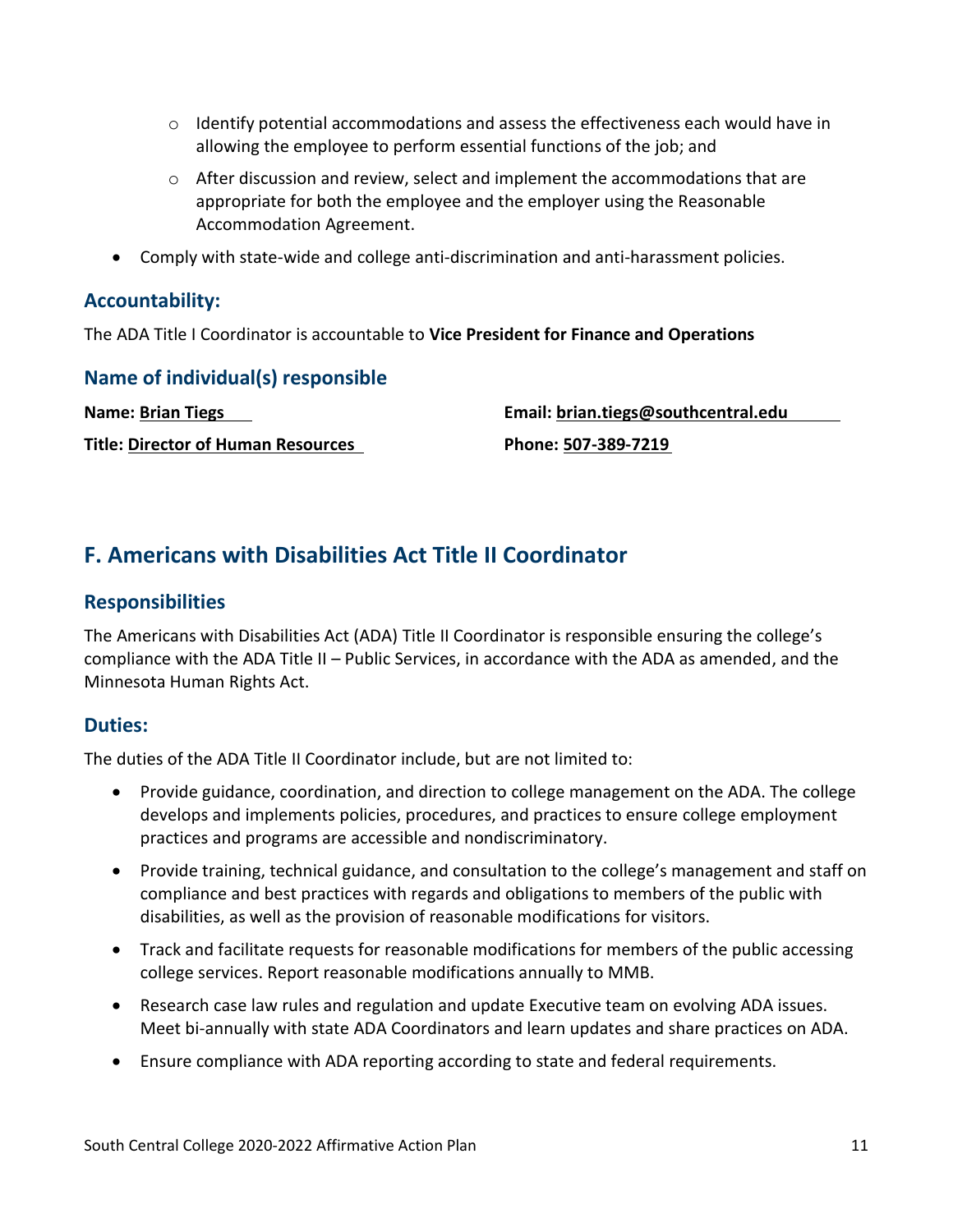- Assist the Affirmative Action Officer in designing and delivering training for College employees assisting ADA modifications for the public.
- Provide reasonable modifications to members of the public (as defined by ADA) with known physical or mental disabilities, to ensure equal access and privileges to programming and services. The ADA Title II Coordinator will consult with the member of the public in need of a modification and:
	- $\circ$  Discuss the purpose and essential functions of the reasonable modification.
	- o Identify the potential modifications and assess the effectiveness each request.
	- $\circ$  After discussion and review, select and implement the modifications that are appropriate for both the member of the public and the college.
	- o Document this review and reported in the State ADA Annual Report.
- Comply with state-wide and college anti-discrimination and anti-harassment policies.

#### **Accountability:**

The ADA Title II Coordinator is accountable to the Director of Human Resources**.**

#### **Name of individual(s) responsible**

**Name: Brian Tiegs**

**Phone: 507-389-7219**

**Title: Director of Human Resources**

**Email: brian.tiegs@southcentral.edu**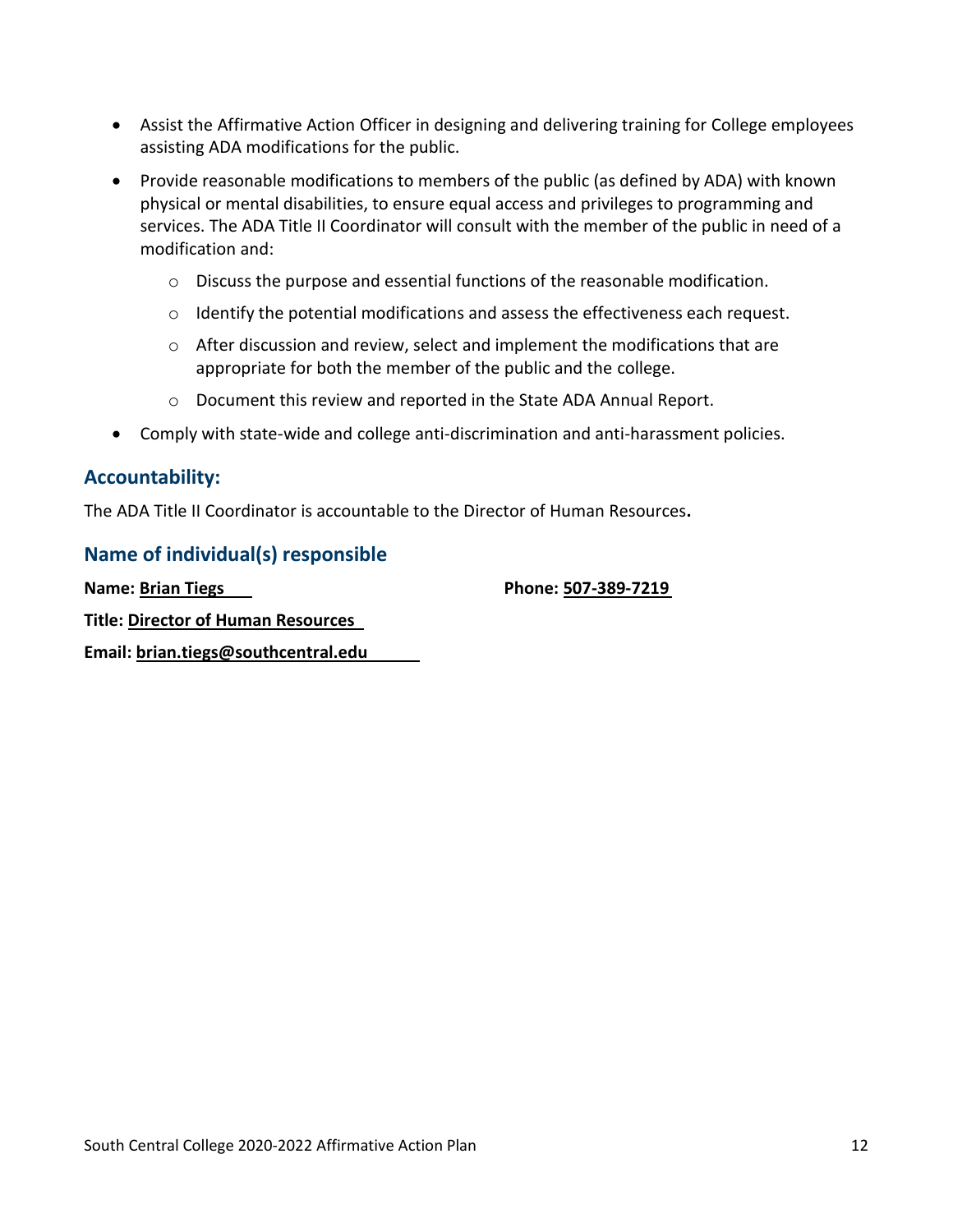## **G. (Diversity) Recruitment Coordinator**

#### **Responsibilities**

The Diversity Recruitment Coordinator is responsible for the creation and coordination of the Diversity Recruitment Plan outlined in this document.

#### **Duties**

The duties of the Diversity Recruitment Coordinator include, but are not limited to:

- Identify high-need recruitment job areas within the college.
- Communicate the strategic recruitment plan to HR, the executive team, management, and staff.
- Assist the Affirmative Action Officer in conducting periodic audits of recruitment activity to measure the effectiveness of efforts and activities toward attaining strategic diversity goals and objectives.
- Maintain relationships with college executive teams, HR, and management to make decisions about the diversity recruitment needs of the department.
- Maintain relationships with community stakeholders, colleges and universities, and workforce centers to continue effective diversity recruitment strategies.
- Maintain active participation in the state-wide recruiters' group.
- Comply with state-wide and college anti-discrimination and anti-harassment policies.

#### **Accountability**

The Diversity Recruitment Coordinator is accountable to the Director of Human Resources.

#### **Name of individual(s) responsible**

**Name: John Harper**

**Title: Director of Diversity, Equity & Inclusion**

**Email: [john.harper@southcentral.edu](mailto:john.harper@southcentral.edu) Phone: 507-389-7433**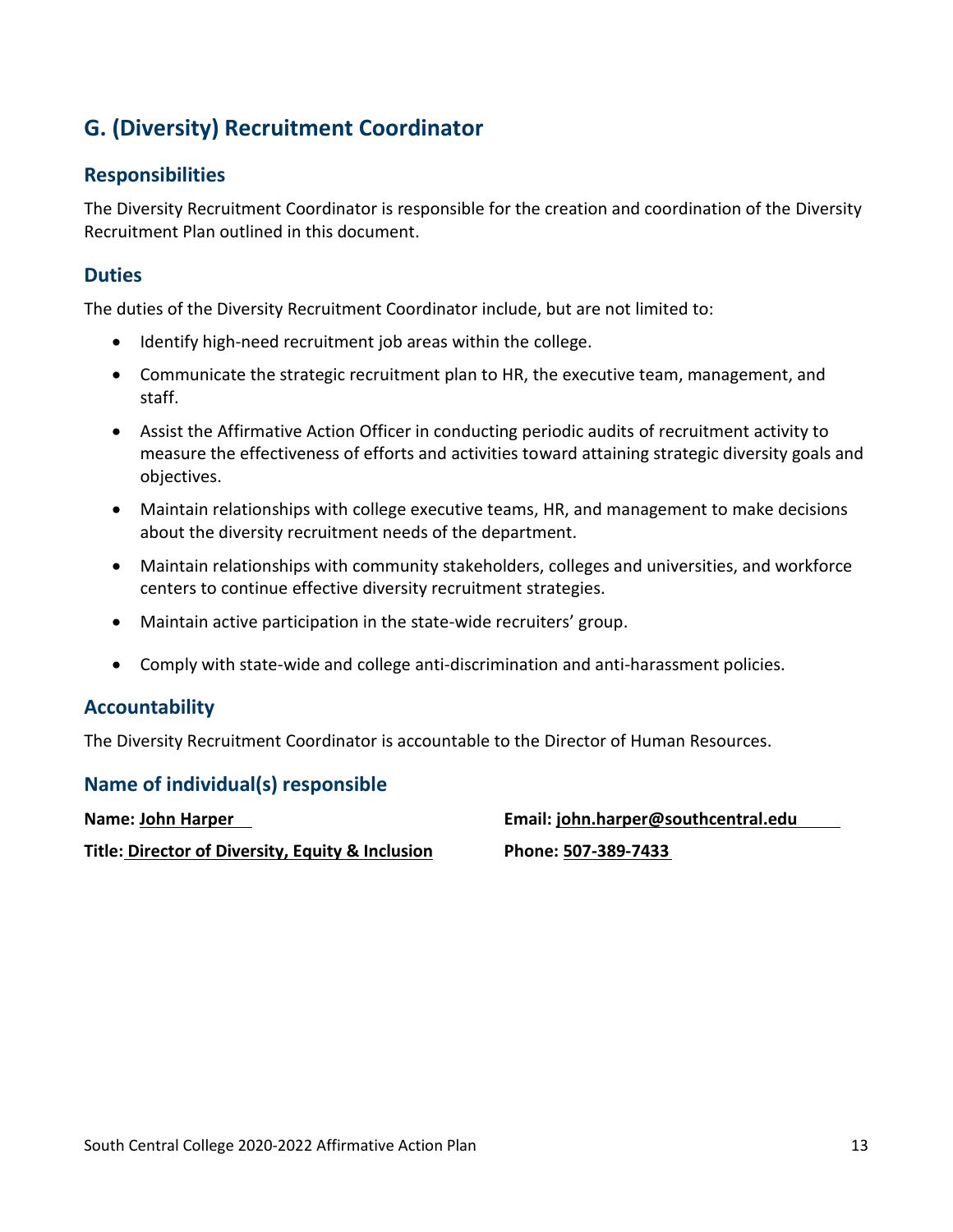### **H. Senior Managers and Facility Executive Team Leaders**

#### **Responsibilities**

College senior managers and executive team leaders are responsible for implementing all aspects of the college Affirmative Action Plan and the college's commitment to affirmative action and equal opportunity.

#### **Duties**

The duties of senior managers and facility executive team leaders include, but are limited to:

- Identify problem areas and eliminate barriers that prevent equal employment opportunity within the college.
- Communicate the equal opportunity employment policy and the affirmative action program and plan to all employees.
- Assist the Affirmative Action Officer in periodic audits of hiring and promotion patterns to remove obstacles to attaining affirmative action goals and objectives.
- Hold regular discussions with supervisors and employees to ensure the college's equal employment opportunity policies are being followed.
- Inform and evaluate managers and supervisors on their equal employment opportunity efforts and results, in addition to other job performance criteria.
- Comply with statewide and college anti-discrimination and anti-harassment policies.

#### **Accountability**

Senior managers and executive team leaders are accountable directly to their appropriate supervisor and indirectly to the college President.

#### **Name of individual(s) responsible**

**Name: Dr. Annette Parker**

**Title: President**

**Email: annette.parker@southcentral.edu**

**Phone: 507-332-5801**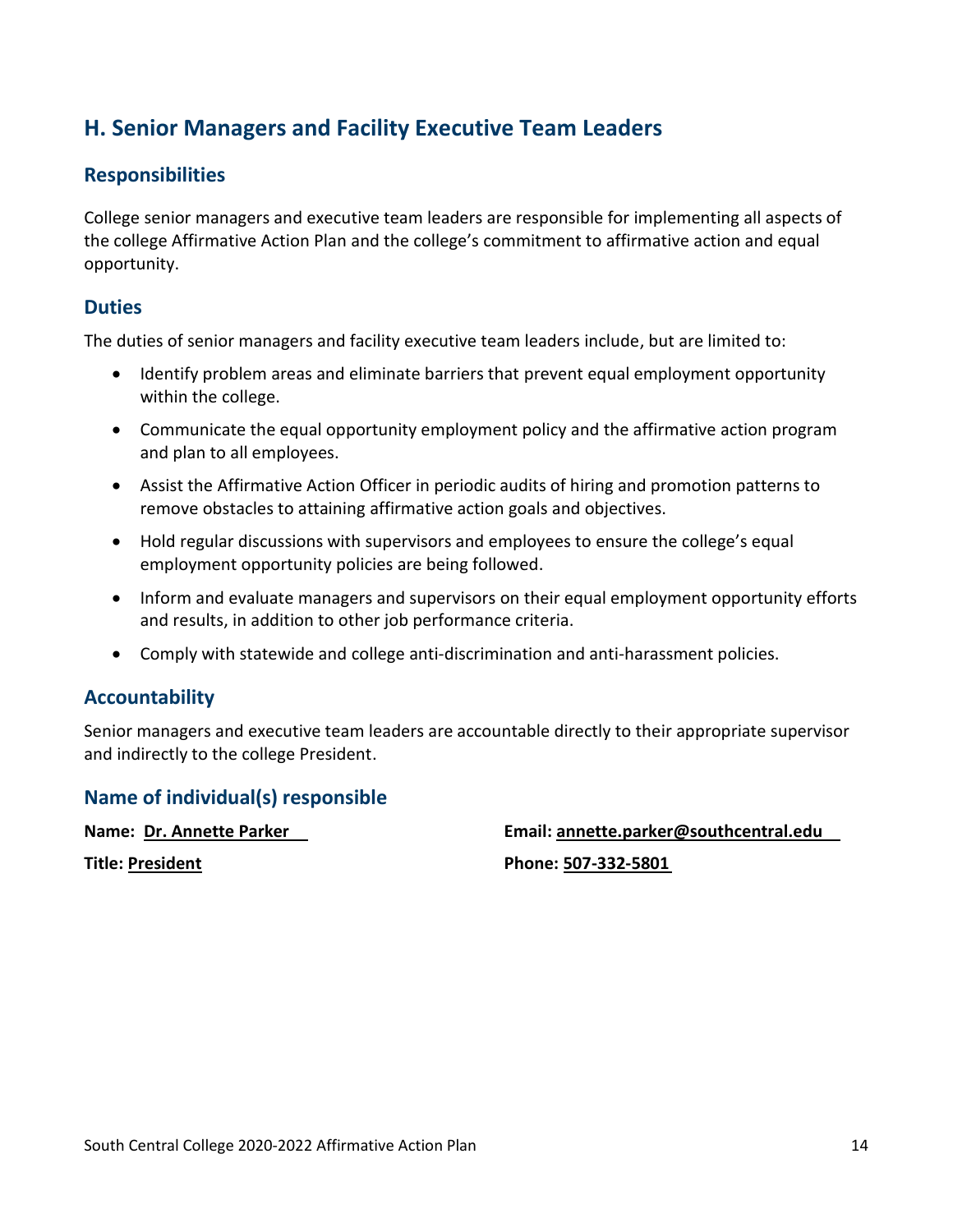### **I. All Employees**

#### **Responsibilities**

All employees are responsible for conducting themselves in accordance with the State of Minnesota's policy of equal employment opportunity. This includes refraining from any actions that would subject any employee to negative treatment on the basis of race, creed, color, sex (including pregnancy), national origin, age, marital status, familial status, disability, sexual orientation, gender expression, gender identity, reliance on public assistance, membership or activity in a local human rights commission, religion, political opinions, or affiliations. Employees who believe they have been subjected to such discrimination or harassment are encouraged to use the college's complaint procedure.

#### **Duties:**

The duties of all employees include, but are not limited to:

- Exhibit an attitude of respect, courtesy, and cooperation toward colleagues and the public.
- Refrain from any actions that would adversely affect a colleague on the basis of their race, creed, color, sex (including pregnancy), national origin, age, marital status, familial status, disability, sexual orientation, gender expression, gender identity, reliance on public assistance, membership or activity in a local human rights commission, religion, political opinions, or affiliations.
- Comply the state-wide and college anti-discrimination and anti-harassment policies.

#### **Accountability:**

Employees are accountable to their designated supervisor and indirectly to the college's President. All employees are responsible for conducting themselves in accordance with the Affirmative Action Plan.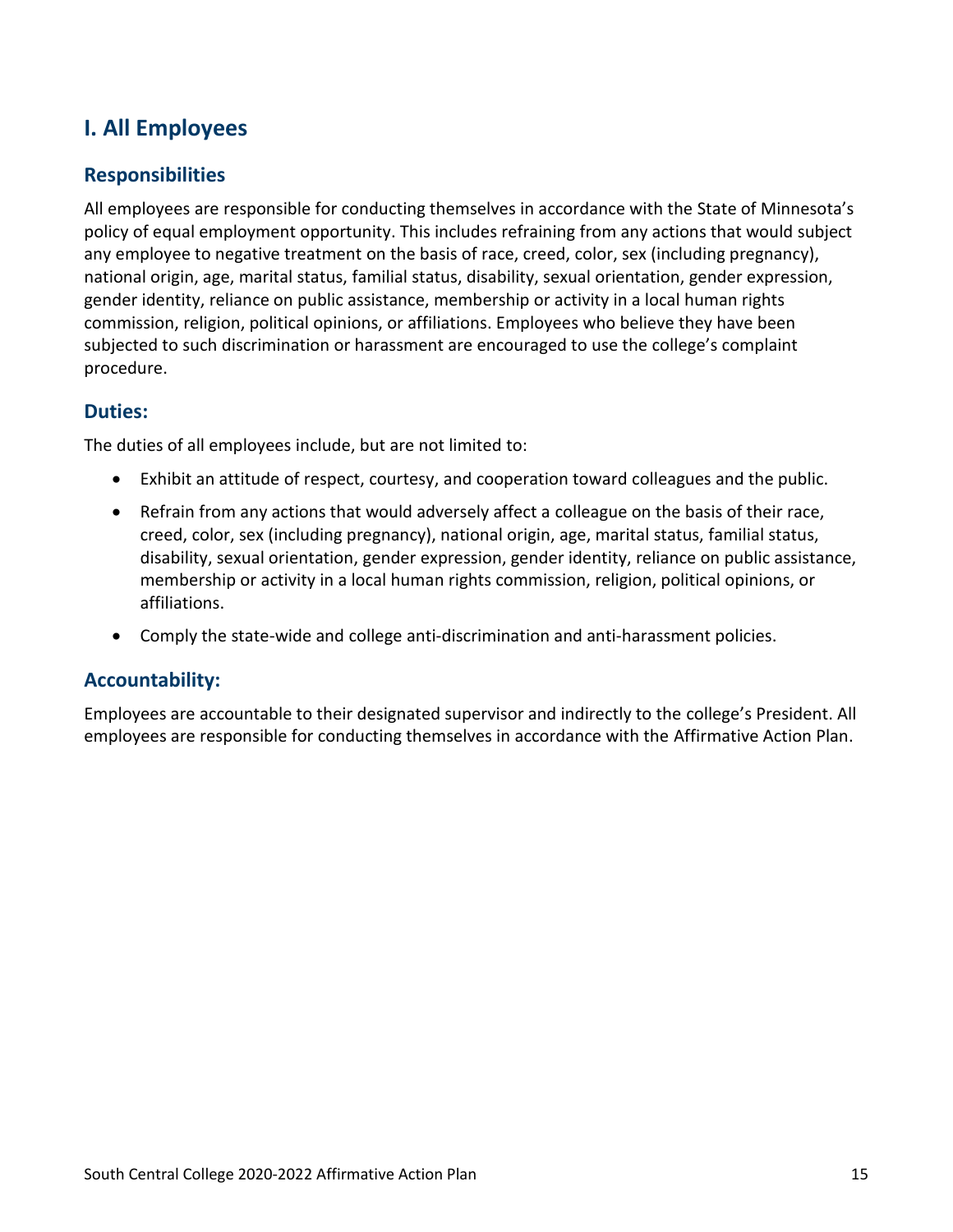## **Communication of the Affirmative Action Plan**

Minnesota Administrative Rules, part 3905.0400, subpart 1, item D and Minnesota Administrative Rules, part 3905.0400, subpart 1, item E

The following information describes the methods that the college takes to communicate the Affirmative Action Plan to employees and the general public:

### **Internal Methods of Communication**

- **Internal memorandum.** College leadership or the Affirmative Action Officer will send an internal memo to college employees each year. This message identifies the location of the Affirmative Action Plan and the employee's responsibility to read and understand it. It also indicates the employees' responsibility to support and implement equal opportunity and affirmative action.
- **Intranet.** The college's Affirmative Action Plan is available to all employees on the college's internal website at **www.southcentral.edu** and in print to anyone who requests it. As requested, the college will make the plan available in alternative formats.
- **Printed copy.** A physical copy of the College's Affirmative Action Plan is available to employees at the following address:

#### **South Central College- Attn: Director of Human Resources**

#### **1920 Lee Blvd, North Mankato, MN 56003**

• **Signage.** Nondiscrimination and equal opportunity statements and posters are prominently displayed in areas frequently used by employees.

### **External Methods of Communication**

- **Public website.** The college's Affirmative Action Plan is available on the college's public website at **www.southcentral.edu.** Printed copies are available to anyone who requests it. As requested, the college will make the plan available in alternative formats.
- **Equal opportunity employer language.** The college's website homepage, letterhead, publications, and all job postings, includes the statement **"South Central College** is an equal opportunity employer." The college will also ensure a representative ratio of diversity is on all marketing materials.
- **Signage**. Nondiscrimination and equal opportunity statements and posters are prominently displayed in common public areas. Examples of posters displayed include: Equal Employment Opportunity is the law, Employee Rights under the Fair Labor Standards Act, and the Americans with Disabilities Act Notice to the Public.
- A physical copy of the College's Affirmative Action Plan is available to contractors, vendors, and members of the public at the following address: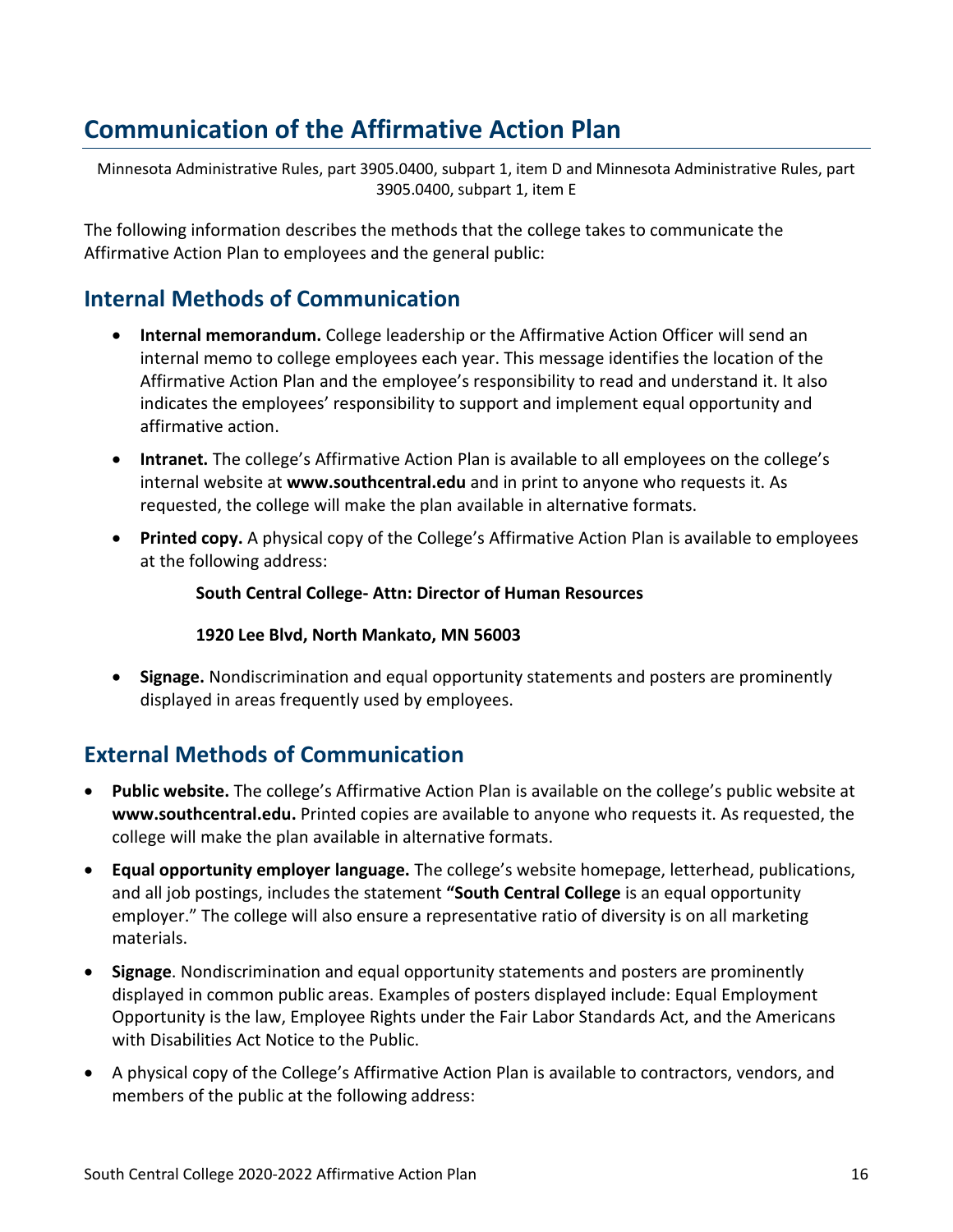**1920 Lee Blvd North Mankato, MN 56003**

## **Job Category Analysis**

Minnesota Administrative Rules 3905.0600 Subp 3.A and Minnesota Administrative Rules 3905.0600 Subp 3.B

The college conducted a Job Category Analysis to determine the percent of protected group employees in each job category. The job category analysis lists job class titles in each Equal Employment Opportunity (EEO) job category at the college. A job classification is a group of one or more positions with similar duties and responsibilities. These classifications help clarify positions within the class so the same schedules of pay can be applied with equity to all positions in the class that fall under the same, or substantially the same, employment conditions.

## **Determining Availability**

MS 43A.19(b), MS 43A.19(c), Minnesota Administrative Rules 3905.0600 Subp 1, Minnesota Administrative Rules 3905.0600 Subp 2, Minnesota Administrative Rules 3905.0600 Subp 3C, and Minnesota Administrative Rules 3905.0600 Subp 3D

For purposes of this Affirmative Action Plan, "availability" means an estimated percentage of qualified females, racial/ethnic minorities, individuals with disabilities, or veterans in the relevant labor market who are available for positions in each job category at a state college.

The college used the United States Census Bureau's 2014-2018 American Community Survey, which is the most current statistical information available at the time of developing this Affirmative Action Plan.

The college used the American Community Survey statistical data for external availability and feeder job statistics of employees for internal availability. For affirmative action purposes, "feeder job" means staffed positions within the college that can be promoted and/or transferred into/within EEO job categories (refer to Appendix D. Feeder Jobs for details).

<span id="page-19-0"></span>These external and internal factors are weighted according to the college's past hiring patterns and/or future recruitment focus to obtain the final availability (Refer to Appendix D. Feeder Jobs and Appendix E. Determining Availability for details).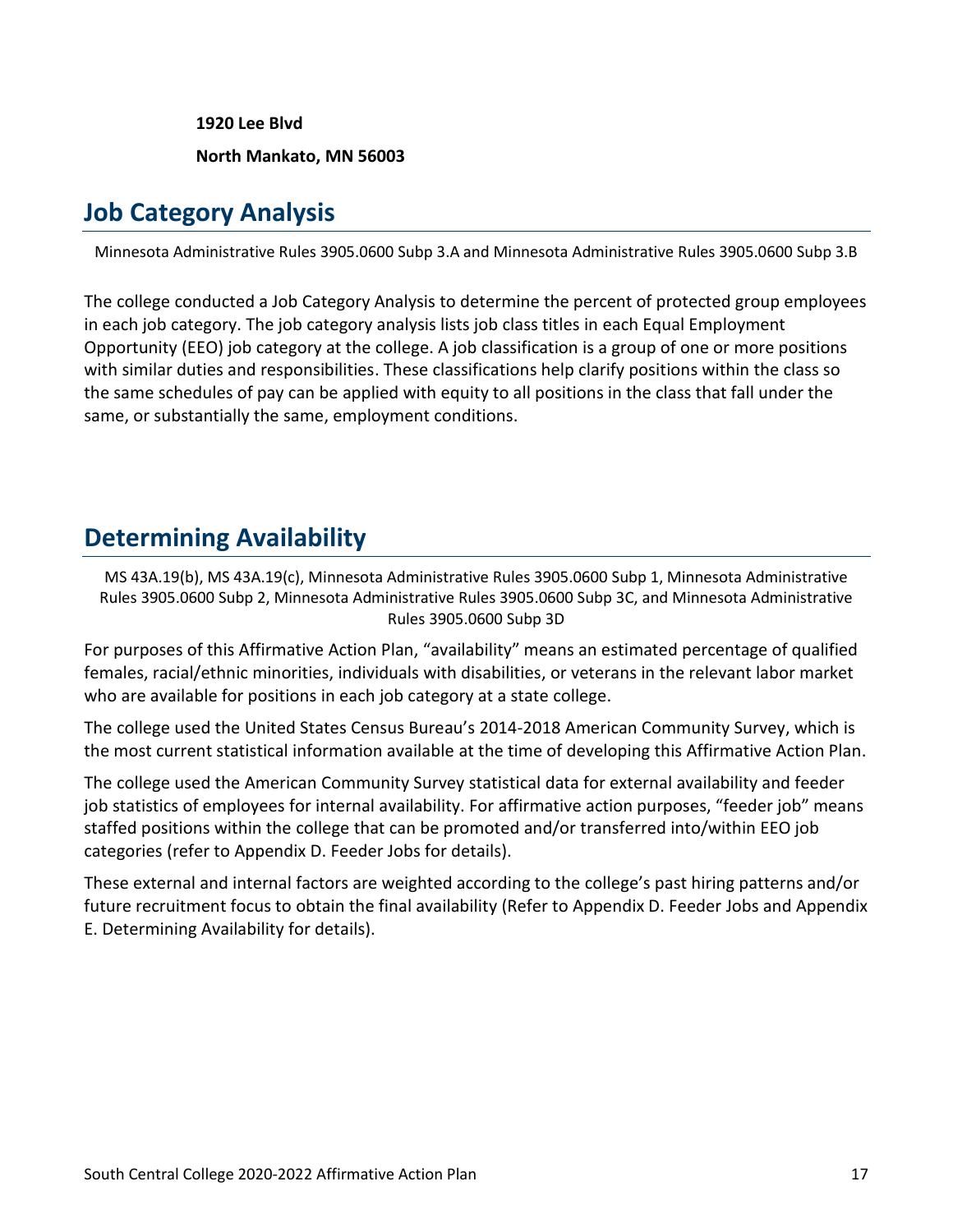## **Utilization/Availability Analysis, Establishment of Goals, and Timetables**

Minnesota Administrative Rules 3905.0400 Subp 1 Item G, Minnesota Administrative Rules 3905.0600 Subp 3, Minnesota Administrative Rules 3905.0600 Subp 4, Minnesota Administrative Rules 3905.0600 Subp 5, and Minnesota Administrative Rules 3905.0600 Subp 6.

Utilization is an analysis of affirmative action and equal opportunity employment data used to assess the available workforce for a given state. As explained in the previous section, "availability" means an estimated percentage of qualified females, racial/ethnic minorities, individuals with disabilities or veterans in the relevant labor market who are available for positions in each job category at a state college.

Through the utilization and availability analysis, the college has determined which job categories are underutilized for females, racial/ethnic minorities, individuals with disabilities and veterans in the college and has set hiring goals for the next two years. Hiring goals are objective and used for making good faith efforts for all aspects of the affirmative action program. Effective hiring goals are strategic, actionable, and measurable efforts the college is committed to pursuing and implementing in 2020- 2022.

The goals are not quotas, nor do they require protected group status-based hiring preferences. They are aspirational goals so that the college makes good faith efforts to remove barriers to equal employment opportunity.

The college used the whole person rule to establish a hiring goal. This means when the actual representation percentage of females, racial/ethnic minorities, individuals with disabilities or veterans is less than reasonably would be expected given the workforce participation in the labor market area, and that difference is at least one whole person (more than 1), then a goal is established for that job category.

When a hiring goal for a job category is established, a percentage goal equals to the final availability percentage is calculated for females, racial/ethnic minorities, individuals with disabilities and veterans in that job category.

In **Table 2. Hiring Goals by Job Category and Protected Group**, if a protected group in a job category shows "Monitor," the college will proactively make good faith efforts to recruit external qualified protected groups. The college will also train and retain employees in the job category to help prevent underutilization due to an employee move or attrition.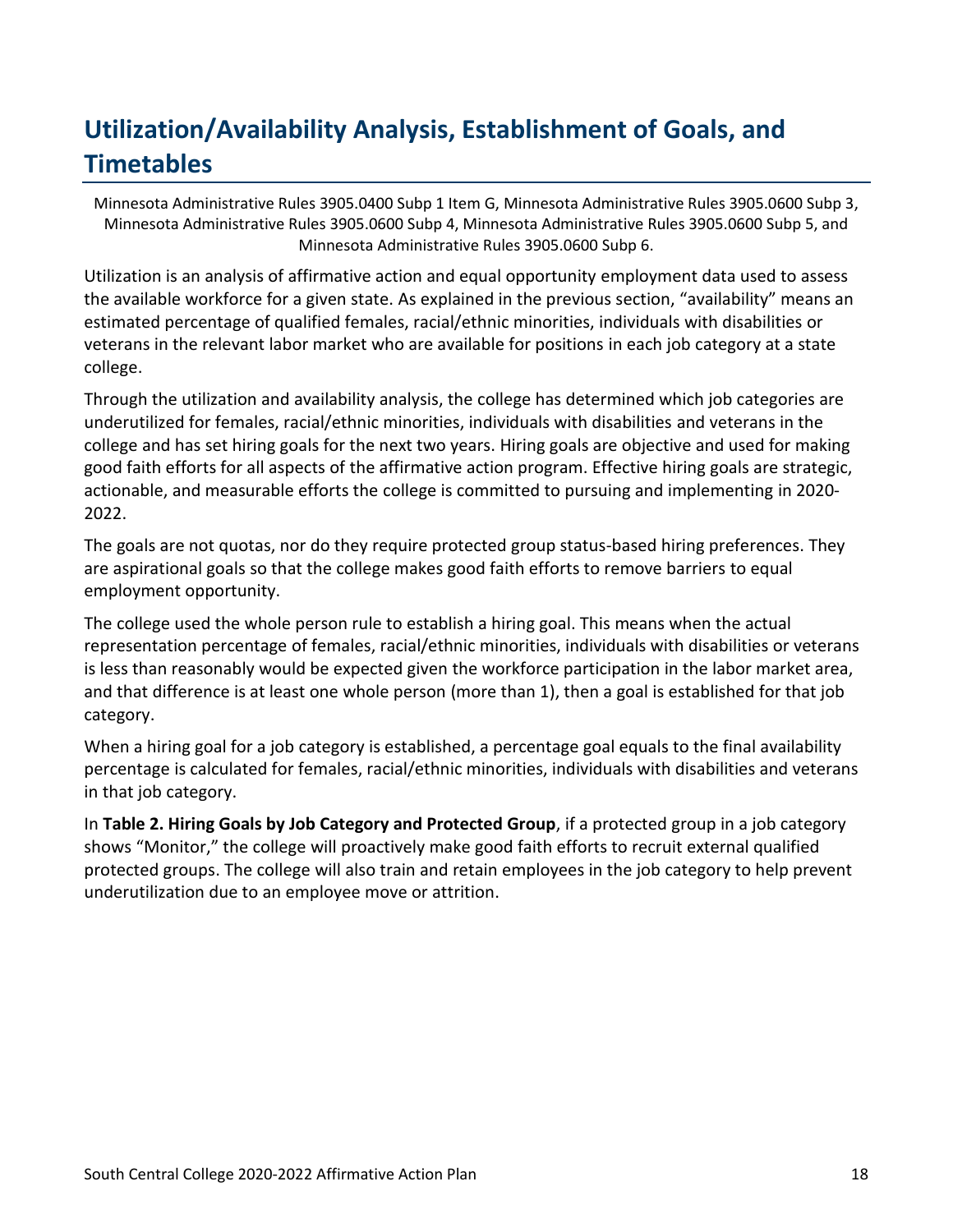#### Table 2. Hiring Goals by Job Category and Protected Group

|                                   |           |           |            | Racial/    |            |            | Veterans Veterans |         |
|-----------------------------------|-----------|-----------|------------|------------|------------|------------|-------------------|---------|
|                                   |           |           |            | Ethnic     |            | <b>IWD</b> |                   |         |
|                                   |           | Females   | Racial/    | Minorities |            | If Yes,    | Establish         | If Yes, |
| Job Categories                    |           | If Yes,   | Ethnic     | If Yes,    |            | Goals      | Goals?            | Goals   |
|                                   | Females   | Goals for | Minorities | Goals for  | <b>IWD</b> | for FY     |                   | for FY  |
|                                   | Establish | FY 2020-  | Establish  | FY 2020-   | Establish  | 2020-      |                   | 2020-   |
|                                   | Goals?    | 2022      | Goals?     | 2022       | Goals?     | 2022       |                   | 2022    |
| Officials/Administrators          |           |           |            |            | Monitor    |            | Monitor           |         |
| Professionals                     |           |           | Yes        | 9.82%      | Monitor    |            |                   |         |
| <b>Technicians</b>                | Monitor   |           | Monitor    |            | Monitor    |            | Monitor           |         |
| Protective Service: Non-<br>Sworn | Yes       | 34.98%    | Monitor    |            | Monitor    |            | Monitor           |         |
| Para-Professionals                |           |           | Monitor    |            | Monitor    |            | Monitor           |         |
| Office/Clerical                   |           |           | Monitor    |            | Monitor    |            | Yes               | 4.98%   |
| <b>Skilled Craft</b>              | Monitor   |           | Monitor    |            | Monitor    |            | Monitor           |         |
| Service Maintenance               | Monitor   |           | Monitor    |            |            |            | Monitor           |         |
| <b>Faculty: Temporary</b>         |           |           | Yes        | 9.18%      | Monitor    |            | Yes               | 4.59%   |
| <b>Faculty: Probationary</b>      |           |           |            |            | Monitor    |            | Monitor           |         |
| Faculty: Unlimited                | Yes       | 48.58%    | Yes        | 12.05%     |            |            | Monitor           |         |

Refer to Appendix F. Utilization-Goals for details for underutilization and hiring goals.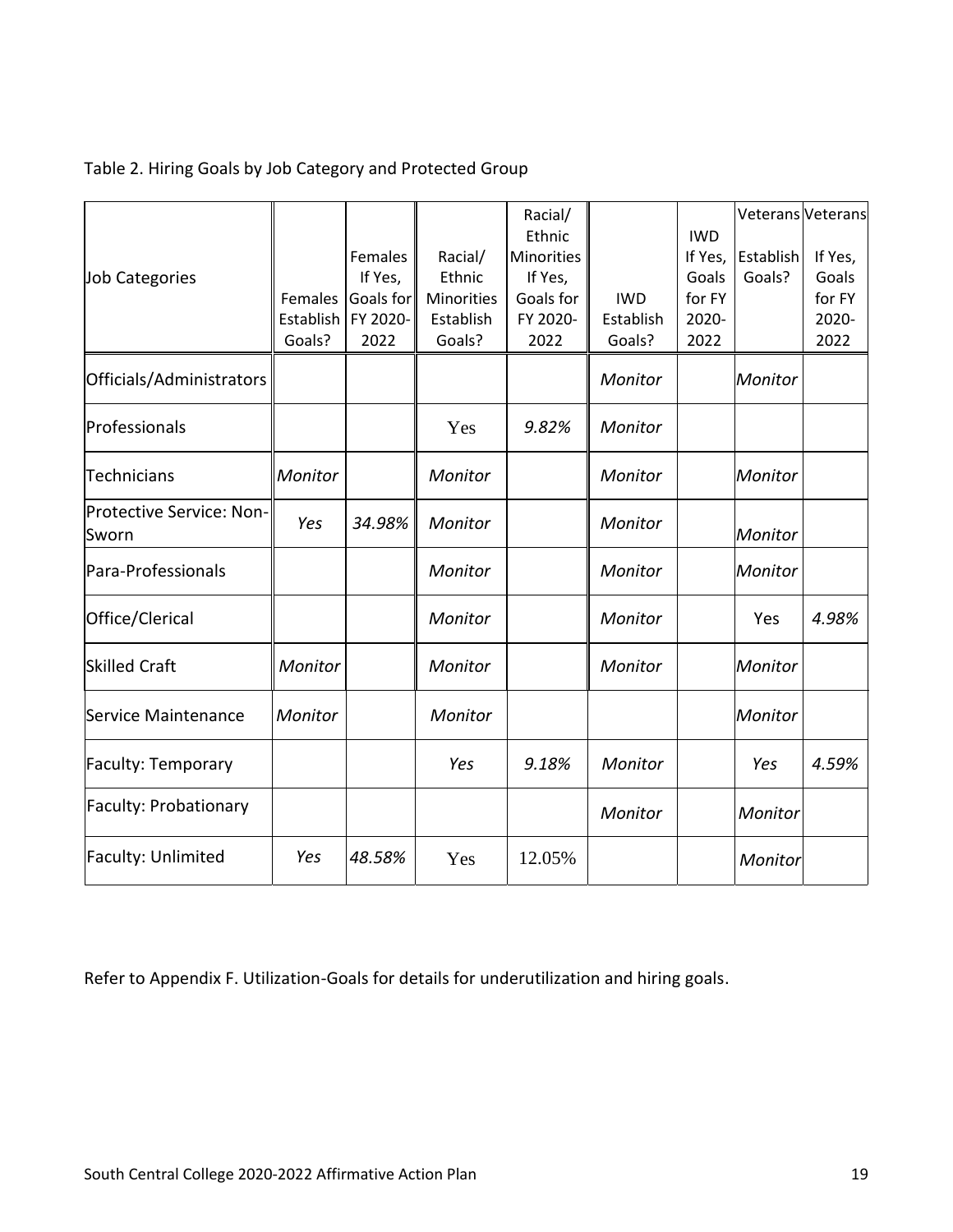## **Progress and Personnel Activity Reports**

MS 43A.19 Subd. 1(a)(3) for separations, and Minnesota Administrative Rules 3905.0400 Subp. 1 Item I

The progress report examines hiring goals established in the prior Affirmative Action Plan. As a part of the college's monitoring practices, the college evaluated if it met the hiring goal(s) established in the prior Affirmative Action Plan (refer to **Appendix A. Progress Report**).

<span id="page-22-0"></span>Separation results were evaluated to identify potential action area(s) to establish retention strategies for the 2020-2022 plan year (refer to **Appendix B. Separation Analysis**).

## **Identification of Areas for Further Monitoring**

Minnesota Administrative Rules 3905.0400 Subp. 1 Item H and I

Monitoring personnel activity helps agencies monitor progress in meeting hiring goals. Data from the previous plan period can help indicate when changes to program efforts are appropriate.

### **Workforce Snapshot**

In **Appendix F. the Utilization Goals worksheet** indicates if a job category by protected group is underutilized.

Area(s) in the college's workforce that require further monitoring appear in the "Establish Goals?" column as:

- "Yes": there is underutilization.
- "Monitor": the college needs to monitor the job it may be underutilized where employee movement occurs.

Corrective Actions and Action-Oriented Programs will be followed to address the identified placement goal(s).

## <span id="page-22-1"></span>**Personnel Activities**

#### **Progress Reports**

**Appendix A. Progress Report** includes only job categories that have hiring goal(s) established in the prior Affirmative Action Plan and it evaluates if the college/university attained the hiring goal(s).

Where the indication of the "Goal Met?" column is: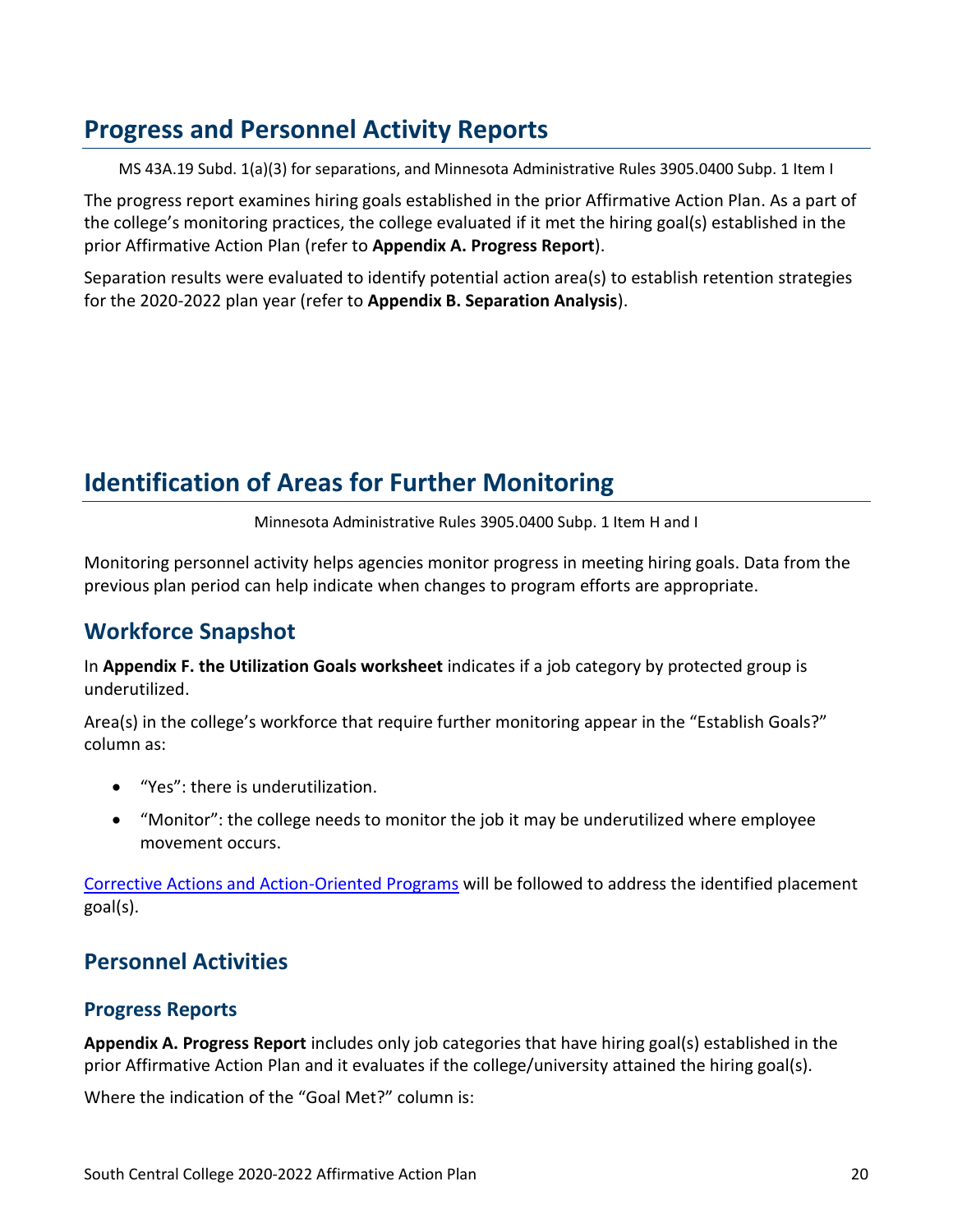- "Yes": the college/university met the goal established in the prior Affirmative Action Plan.
- "No": the college/university did not attain the goal established in the prior Affirmative Action Plan.
- "No Hire/Prom": there were no opportunities in the prior Affirmative Action Plan period.

[Corrective Actions and Action-Oriented Programs](file:///C:/Users/sn5879qw/Downloads/2020-2022%20AAP%20Template%20-%20MN%20State%20-%20FINAL%20(4).docx%23_Corrective_Actions_and) will be followed to address the identified area(s) to monitor/focus."

#### **Separations**

**Appendix B. Separation Analysis** shows the results by separation type and the protected group during *the prior* Affirmative Action Plan *period. The separation percentages were* derived within the separation type by protected group to identify impact on protected group members. There are two examinations in this worksheet:

- 1. The total percentage indicates the percentage by separation type. For example, there were 15 separations in total. Of those separations, 10 employees separated due to dismissal or noncertification. The dismissal or non-certification percentage is 66.67% (10 divided by 15).
- 2. The "percentage type<sup>1</sup>" indicates percentages by protected group within a separation type. For example, there were 10 separations by dismissal or non-certification in total. Of those separations, eight were female employees. The female dismissal or non-certification separation is 80.00% (8 divided by 10).

[Corrective Actions and Action-Oriented Programs](file:///C:/Users/sn5879qw/Downloads/2020-2022%20AAP%20Template%20-%20MN%20State%20-%20FINAL%20(4).docx%23_Corrective_Actions_and) will be followed to address the identified area(s) to monitor/focus.

## **Corrective Actions and Action-Oriented Programs**

Minnesota Administrative Rules 3905.0400 Subp 1 Item H

The college's Affirmative Action Program is designed to implement the provisions of this Affirmative Action Plan and meet requirements found in Minnesota Statutes, section 43A.191 Subdivision 2. These Action-Oriented Programs are carried out throughout this Affirmative Action Plan period.

### **Corrective Actions**

This section identifies ways the college will eliminate barriers, provide corrective actions, and make good faith efforts toward the affirmative action goals for underutilized protected groups (broken down by specific job categories).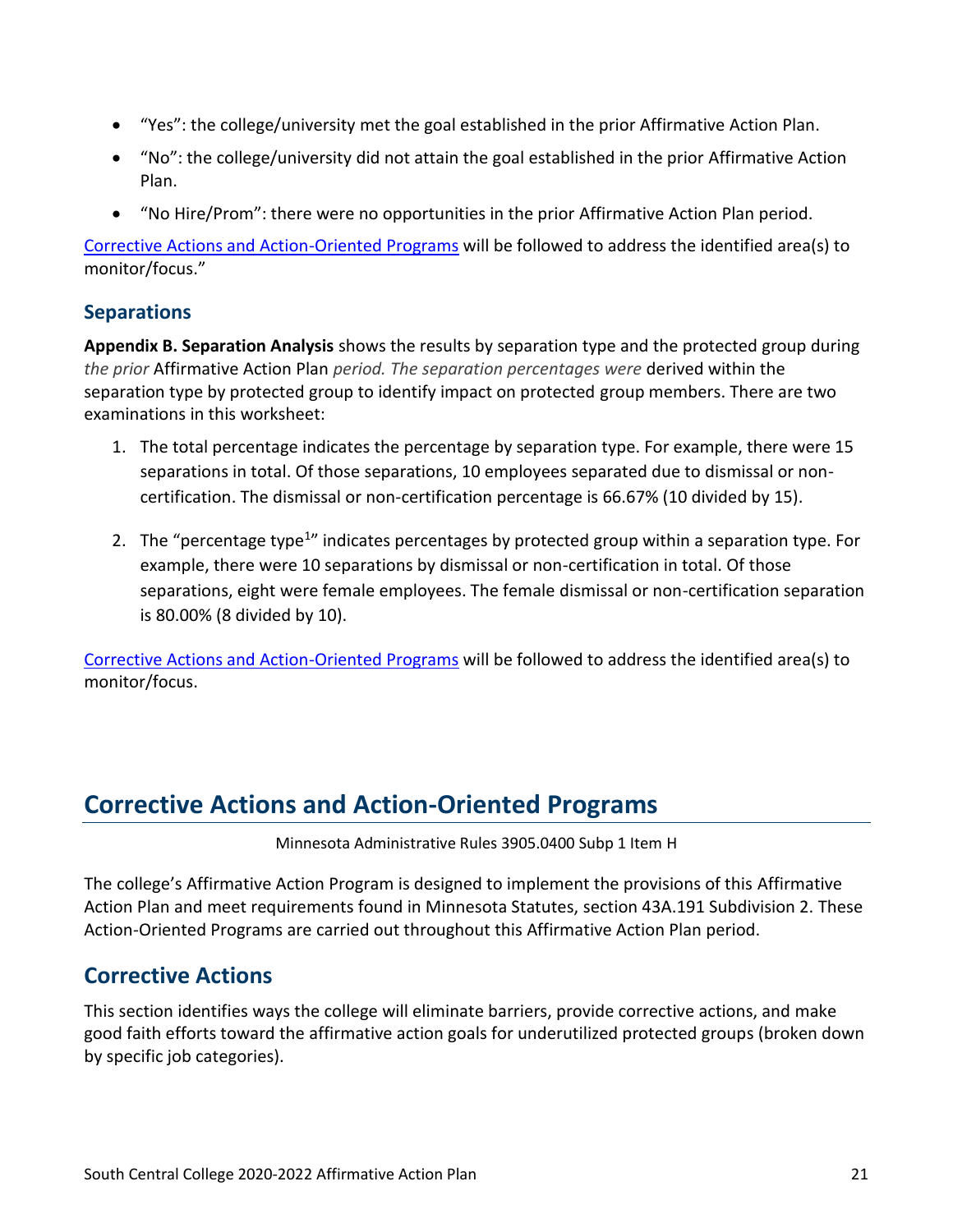The college developed the below action-oriented programs specific to the job category/protected group(s) identified in the "Identification of Areas [for Further Monitoring](#page-22-0)" section supported by the "Utilization /Availability Analysis, [Establishment of Statement of Goals, and Timetable](#page-19-0)" and "Personnel [Activities](#page-22-1)" sections.

#### **Table 2. Areas of Further Monitoring and Corrective Actions**

| <b>Areas for Further Monitoring</b>                                                                                                                           | <b>Corrective Actions</b>                                                                                                                                                                                                                                                                                                                                                                                                                                                                                                      |  |  |  |
|---------------------------------------------------------------------------------------------------------------------------------------------------------------|--------------------------------------------------------------------------------------------------------------------------------------------------------------------------------------------------------------------------------------------------------------------------------------------------------------------------------------------------------------------------------------------------------------------------------------------------------------------------------------------------------------------------------|--|--|--|
| <b>Officials/Managers</b><br>• Individuals with disabilities and<br>veterans are to be monitored.                                                             | Advertise the Connect 700 program to attract qualified<br>$\bullet$<br>individuals with disabilities by providing a link to MMB's<br>web site from our HR Employment page by June 30, 2021.<br>For job postings in Recruiting Solutions, we state, "if you are<br>$\bullet$<br>a C700 applicant, please send your certificate to<br>stephanie.gates@southcentral.edu."<br>Jobs will additionally be posted on MNWorks which will post<br>$\bullet$<br>the information on verterans.gov through the National<br>Labor Exchange. |  |  |  |
| <b>Professionals</b><br>• Racial/ethnic minorities are<br>underutilized in this category.<br>The College needs to "monitor"<br>individuals with disabilities. | • Positions in this category will be posted in diverse recruitment<br>sites to target racial/ethnic minorities in our recruitment<br>efforts.<br>• Update and immediately review college exit survey data for<br>racial/ethnic minorities and individuals with disabilities and<br>conduct an analysis. Develop a plan to address any significant<br>issues by November 30, 2021<br>• Continue to utilize the State of Minnesota Connect 700<br>program to increase exposure to state jobs in the disability<br>community.     |  |  |  |
| <b>Technicians</b><br>• The college needs to "monitor"<br>women, minorities and<br>individuals with disabilities                                              | . The college will continue to post position on job boards<br>focused on women, minorities and individuals with<br>disabilities.                                                                                                                                                                                                                                                                                                                                                                                               |  |  |  |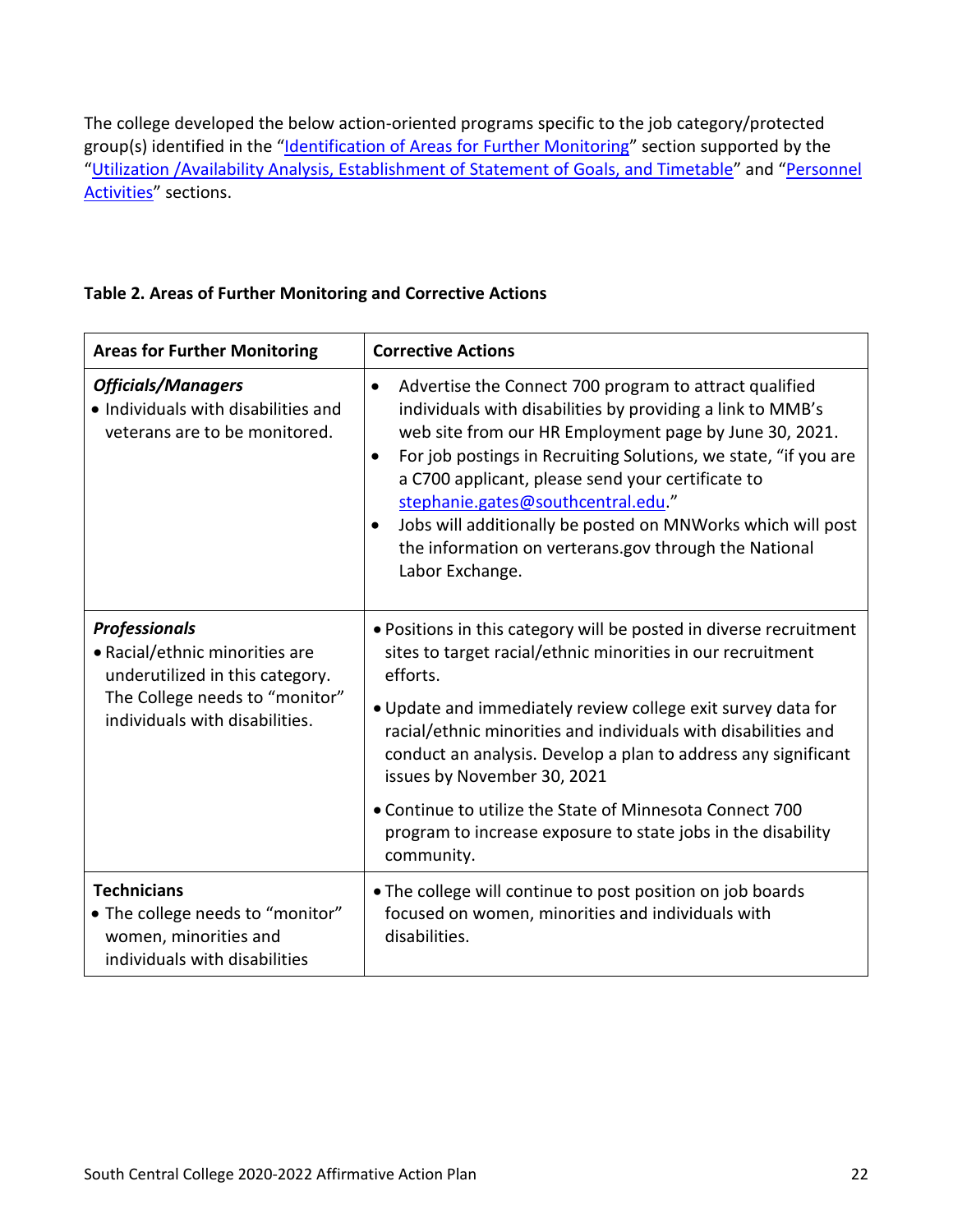| <b>Areas for Further Monitoring</b>                                                                                                                                                              | <b>Corrective Actions</b>                                                                                                                                                                                                                                                                                                                                                                                                                                                                                        |
|--------------------------------------------------------------------------------------------------------------------------------------------------------------------------------------------------|------------------------------------------------------------------------------------------------------------------------------------------------------------------------------------------------------------------------------------------------------------------------------------------------------------------------------------------------------------------------------------------------------------------------------------------------------------------------------------------------------------------|
| <b>Protective Service: Non-Sworn</b><br>• Women are underutilized in this<br>category. The college needs to<br>monitor racial/ethic minorites,<br>individuals with disabilities and<br>Veterans. | . The college will continue to post position on job boards<br>focused on women, minorities and individuals with<br>disabilities.                                                                                                                                                                                                                                                                                                                                                                                 |
| <b>Para-Professionals</b><br>• Racial/ethnic minorities,<br>individuals with disabilities and<br>veterans are to be monitored.                                                                   | . The college will continue to post position on job boards<br>focused on racial/ethnic minorities, individuals with<br>disabilities and veterans.                                                                                                                                                                                                                                                                                                                                                                |
| Office/Clerical<br>• Veterans are underutilized in<br>this category. The college needs<br>to "monitor" racial/ethnic<br>minorities, and individuals with<br>disabilities.                        | . The college will continue to post position on job boards<br>focused on minorities and individuals with disabilities.<br>. Jobs will additionally be posted on MNWorks which will post<br>the information on verterans.gov through the National Labor<br>Exchange.                                                                                                                                                                                                                                              |
| <b>Skilled Craft</b><br>· The college needs to "monitor"<br>women, racial/ethnic minorities,<br>individuals with disabilities and<br>veterans.                                                   | . The college will continue to post position on job boards<br>focused on women, racial/ethnic minorities, individuals with<br>disabilities and veterans.                                                                                                                                                                                                                                                                                                                                                         |
| <b>Service Maintenance</b><br>. The college needs to "monitor"<br>women, racial/ethnic minorities,<br>and veterans.                                                                              | This job category consists of entry-level physical jobs.<br>· June 30, 2021, contact local vocational schools, DEED, and<br>training centers to increase recruitment efforts.<br>. Immediately make a plan to review job descriptions,<br>especially minimum qualifications, to identify any<br>words/descriptions that screen out females, racial/ethnic<br>minorities and veterans.<br>. The college will continue to post position on job boards<br>focused on women, racial/ethnic minorities, and veterans. |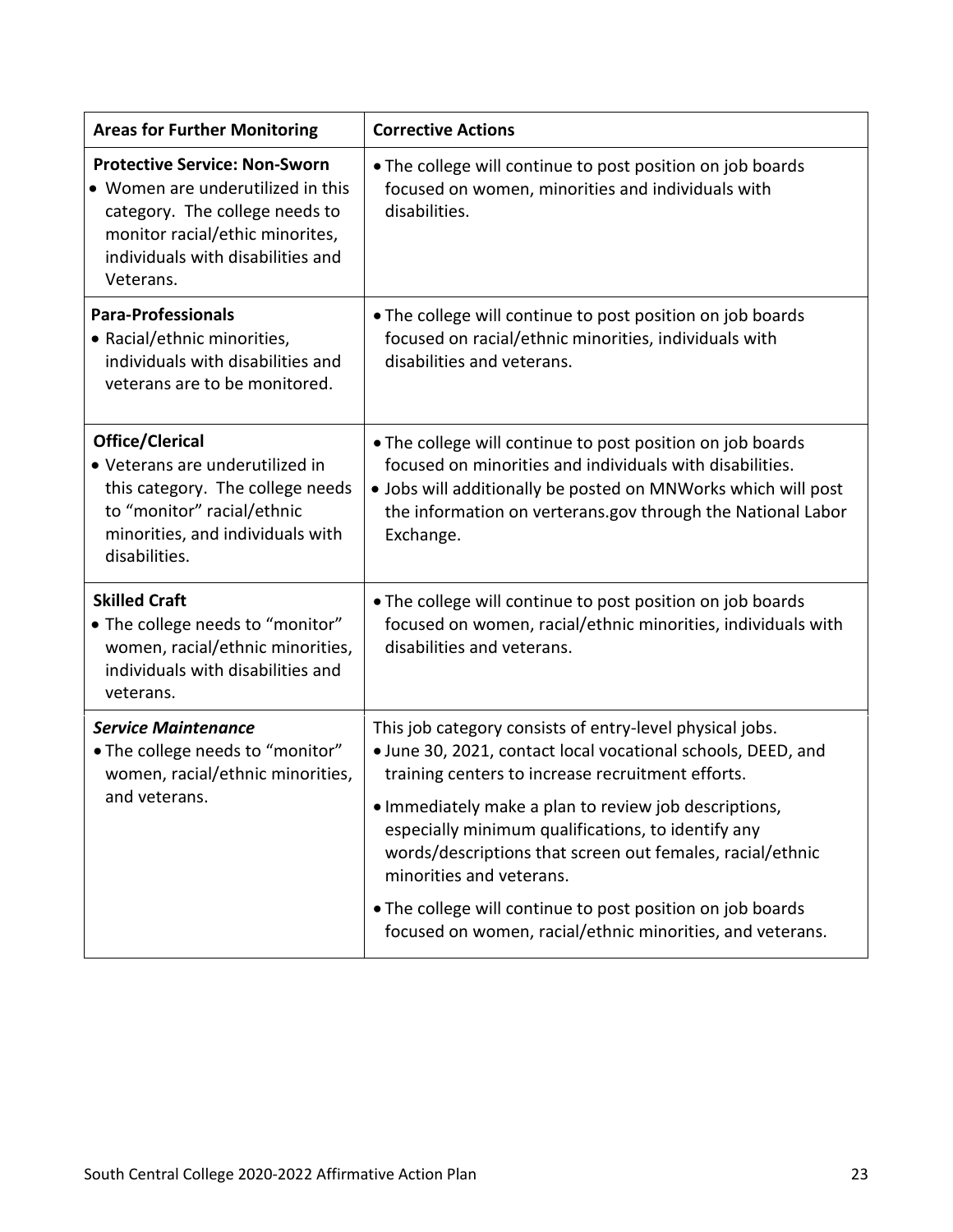| <b>Areas for Further Monitoring</b>                                                                                                                                                | <b>Corrective Actions</b>                                                                                                                                                                                                                                                                                                                                                                                                                                      |
|------------------------------------------------------------------------------------------------------------------------------------------------------------------------------------|----------------------------------------------------------------------------------------------------------------------------------------------------------------------------------------------------------------------------------------------------------------------------------------------------------------------------------------------------------------------------------------------------------------------------------------------------------------|
| <b>Faculty: Temporary</b><br>• Racial/ethnic minorities and<br>veterans are underutilized in this<br>category. The college needs to<br>"monitor" individuals with<br>disabilities. | • The college will continue to post these positions on job boards<br>focused on minorities and individuals with disabilities.<br>• Jobs will additionally be posted on MNWorks which will post<br>the information on verterans.gov through the National Labor<br>Exchange.<br>• Advertise the Connect 700 program to attract qualified<br>individuals with disabilities by providing a link to MMB's web<br>site from our HR Employment page by June 30, 2021. |
| <b>Faculty: Probationary</b><br>• Individuals with Disabilities and<br>veterans are to be "monitored."                                                                             | • Jobs will be posted on MNWorks which will post the<br>information on verterans.gov through the National Labor<br>Exchange.<br>• Advertise the Connect 700 program to attract qualified<br>individuals with disabilities by providing a link to MMB's web<br>site from our HR Employment page by June 30, 2021.                                                                                                                                               |
| <b>Faculty: Unlimited</b><br>• Racial/ethnic minorities and<br>Women are underutilized in this<br>category. Veterans are being<br>"monitored."                                     | • By March 30, 2021, partner with local, region and national<br>diversity outreach groups to increase our presence<br>• By March 30, 2021, utilize various diverse job boards to<br>increase the diversity of our candidate pool.                                                                                                                                                                                                                              |

### **Other Action-Oriented Programs**

This section provides an overview of the college's general efforts and actions to ensure equal employment opportunity. Agencies have reviewed barriers to hiring during the previous plan period and identified recruitment strategies, processes, and training to address underutilization for this plan year.

#### **Barriers**

The college/university has constraints to address underutilization and areas for monitoring identified in the previous section.

- *Limited anticipated number of open positions in this plan year.*
- *Limited outreach due to unanticipated budget deficiencies. This will limit our outreach and effectiveness of recruitment efforts.*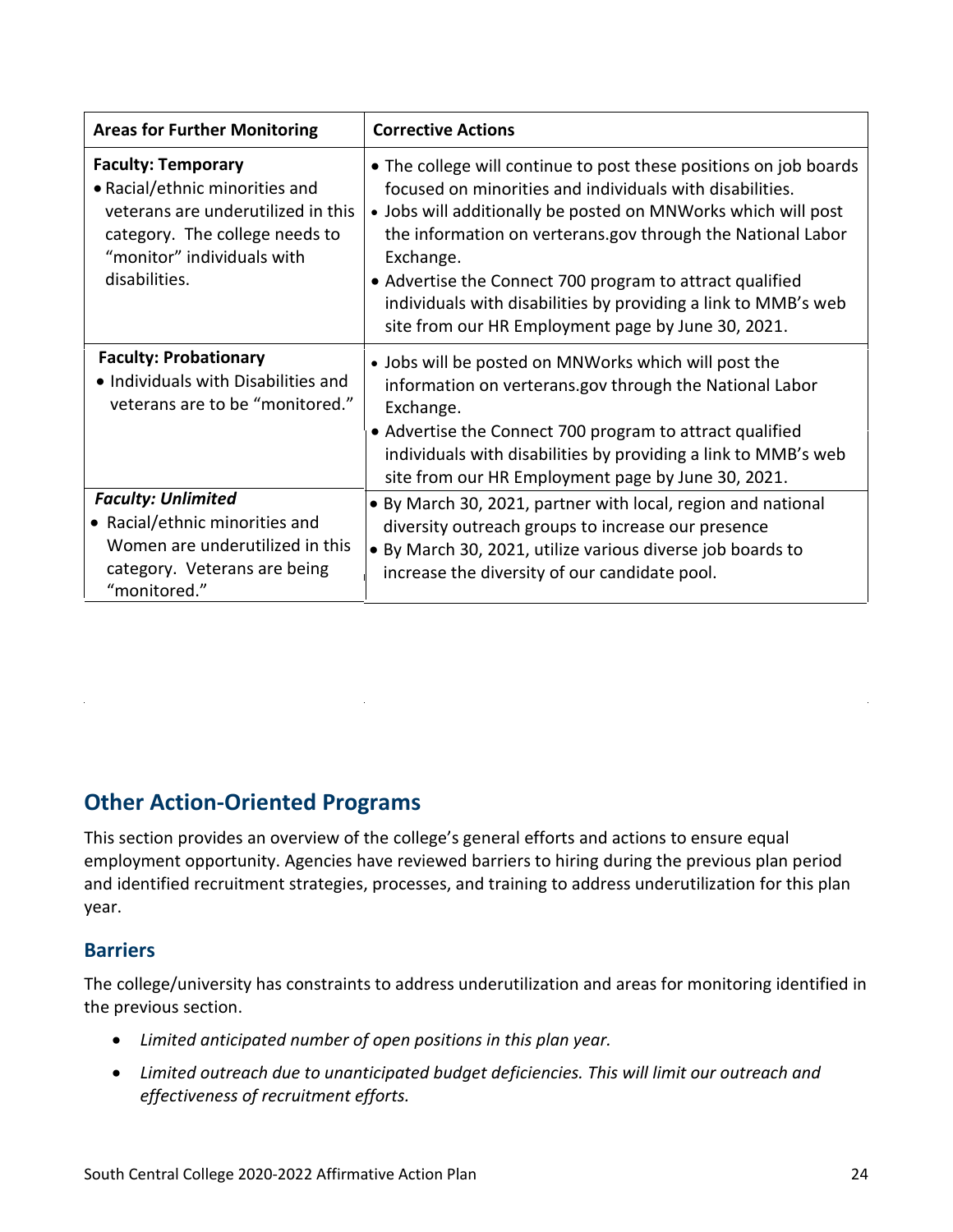- *Unwillingness of employees to self-identify, including individuals with disabilities. This will affect the representation of employees in this protected group.*
- *COVID-19 – Safety protocols impacting recruiting through the interviewing process as these are all completed remotely.*
- *Budget Constraints due to COVID-19*

#### **Recruitment and Processes**

The college takes the following actions to improve recruitment and increase the number of qualified females, racial/ethnic minorities, and individuals with disabilities in the applicant pool:

- Expand on our recruitment resources list that includes sites, etc. to utilize for each protected group. HR will assist hiring manager to identify if there are any goals for the position in which they are hiring.
- Recruitment sites may be selected based on the protected groups where an underutilization exists, if any.
- Enhance outreach efforts that target women in this category (e.g. presentations at regional women professional groups and conferences, advertisement with women's publications, focused job boards, and women's job fairs. Greater Mankato Growth, and the Workforce Centers in Mankato and Faribault.
- Advertise the Connect 700 program to attract qualified individuals with disabilities by providing a link to MMB's web site.
- For job postings in Recruiting Solutions, stating, "if you are a C700 applicant, please send your certificate to [stephanie.gates@southcentral.edu](mailto:stephanie.gates@southcentral.edu)."
- Add more content and say, "to learn more about the C700 program for individuals with disabilities, visit MMB's website."
- In consultation with the Director of Diversity, Equity and Inclusion and Human Resources Director, a diversity competency will be developed or updated to include in all new and revised position descriptions. Diversity related questions are now used during the interview process.
- A new employment page will be developed to feature photos of actual employees and showcasing diversity that exists, within the agencies. This employment page will include marketing materials promoting the benefits and "why work here" of SCC and Minnesota State.

#### **Persons Responsible:**

• Brian Tiegs, Director of Human Resources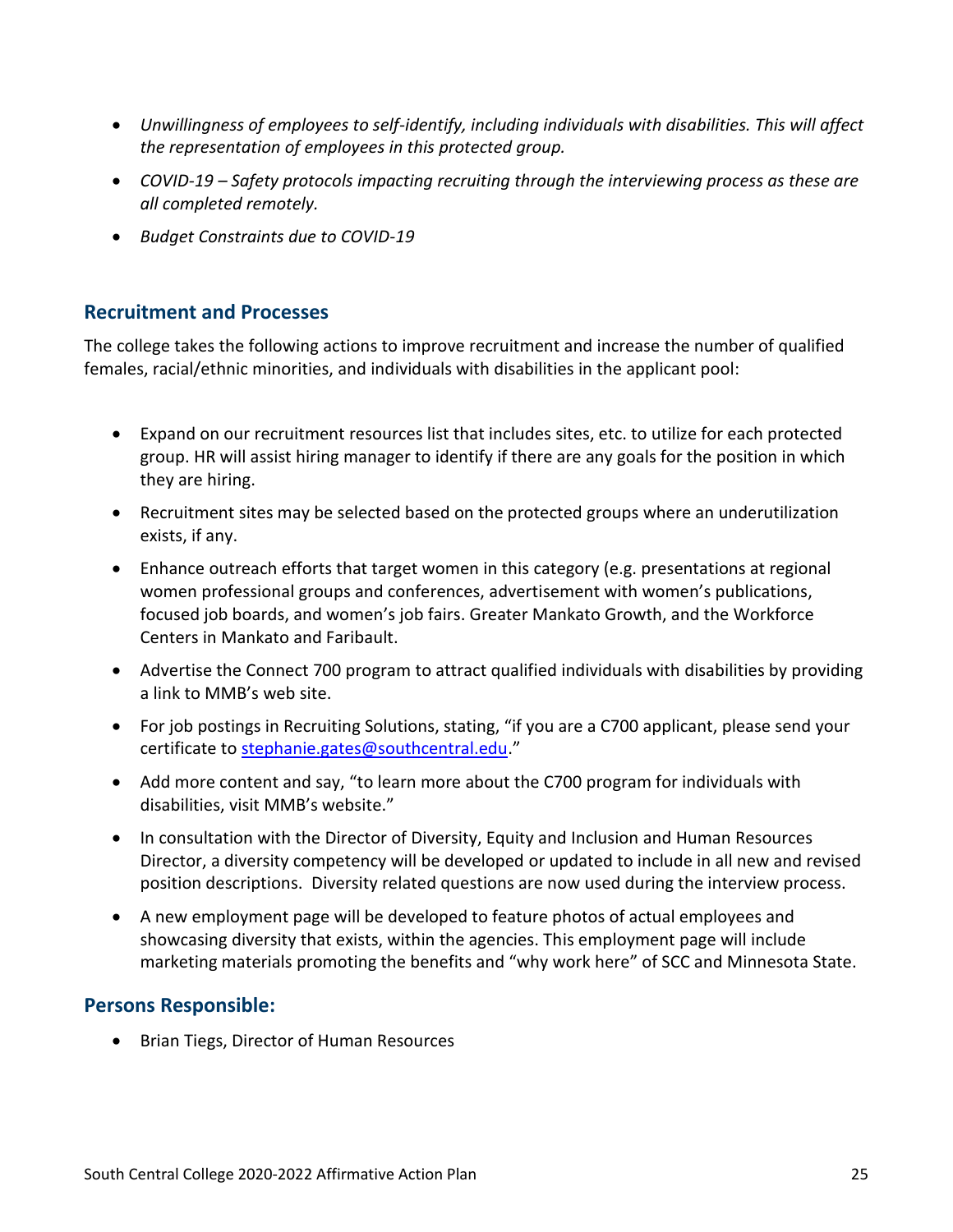## **Organizational Profile**

#### **Mission:**

South Central College provides an accessible and inclusive learning environment that cultivates student success and advances regional economic development.

#### Vision:

marketplace by creating an inclusive environment and providing academic, technical, and professional resources to pursue their chosen career, educational, and personal goals.

South Central College (SCC) is a comprehensive community and technical college that is part of the Minnesota system with campuses in Faribault and North Mankato. The college offers programs that prepare students to immediately start a rewarding career after graduation or transfer to a 4-year

an Affirmative Action Equal Opportunity Employer and Educator. For more information visit www.southcentral.edu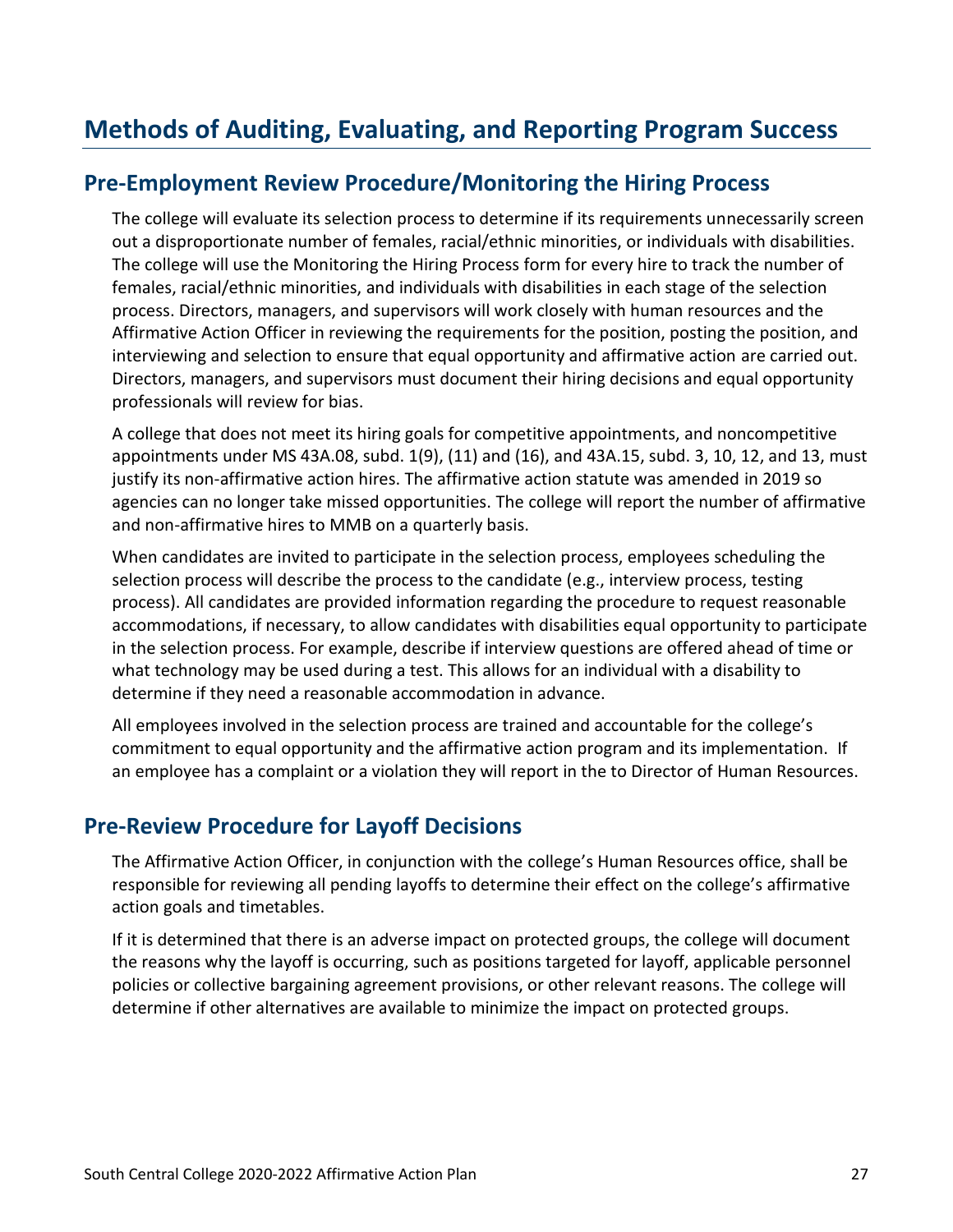## **Other Methods of Program Evaluation**

The college submits the following compliances reports to Minnesota Management and Budget as part of the efforts to evaluate the college's affirmative action program:

- Quarterly Monitoring the Hiring Process Reports
- Biannual Affirmative Action Plan
- Annual Americans with Disabilities Act Report
- Annual Internal Complaint Report
- Disposition of Internal Complaint (submitted to MMB within 30 days of final disposition)

The college also evaluates the Affirmative Action Plan in the following ways

- Monitors progress toward stated goals by job category
- Analyzes employment activity (hires, promotions, and terminations) by job category to determine if there is disparate impact
- Analyzes compensation program to determine if there are patterns of discrimination
- Reviews the accessibility of online systems and websites, and ensures that reasonable accommodations can be easily requested
- Discusses progress with college leadership on a periodic basis and makes recommendations for improvement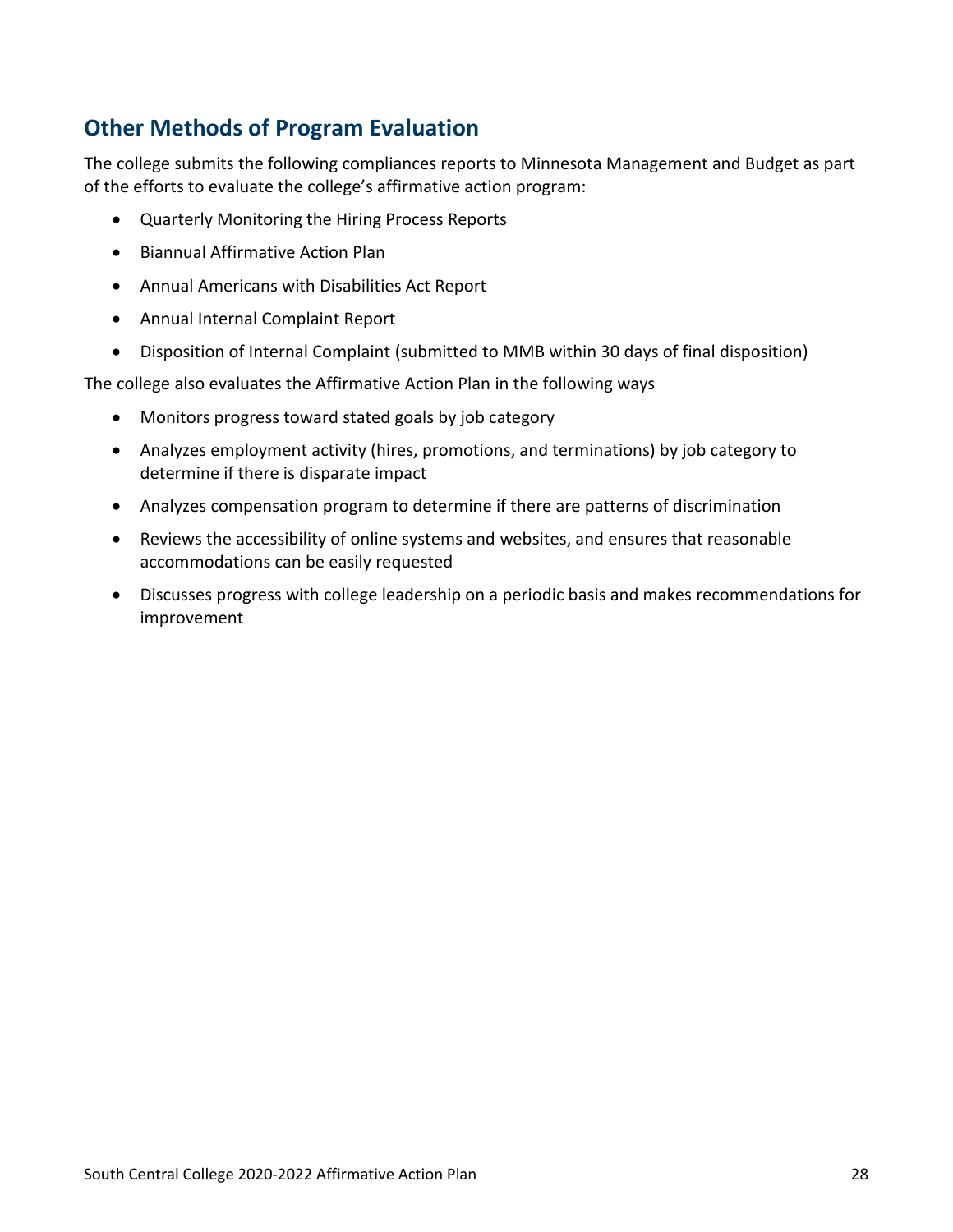## **A. Minnesota State's Equal Opportunity and Non-discrimination in Employment and Education Policy, Board Policy 1B.1**

#### **Part 1. Policy Statement.**

**Subpart A. Equal opportunity for students and employees.** Minnesota State Colleges and Universities has an enduring commitment to enhancing Minnesota's quality of life by developing and fostering understanding and appreciation of a free and diverse society and providing equal opportunity for all its students and employees. To help effectuate these goals, Minnesota State Colleges and Universities is committed to a policy of equal opportunity and nondiscrimination in employment and education.

**Subpart B. Nondiscrimination.** No person shall be discriminated against in the terms and conditions of employment, personnel practices, or access to and participation in, programs, services, and activities with regard to race, sex, color, creed, religion, age, national origin, disability, marital status, status with regard to public assistance, sexual orientation, gender identity, or gender expression. In addition, discrimination in employment based on familial status or membership or activity in a local commission as defined by law is prohibited.

Harassment on the basis of race, sex, color, creed, religion, age, national origin, disability, marital status, status with regard to public assistance, sexual orientation, gender identity, gender expression, or familial status is prohibited. Harassment may occur in a variety of relationships, including faculty and student, supervisor and employee, student and student, staff and student, employee and employee, and other relationships with persons having business at, or visiting the educational or working environment.

This policy is directed at verbal or physical conduct that constitutes discrimination /harassment under state and federal law and is not directed at the content of speech. In cases in which verbal statements and other forms of expression are involved, Minnesota State Colleges and Universities will give due consideration to an individual's constitutionally protected right to free speech and academic freedom. However, discrimination and harassment are not within the protections of academic freedom or free speech.

The system office, colleges, and universities shall maintain and encourage full freedom, within the law, of expression, inquiry, teaching and research. Academic freedom comes with a responsibility that all members of our education community benefit from it without intimidation, exploitation or coercion.

This policy shall apply to all individuals affiliated with Minnesota State Colleges and Universities, including but not limited to, its students, employees, applicants, volunteers, agents, and Board of Trustees, and is intended to protect the rights and privacy of both the complainant and respondent and other involved individuals, as well as to prevent retaliation or reprisal. Individuals who violate this policy shall be subject to disciplinary or other corrective action.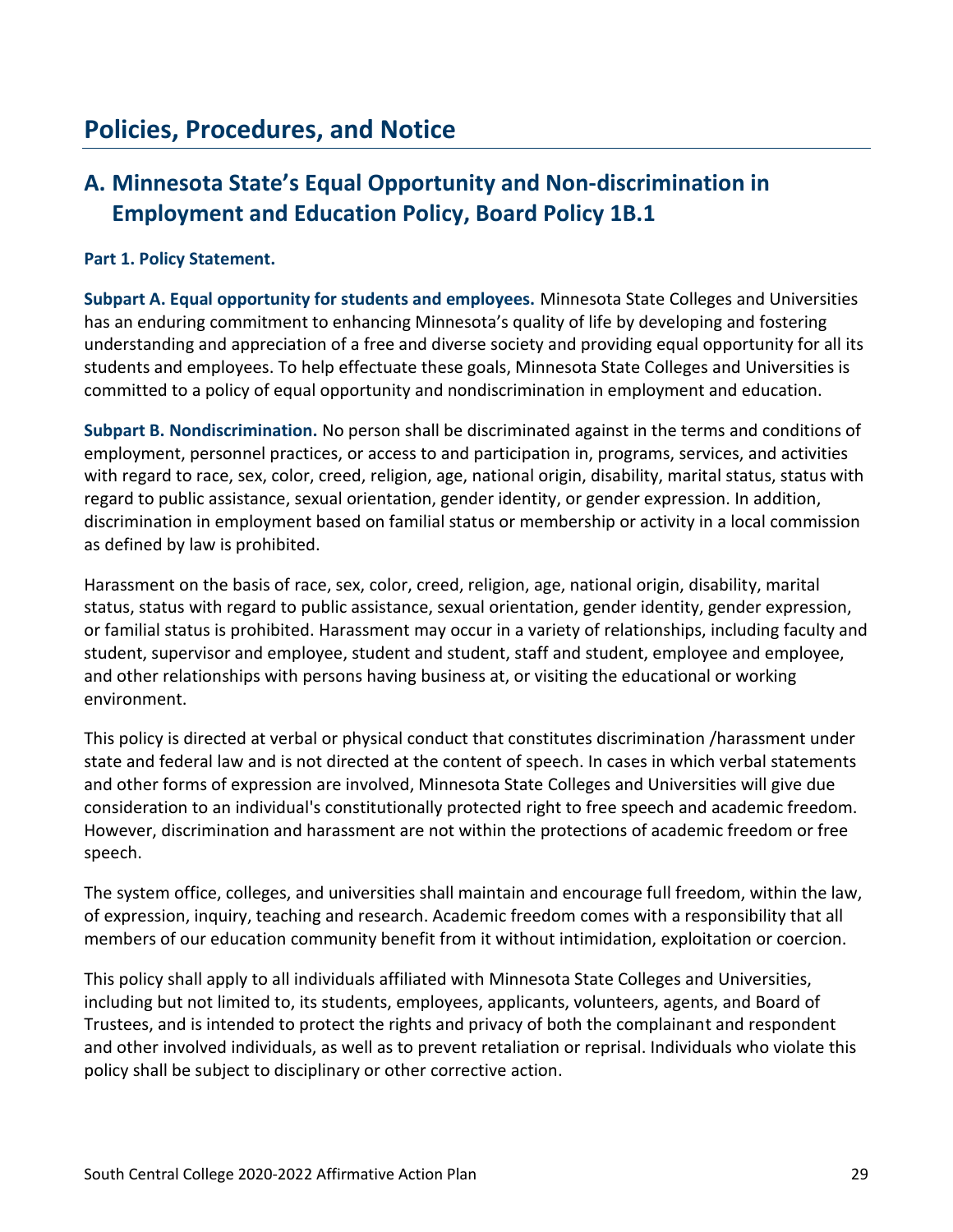This policy supersedes all existing system, college, and university equal opportunity and nondiscrimination policies.

#### **Part 2. Definitions.**

**Subpart A. Consensual Relationship.** Consensual relationship means a sexual or romantic relationship between two persons who voluntarily enter into such a relationship. Employees who are members of the same household should also refer to the Board Policy 4.10, of Trustees Nepotism policy 4.10.

**Subpart B. Discrimination.** Discrimination means conduct that is directed at an individual because of his or her protected class and that subjects the individual to different treatment by agents or employees so as to interfere with or limit the ability of the individual to participate in, or benefit from, the services, activities, or privileges provided by the system or colleges and universities or otherwise adversely affects the individual's employment or education.

**Subpart C. Discriminatory harassment.** Discriminatory harassment means verbal or physical conduct that is directed at an individual because of his or her protected class, and that is sufficiently severe, pervasive, or persistent so as to have the purpose or effect of creating a hostile work or educational environment.

As required by law, Minnesota State Colleges and Universities further defines sexual harassment as a form of sexual discrimination which is prohibited by state and federal law. Sexual harassment includes unwelcome sexual advances, requests for sexual favors, sexually motivated physical conduct, and other verbal or physical conduct of a sexual nature when:

- 1. Submission to such conduct is made either explicitly or implicitly a term or condition of an individual's employment or education, evaluation of a student's academic performance, or term or condition of participation in student activities or in other events or activities sanctioned by the college or university; or
- 2. Submission to or rejection of such conduct by an individual is used as the basis for employment or academic decisions or other decisions about participation in student activities or other events or activities sanctioned by the college or university; or
- 3. Such conduct has the purpose or effect of threatening an individual's employment; interfering with an individual's work or academic performance; or creating an intimidating, hostile, or offensive work or educational environment.

**Subpart D. Employee.** Employee means any individual employed by Minnesota State Colleges and Universities, including all faculty, staff, administrators, teaching assistants, graduate assistants, residence directors and student employees.

**Subpart E. Protected class.** For purposes of this policy:

1. Protected class includes race, sex, color, creed, religion, age, national origin, disability, marital status, status with regard to public assistance, sexual orientation, gender identity, or gender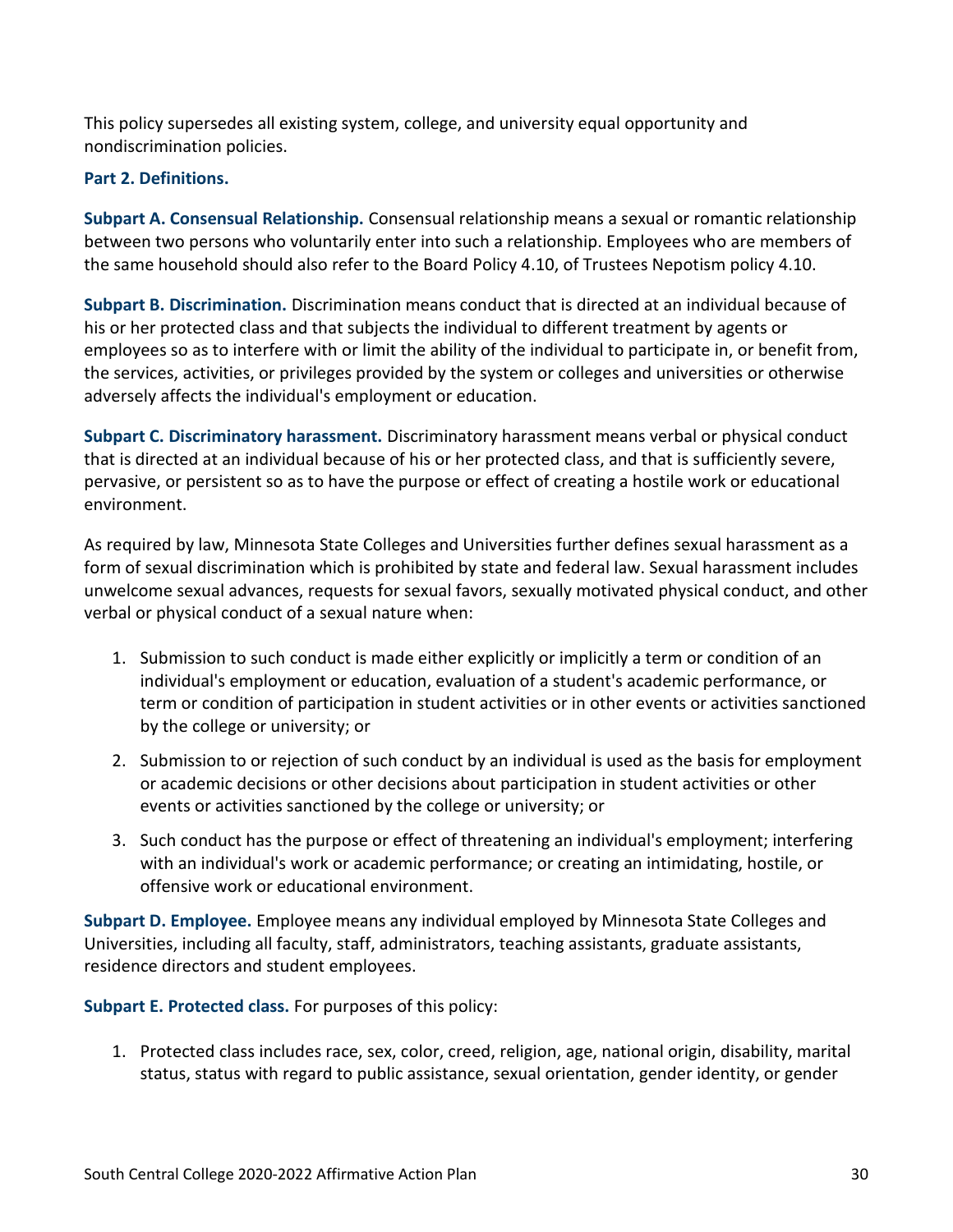expression. In addition, familial status and membership or activity in a local human rights commission are protected classes in employment.

2. This policy prohibits use of protected class status as a factor in decisions affecting education and employment where prohibited by federal of state law.

**Subpart F. Retaliation.** Retaliation includes, but is not limited to, intentionally engaging in any form of intimidation, reprisal or harassment against an individual because he or she:

- a. made a complaint under this policy;
- b. assisted or participated in any manner in an investigation, or process under this policy, regardless of whether a claim of discrimination or harassment is substantiated;
- c. associated with a person or group of persons who are disabled or are of a different race, color, creed, religion, sexual orientation, gender identity, gender expression, or national origin; or
- d. Made a complaint or assisted or participated in any manner in an investigation or process with the Equal Employment Opportunity Commission, the U.S. Department of Education Office for Civil Rights, the Minnesota Department of Human Rights or other enforcement agencies, under any federal or stated nondiscrimination law, including the Civil Rights Act of 1964; Section 504 of the Rehabilitation Act of 1973; the Minnesota Human Rights Act, Minn. Stat. Ch. 363A, and their amendments.

Retaliation may occur whether or not there is a power or authority differential between the individuals involved.

**Subpart G. Sexual harassment and violence as sexual abuse.** Under certain circumstances, sexual harassment or violence may constitute sexual abuse according to Minnesota law. In such situations, the system office and colleges and universities shall comply with the reporting requirements in Minnesota Statutes Section 626.556 (reporting of maltreatment of minors) and Minnesota Statutes Section 626.557 (Vulnerable Adult Protection Act). Nothing in this policy will prohibit any college or university or the system office from taking immediate action to protect victims of alleged sexual abuse. Board Policy 1B.3 Sexual Violence addresses sexual violence.

**Subpart H. Student.** For purposes of this policy, the term "student" includes all persons who:

- 1. Are enrolled in one or more courses, either credit or non-credit, through a college or university;
- 2. Withdraw, transfer or graduate, after an alleged violation of the student conduct code;
- 3. Are not officially enrolled for a particular term but who have a continuing relationship with the college or university;
- 4. Have been notified of their acceptance for admission or have initiated the process of application for admission or financial aid; or
- 5. Are living in a college or university residence hall although not enrolled in, or employed by, the institution.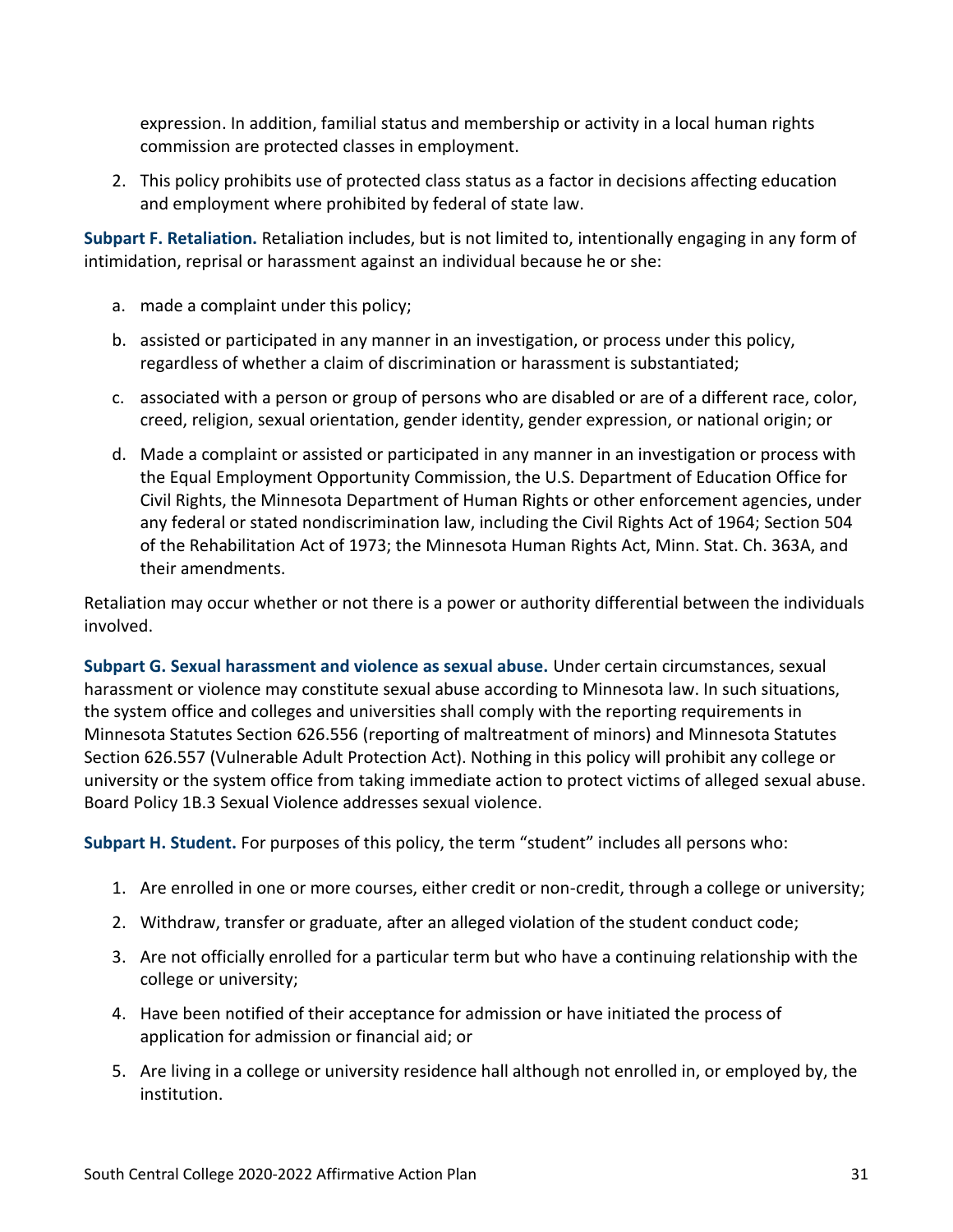**Part 3. Consensual Relationships.** An employee of Minnesota State Colleges and Universities shall not enter into a consensual relationship with a student or an employee over whom he or she exercises direct or otherwise significant academic, administrative, supervisory, evaluative, counseling, or extracurricular authority or influence. In the event a relationship already exists, each college and university and system office shall develop a procedure to reassign evaluative authority as may be possible to avoid violations of this policy. This prohibition does not limit the right of an employee to make a recommendation on personnel matters concerning a family or household member where the right to make recommendations on such personnel matters is explicitly provided for in the applicable collective bargaining agreement or compensation plan.

**Part 4. Retaliation.** Retaliation as defined in this policy is prohibited in the system office, colleges and universities. Any individual subject to this policy who intentionally engages in retaliation shall be subject to disciplinary or other corrective action as appropriate.

**Part 5. Policies and procedures.** The chancellor shall establish procedures to implement this policy. The equal opportunity and nondiscrimination in employment and education policy and procedures of colleges and universities shall comply with Board Policy 1B.1 and Procedure 1B.1.1.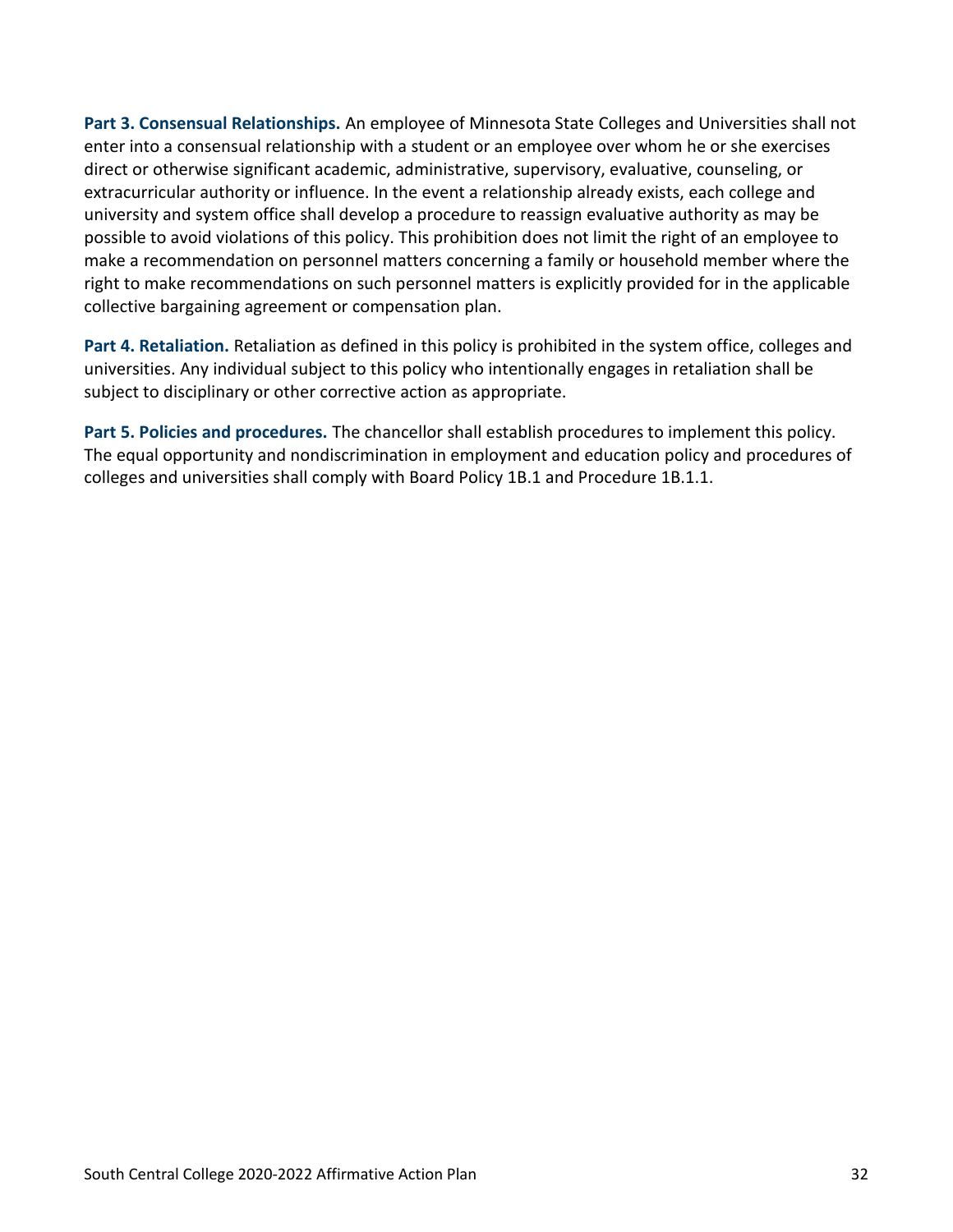## **B. Minnesota State's Report/Complaint of Discrimination/Harassment Investigation and Resolution, System Procedure 1B.1.1**

#### **Part 1. Purpose and applicability.**

**Subpart A. Purpose.** This procedure is designed to further implement Minnesota State Colleges and Universities policies relating to nondiscrimination by providing a process through which individuals alleging violation of Board Policy 1B.1 Equal Opportunity and Nondiscrimination in Employment and Education may pursue a complaint. This includes allegations of retaliation, or discrimination or harassment based on sex, race, age, disability, color, creed, national origin, religion, sexual orientation, gender identity, gender expression, marital status, or status with regard to public assistance. In addition, discrimination in employment based on membership or activity in a local commission as defined by law is prohibited.

**Subpart B. Applicability.** This procedure shall apply to all individuals affiliated with Minnesota State Colleges and Universities, including its students, employees, and applicants for employment, and is intended to protect the rights and privacy of both the complainant and respondent and other involved individuals, as well as to prevent retaliation/reprisal. Individuals who violate this procedure shall be subject to disciplinary or other corrective action.

A single act of discrimination or harassment may be based on more than one protected class status. For example, discrimination based on anti-Semitism may relate to religion, national origin, or both; discrimination against a pregnant woman might be based on sex, marital status, or both; discrimination against a transgender or transsexual individual might be based on sex or sexual orientation.

Not every act that may be offensive to an individual or group constitutes discrimination or harassment. Harassment includes action beyond the mere expression of views, words, symbols or thoughts that another individual finds offensive. To constitute a violation of Board Policy 1B.1, conduct must be considered sufficiently serious to deny or limit a student's or employee's ability to participate in or benefit from the services, activities, or privileges provided by Minnesota State Colleges and Universities.

**Subpart C. Scope.** This procedure is not applicable to allegations of sexual violence; allegations of sexual violence are handled pursuant to Board Policy 1B.3 Sexual Violence and System Procedure 1B.3.1. In addition, harassment and discrimination complaints not arising from alleged violations of Board Policy 1B.1, are to be addressed under other appropriate policies and established practices.

**Part 2. Definitions**. The definitions in Board Policy 1B.1 also apply to this procedure.

**Subpart A. Designated officer.** Designated officer means an individual designated by the president or chancellor to be primarily responsible for conducting an initial inquiry, determining whether to proceed with an investigation under this procedure, and investigating or coordinating the investigation of reports and complaints of discrimination/harassment in accordance with this procedure.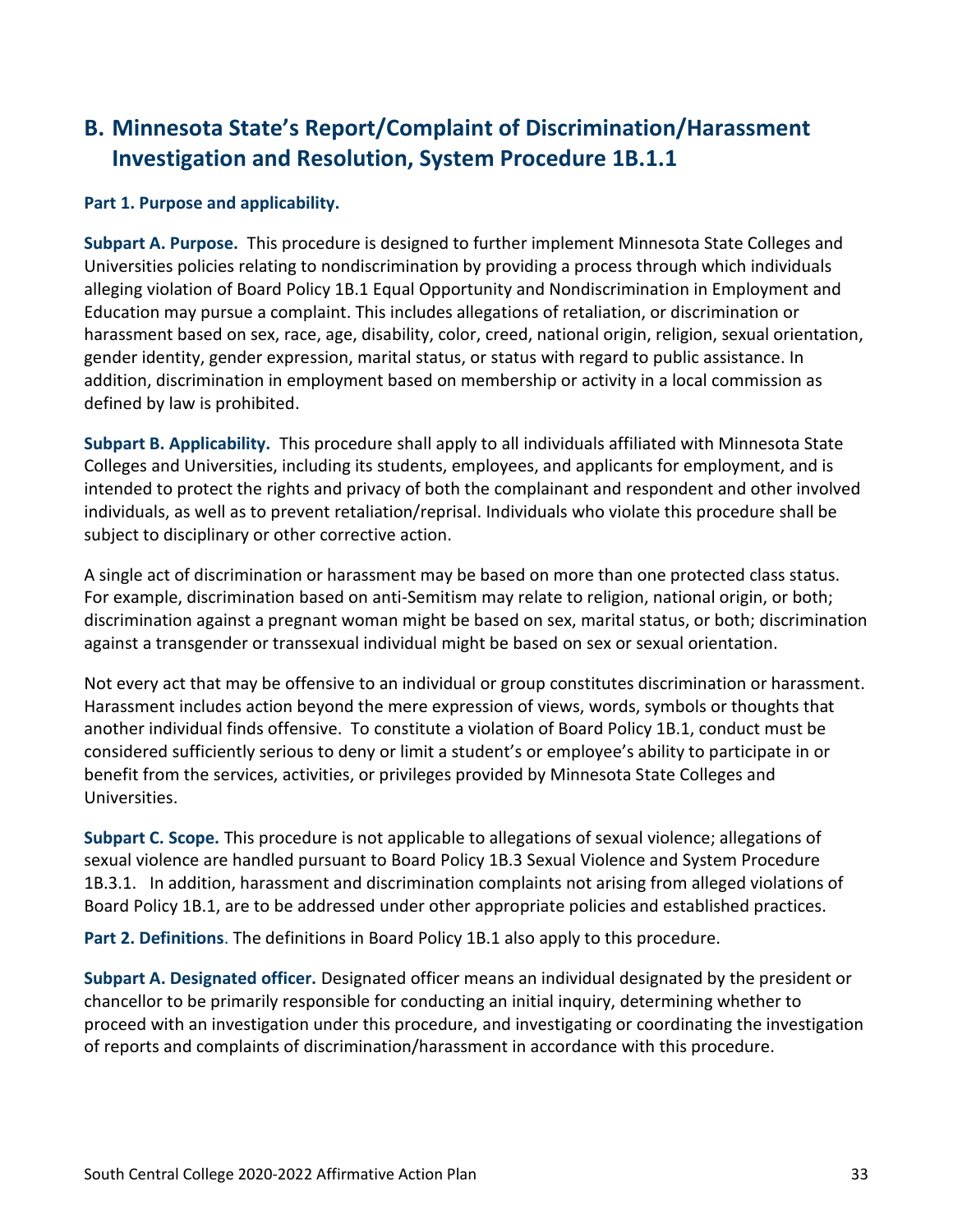Prior to serving as the designated officer, the individual must complete investigator training provided by the system office.

**Subpart B. Decisionmaker.** Decisionmaker means a high level administrator designated by the president or chancellor to review investigative reports, to make findings whether Board Policy 1B.1 has been violated based upon the investigation, and to determine the appropriate action for the institution to take based upon the findings.

Prior to serving as a decisionmaker for complaints under this procedure, administrators must complete decisionmaker training provided by the system office.

**Subpart C. Retaliation.** Retaliation is as defined in Board Policy 1B.1 Equal Opportunity and Nondiscrimination in Employment and Education policy

**Part 3. Consensual relationships**. Board Policy 1B.1 Equal Opportunity and Nondiscrimination in Employment and Education prohibits consensual relationships between an employee and a student or another employee over whom he or she exercises direct or otherwise significant academic, administrative, supervisory, evaluative, counseling, or extracurricular authority or influence, whether or not both parties appear to have consented to the relationship, except as noted.

Examples of prohibited consensual relationships include, but are not limited to:

- An employee and a student if the employee is in a position to evaluate or otherwise significantly influence the student's education, employment, housing, participation in athletics, or any other college or university activity (employee includes, for example, graduate assistants, administrators, coaches, advisors, program directors, counselors and residence life staff);
- A faculty member and a student who is enrolled in the faculty member's course, who is an advisee of the faculty member, or whose academic work is supervised or evaluated by the faculty member; and
- A supervisor and an employee under the person's supervision.

A faculty member or other employee is prohibited from undertaking a romantic or sexual relationship or permitting one to develop with a student or supervisee who is enrolled in the person's class or is subject to that person's supervision or evaluation.

If a consensual, romantic or sexual relationship exists between an employee and another individual and subsequent events create a supervisor/supervisee, faculty/student or similar relationship between them, the person with evaluative or supervisory authority is required to report the relationship to his or her supervisor so that evaluative functions can be reassigned if possible.

This procedure does not cover consensual relationships between individuals that do not require one to exercise direct or otherwise significant academic, administrative, supervisory, evaluative, counseling, or extracurricular authority or influence over the other.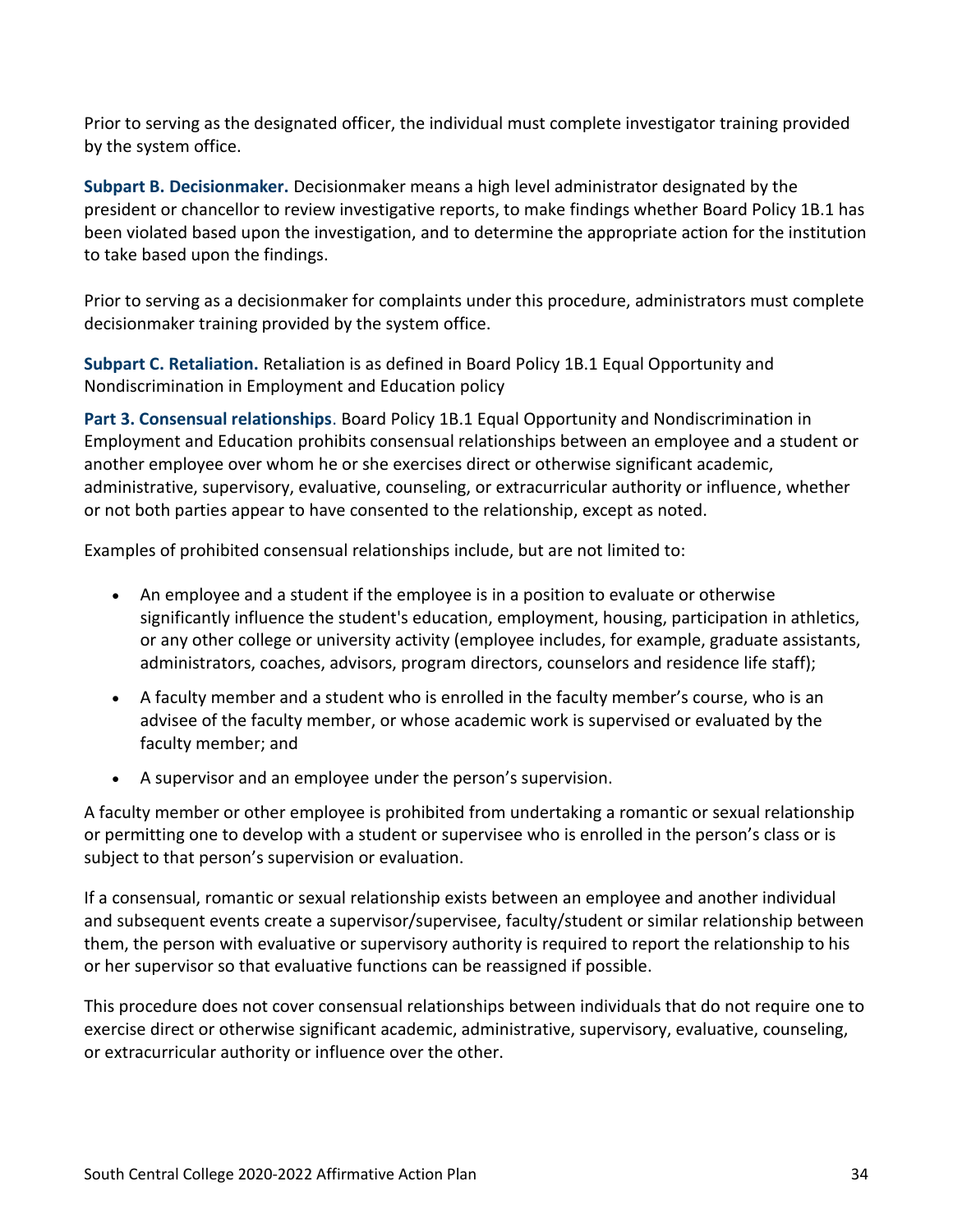This prohibition does not limit the right of an employee to make a recommendation on personnel matters concerning a person with whom they have a consensual relationship where the right to make recommendations on such personnel matters is explicitly provided for in the applicable collective bargaining agreement or compensation plan.

#### **Part 4. Reporting incidents of discrimination/harassment**

**Subpart A. Reporting an incident.** Any individual who believes she or he has been or is being subjected to conduct prohibited by Board Policy 1B.1 is encouraged to report the incident to the designated officer. The report/complaint should be brought as soon as possible after an incident occurs.

Any student, faculty member or employee who knows of, receives information about or receives a complaint of discrimination/harassment is strongly encouraged to report the information or complaint to the designated officer of the system office, college, or university.

**Subpart B. Duty to report.** Administrators and supervisors shall refer allegations of conduct that they reasonably believe may constitute discrimination or harassment under Board Policy 1B.1 to the designated officer, or in consultation with the designated officer may inquire into and resolve such matters.

**Subpart C. Reports against a president.** A report/complaint against a president of a college or university shall be filed with the system office. However, complaints against a president shall be processed by the college or university if the president's role in the alleged incident was limited to a decision on a recommendation made by another administrator, such as tenure, promotion or nonrenewal, and the president had no other substantial involvement in the matter.

**Subpart D. Reports against system office employees or Board of Trustees.** For reports/complaints that involve allegations against system office employees, the responsibilities identified in this procedure as those of the president are the responsibilities of the chancellor. Reports/complaints that involve allegations against the chancellor or a member of the Board of Trustees shall be referred to the chair or vice chair of the Board for processing. Such reports/complaints may be assigned to appropriate system personnel or outside investigatory assistance may be designated.

**Subpart E. False statements prohibited.** Any individual who is determined to have provided false information in filing a discrimination report/complaint or during the investigation of such a report/complaint may be subject to disciplinary or corrective action.

**Subpart F. Withdrawn complaints.** If a complainant no longer desires to pursue a complaint, the system office, colleges, and universities reserve the right to investigate and take appropriate action.

**Part 5. Right to representation.** In accordance with federal law and applicable collective bargaining agreement and personnel plan language, represented employees may have the right to request and receive union representation during an investigatory meeting.

Nothing in this procedure is intended to expand, diminish or alter in any manner whatsoever any right or remedy available under a collective bargaining agreement, personnel plan or law. Any disciplinary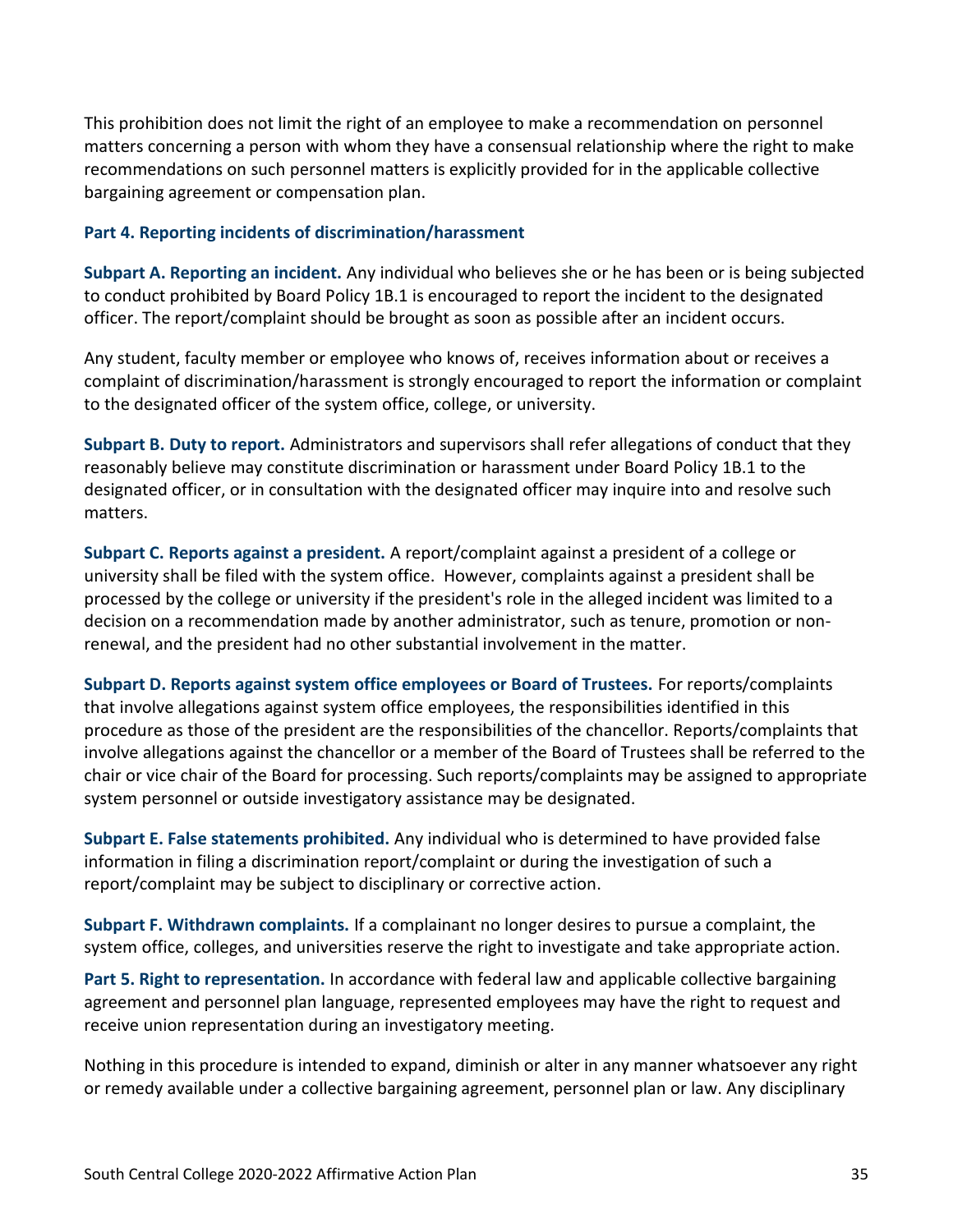action imposed as a result of an investigation conducted under this procedure will be processed in accordance with the applicable collective bargaining agreement or personnel plan.

**Part 6. Investigation and Resolution**. The system office, college or university has an affirmative duty to take timely and appropriate action to stop behavior prohibited by Board Policy 1B.1, conduct investigations and take appropriate action to prevent recurring misconduct.

**Subpart A. Personal resolution.** This procedure neither prevents nor requires the use of informal resolution by an individual who believes he or she has been subject to conduct in violation of Board Policy 1B.1. In such a situation, the individual should clearly explain to the alleged offender as soon as possible after the incident that the behavior is objectionable and must stop. If the behavior does not stop or if the individual believes retaliation may result from the discussion, the individual should report to the designated officer. Under no circumstance shall an individual be required to use personal resolution to address prohibited behaviors.

**Subpart B. Information privacy.** Confidentiality of information obtained during an investigation cannot be guaranteed; such information, however, will be handled in accordance with applicable federal and state data privacy laws.

**Subpart C. Processing the complaint.** The designated officer must be contacted in order to initiate a report/complaint under this procedure. The scope of the process used in each complaint/report shall be determined by the designated officer based on the complexity of the allegations, the number and relationship of individuals involved, and other pertinent factors.

- 1. **Jurisdiction**. The designated officer shall determine whether the report/complaint is one which should be processed through another system office, college or university procedure available to the complainant; if appropriate, the designated officer shall direct the complainant to that procedure as soon as possible.
- 2. **Conflicts**. The designated officer should identify to the president or chancellor/designee any real or perceived conflict of interest in proceeding as the designated officer for a specific complaint. If the president or chancellor/designee determines that a conflict exists, another designated officer shall be assigned.
- 3. **Information provided to complainant**. At the time the report/complaint is made, the designated officer shall:

a.) inform the complainant of the provisions of the Board Policy 1B.1 and this procedure; b.) provide a copy of or Web address for Board Policy 1B.1 and this procedure to the complainant;

c.) determine whether other individuals are permitted to accompany the complainant during investigatory interviews and the extent of their involvement; and

d.) inform the complainant of the provisions of Board Policy 1B.1 prohibiting retaliation.

4. **Complaint documentation**. The designated officer shall insure that the complaint is documented in writing. The designated officer may request, but not require the complainant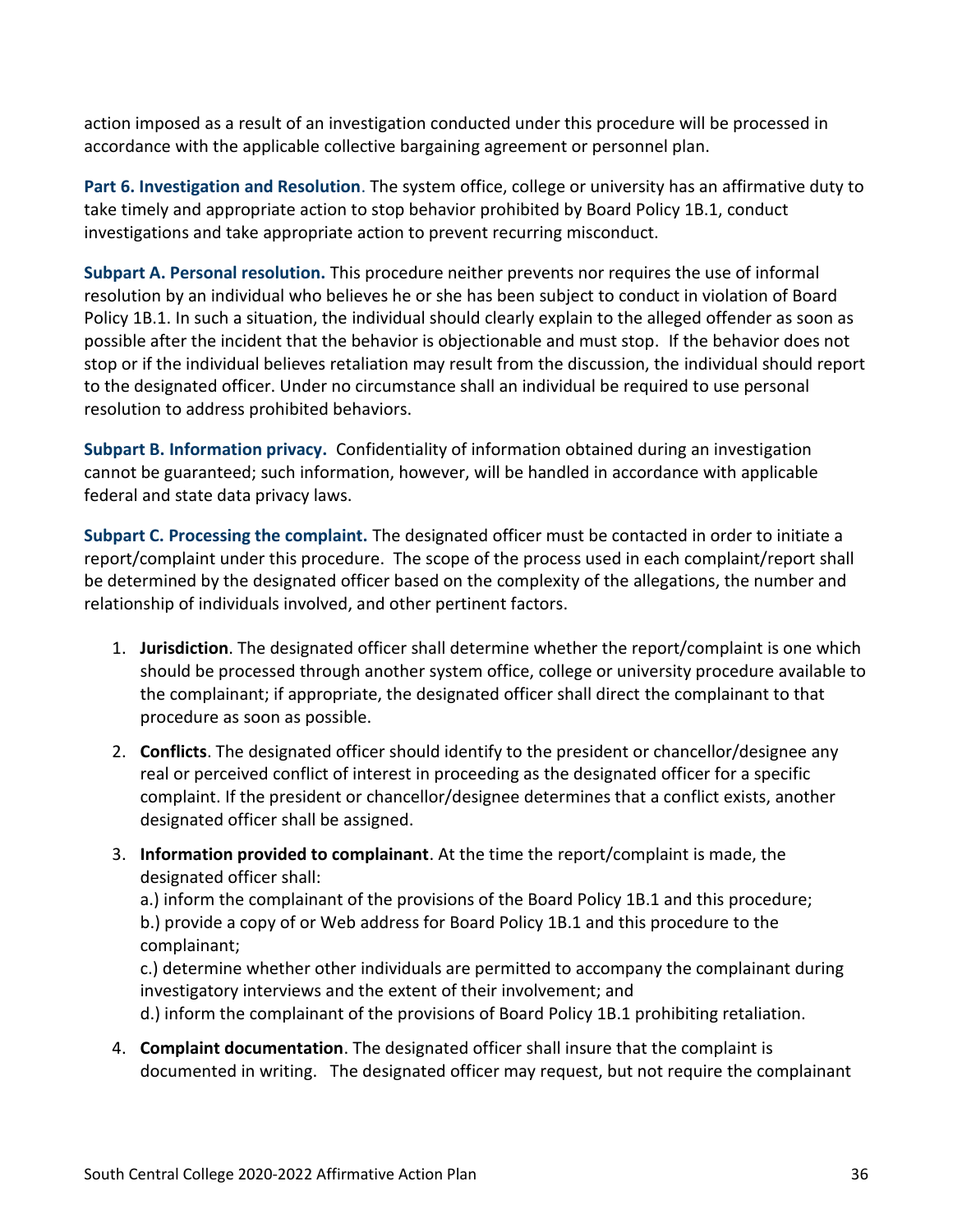to document the complaint in writing using the complaint form of the system office, college or university.

5. **Information provided to the respondent**. At the time initial contact is made with the respondent, the designated officer shall inform the respondent in writing of the existence and general nature of the complaint and the provisions of the nondiscrimination policy. At the initial meeting with the respondent, the designated officer shall:

a) provide a copy of or Web address for Board Policy 1B.1 and this procedure to the respondent;

b.) provide sufficient information to the respondent consistent with federal and state data privacy laws to allow the respondent to respond to the substance of the complaint;

c.) explain to the respondent that in addition to being interviewed by the designated officer, the respondent may provide a written response to the allegations;

d.) determine whether other individuals are permitted to accompany the respondent during investigative interviews and the extent of their involvement; and

e.) inform the respondent of the provisions of Board Policy 1B.1 prohibiting retaliation.

# 6. **Investigatory process.** The designated officer shall:

a.) conduct a fact-finding inquiry or investigation into the complaint, including appropriate interviews and meetings;

b.) inform the witnesses and other involved individuals of the prohibition against retaliation; c.) create, gather and maintain investigative documentation as appropriate;

d.) disclose appropriate information to others only on a need to know basis consistent with state and federal law, and provide a data privacy notice in accordance with state law; and e.) handle all data in accordance with applicable federal and state privacy laws.

# 7. **Interim actions.**

**a.) Employee reassignment or administrative leave**. Under appropriate circumstances, the president or chancellor may, in consultation with system legal counsel and labor relations, reassign or place an employee on administrative leave at any point in time during the report/complaint process. In determining whether to place an employee on administrative leave or reassignment, consideration shall be given to the nature of the alleged behavior, the relationships between the parties, the context in which the alleged incidents occurred and other relevant factors. Any action taken must be consistent with the applicable collective bargaining agreement or personnel plan.

**b.) Student summary suspension or other action**. Under appropriate circumstances, the president or designee may, in consultation with system legal counsel, summarily suspend a student at any point in time during the report/complaint process. A summary suspension may be imposed only in accordance with Board Policy 3.6 and associated system procedures. After the student has been summarily suspended, the report/complaint process should be completed within the shortest reasonable time period, not to exceed nine (9) class days. During the summary suspension, the student may not enter the campus or participate in any college or university activities without obtaining prior permission from the president or designee. Other temporary measures may be taken in lieu of summary suspension where the president or designee determines such measures are appropriate.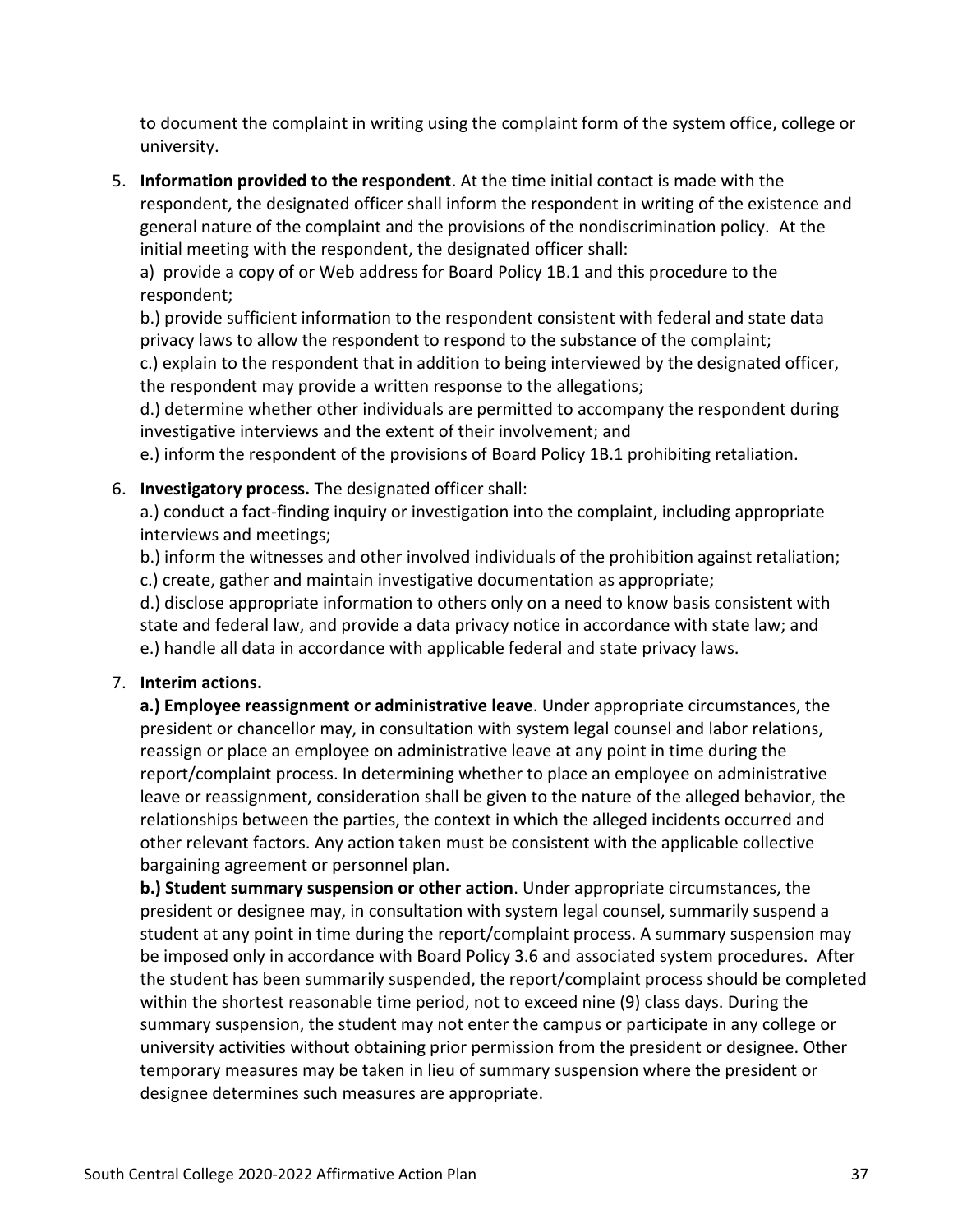- 8. **No basis to proceed.** At any point during the processing of the complaint, the designated officer may determine that there is no basis to proceed under Board Policy 1B.1. The designated officer shall refer the complaint as appropriate. The designated officer shall notify the complainant and respondent of the outcome as appropriate, in accordance with applicable data privacy laws.
- 9. **Timely Completion.** Colleges, universities and the system office must provide resources sufficient to complete the investigative process and issue a written response within 60 days after a complaint is made, unless reasonable cause for delay exists. The designated officer shall notify the complainant and respondent if the written response is not expected to be issued within the 60 day period. The college, university or system office must meet any applicable shorter time periods, including those provided in the applicable collective bargaining agreement.

**Subpart D. Resolution.** After processing the complaint the designated officer may consider one or more of the following methods to resolve the complaint as appropriate:

- 1. conduct or coordinate education/training;
- 2. facilitate voluntary meetings between the parties;
- 3. recommend separation of the parties, after consultation with appropriate system office, college or university personnel;
- 4. other possible outcomes may include recommending changes in workplace assignments, enrollment in a different course or program, or other appropriate action;
- 5. the system office, college or university may use alternative dispute resolution or mediation services as a method of resolving discrimination or harassment complaints. Alternative dispute resolution and mediation options require the voluntary participation of all parties to the complaint;
- 6. upon completion of the inquiry, the designated officer may dismiss or refer the complaint to others as appropriate.

**Subpart E. Decision process**. If the above methods have not resolved the complaint within a reasonable period of time to the satisfaction of the designated officer, or the designated officer feels additional steps should be taken, the procedures in this subpart shall be followed.

1. **Designated officer.** The designated officer shall:

a.) prepare an investigation report and forward it to the decisionmaker for review and decision; b.) take additional investigative measures as requested by the decisionmaker; and c) be responsible for coordinating responses to requests for information contained in an investigation report in accordance with the Minnesota Government Data Practices Act and other applicable law including, but not limited to, the Family Educational Rights and Privacy Act (FERPA). In determining the appropriate response, the designated officer shall consult with the campus data practice compliance official and/or the Office of General Counsel.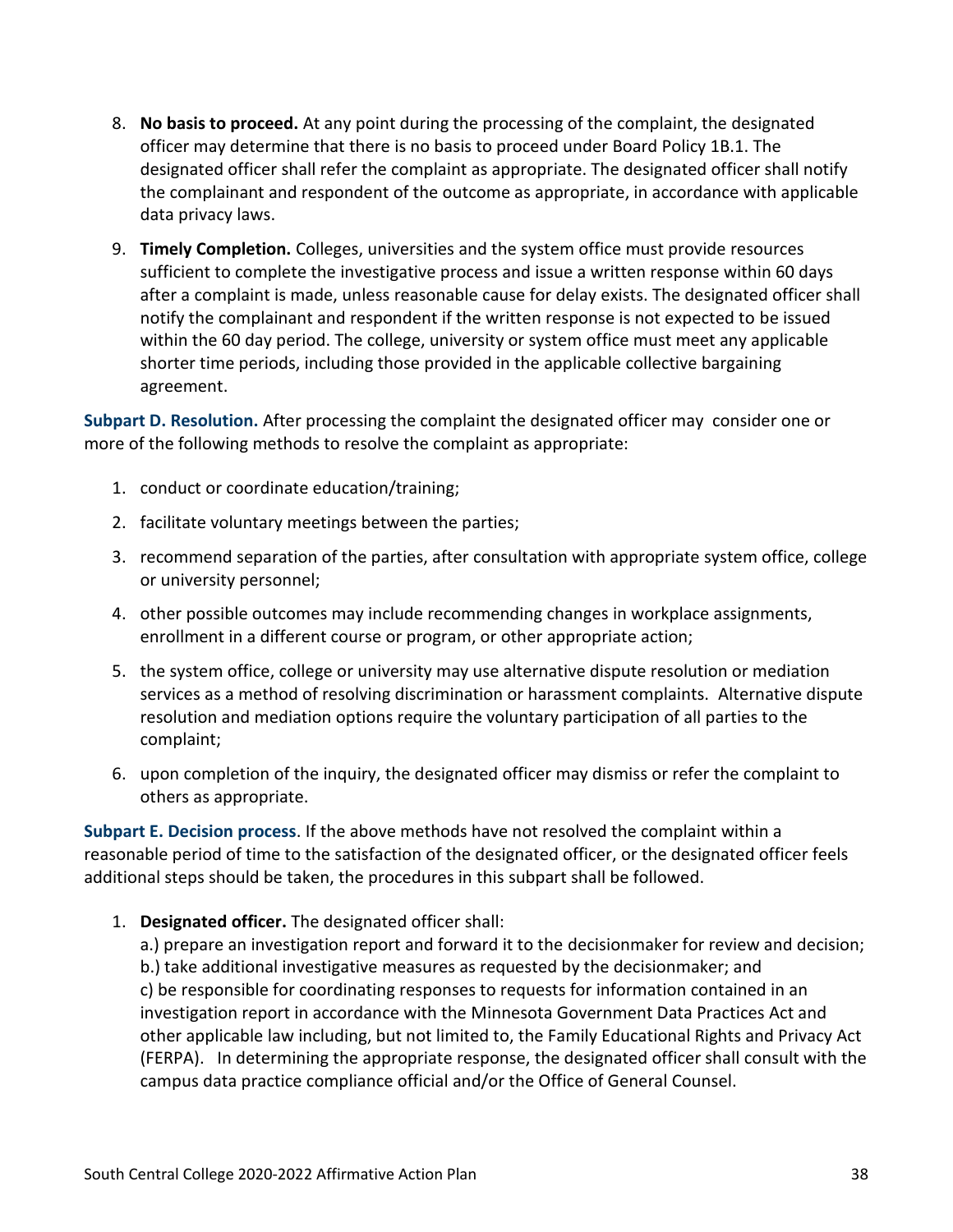2. **Decision maker.** After receiving the investigation report prepared by the designated officer, the decisionmaker shall:

a.) determine whether additional steps should be taken prior to making the decision. Additional steps may include:

- 1. a request that the designated officer conduct further investigative measures;
- 2. a meeting with the complainant, respondent or other involved individuals. If a meeting involving a represented employee is convened, the complainant or respondent may choose to be accompanied by the bargaining unit representative, in accordance with the applicable collective bargaining agreement and federal and state law; and
- 3. a request for additional information which may include a written response from the complainant or respondent relating to the allegations of the complaint.
- b.) take other measures deemed necessary to determine whether a violation of Board Policy 1B.1 has been established;
- c.) when making the decision, take into account the totality of the circumstances, including the nature and extent of the behaviors, the relationship(s) between the parties, the context in which the alleged incident(s) occurred, and other relevant factors;
- d.) determine the nature, scope and timing of disciplinary or corrective action and the process for implementation if a violation of the nondiscrimination policy occurs. This may include consultation with human resources or supervisory personnel to determine appropriate discipline;
- e.) As appropriate, consistent with applicable state and federal data privacy laws, report in writing to the complainant, respondent and the designated officer her or his findings, and the basis for those findings, as to whether Board policy 1B.1 has been violated.
- f.) Conduct that is determined not to have violated Board policy 1B.1 shall be referred to another procedure for further action, if appropriate.

**Part 7. System office, college, or university action.** The system office, college, or university shall take the appropriate corrective action based on results of the investigation, and the designated officer shall make appropriate inquiries to ascertain the effectiveness of any corrective or disciplinary action. Complainants are encouraged to report any subsequent conduct that violates Board Policy 1B1.1, as well as allegations of retaliation.

Written notice to parties relating to discipline, resolutions, and/or final dispositions resulting from the report/complaint process is deemed to be official correspondence from the system office, college or university. In accordance with state law, the system office, college or university is responsible for filing the complaint disposition concerning complaints against employees with the Commissioner of Employee Relations within 30 days of final disposition.

# **Part 8. Appeal.**

**Subpart A. Filing an appeal.** The complainant or the respondent may appeal the decision of the decisionmaker. An appeal must be filed in writing with the president or designee within ten (10) business days after notification of the decision. The appeal must state specific reasons why the complainant or respondent believes the decision was improper. In a complaint against a president or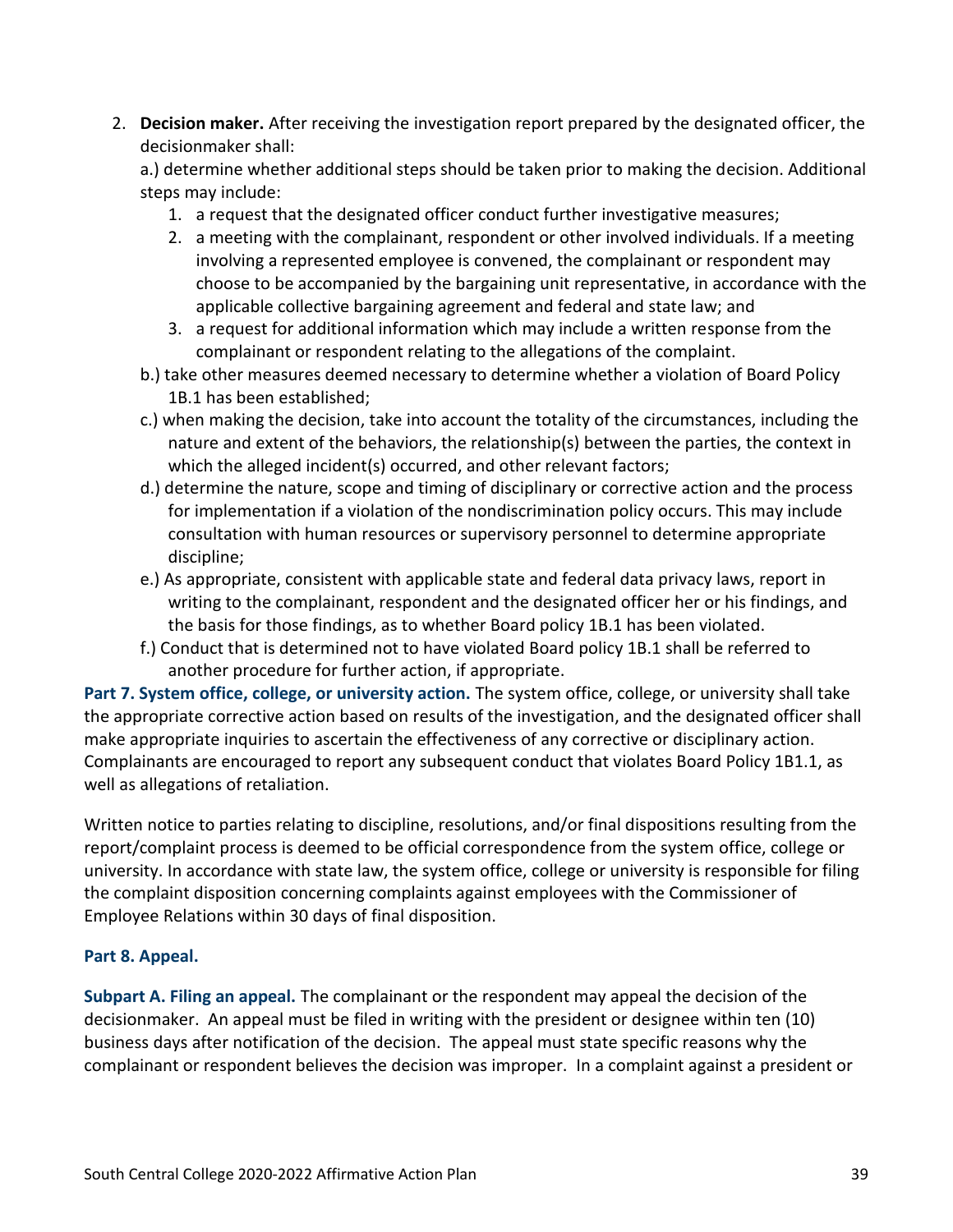other official who reports directly to the chancellor, an appeal may be considered by the chancellor whether or not the chancellor served as the decisionmaker.

**Subpart B. Effect of review.** For employees represented by a collective bargaining agreement, an appeal under this procedure is separate and distinct from, and is not in any way related to, any contractual protections or procedures. During the pendency of the appeal disciplinary or corrective action taken as a result of the decision shall be enforced. In addition, in cases involving sanctions of suspension for ten (10) days or longer, students shall be informed of their right to a contested case hearing under Minnesota Statutes §14.

**Subpart C. Appeal process.** The president or designee shall review the record and determine whether to affirm or modify the decision. The president or designee may receive additional information if the president or designee believes such information would aid in the consideration of the appeal. The decision on appeal shall be made within a reasonable time and the complainant, respondent and designated officer shall be notified in writing of the decision, consistent with applicable state and federal data privacy laws. The decision on appeal exhausts the complainant's and respondent's administrative remedies under this procedure except as provided herein.

**Part 9. Education and training.** The system office, colleges and universities shall provide education and training programs to promote awareness and prevent discrimination/harassment, such as educational seminars, peer-to-peer counseling, operation of hotlines, self-defense courses, and informational resources. Education and training programs should include education about Board Policy 1B.1 and this procedure. All colleges and universities and the system office shall promote awareness of Board Policy 1B.1 and this procedure, and shall publicly identify the designated officer.

**Part 10. Distribution of board policy 1B.1 and this procedure**. Information regarding Board Policy 1B.1 and this procedure shall, at a minimum, be distributed to students at the time of registration and to employees at the beginning of employment. Distribution may be accomplished by posting on an internet Web site, provided all students and employees are directly notified of how to access the policy and procedure by an exact address, and that they may request a paper copy. Copies of the policy and procedure shall be conspicuously posted at appropriate locations at the system office and on college and university campuses at all times and shall include the designated officers' names, locations and telephone numbers.

Designated officers also must be identified by name, location and phone number in informational publications such as student catalogs, student and employee handbooks, bulletin boards, campus Web sites and other appropriate public announcements.

**Part 11. Maintenance of report/complaint procedure documentation.** During and upon the completion of the complaint process, the complaint file shall be maintained in a secure location in the office of the designated officer for the system office, college or university in accordance with the applicable records retention schedule. Access to the data shall be in accordance with the respective collective bargaining agreement or personnel plan, the Minnesota Government Data Practices Act, the Family Educational Rights and Privacy Act or other applicable law.

# **Discrimination/Harassment Complaint Form**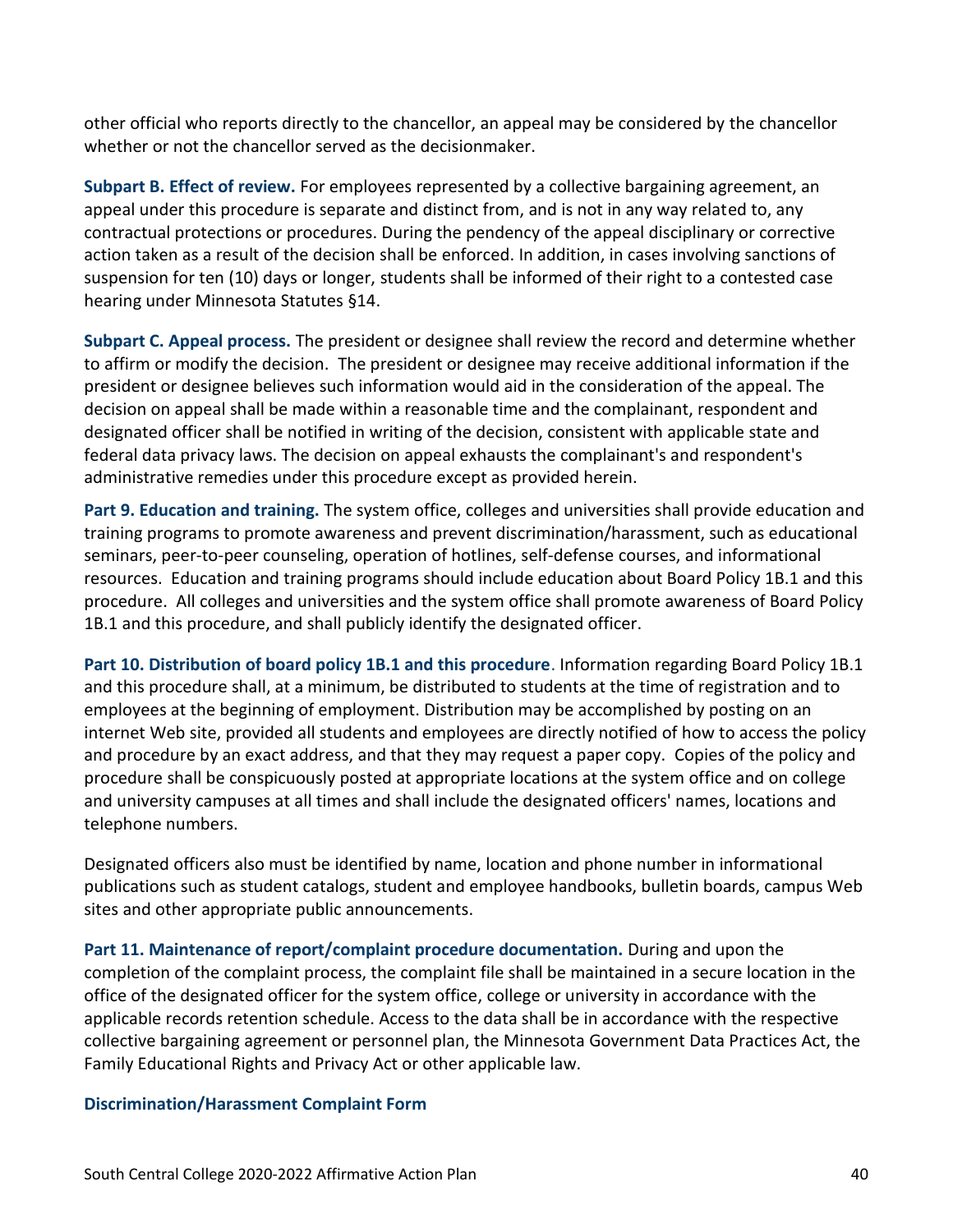# Form can be found at [https://www.minnstate.edu/system/equity/docs/reviews/complaint\\_](https://www.minnstate.edu/system/equity/docs/reviews/complaint_form.pdf)form.pdf.

|                                                                                                                                                                                                                            | Name of RESPONDENT #2: $\frac{1}{(f_1f_2)}$ (if more than one respondent, list complete information for each)                                                                                                                                                                                                                  |
|----------------------------------------------------------------------------------------------------------------------------------------------------------------------------------------------------------------------------|--------------------------------------------------------------------------------------------------------------------------------------------------------------------------------------------------------------------------------------------------------------------------------------------------------------------------------|
| <b>Minnesota State Colleges and Universities</b>                                                                                                                                                                           | Address (local): _                                                                                                                                                                                                                                                                                                             |
| <b>Discrimination/Harassment Complaint Form</b>                                                                                                                                                                            |                                                                                                                                                                                                                                                                                                                                |
| Date:                                                                                                                                                                                                                      |                                                                                                                                                                                                                                                                                                                                |
|                                                                                                                                                                                                                            | Phone: (work) (home)                                                                                                                                                                                                                                                                                                           |
| Name of COMPLAINANT:<br>(if more than one complainant, complete intake form for each)                                                                                                                                      | Sex: $\square$ Male $\square$ Female                                                                                                                                                                                                                                                                                           |
| Address (local):                                                                                                                                                                                                           | Status: $\square$ Student $\square$ Faculty $\square$ Staff $\square$ Administrator $\square$ External/Non-Campus                                                                                                                                                                                                              |
|                                                                                                                                                                                                                            |                                                                                                                                                                                                                                                                                                                                |
| City: <u>City:</u> State: Zip: 2001.                                                                                                                                                                                       |                                                                                                                                                                                                                                                                                                                                |
| Phone: (work) (home)                                                                                                                                                                                                       | Name of RESPONDENT #3: $\frac{1}{\text{(if more than one respondent, list complete information for each)}}$                                                                                                                                                                                                                    |
| Sex: $\square$ Male $\square$ Female                                                                                                                                                                                       |                                                                                                                                                                                                                                                                                                                                |
| Status: $\Box$ Student $\Box$ Faculty $\Box$ Staff $\Box$ Administrator $\Box$ External/Non-Campus                                                                                                                         |                                                                                                                                                                                                                                                                                                                                |
|                                                                                                                                                                                                                            | City: <u>City: City: City: City: City: City: City: City: City: City: City: City: City: City: City: City: City: City: City: City: City: City: City: City: City: City: City: City: City: City: City: City: City: City: City: City:</u>                                                                                           |
| TYPE OF COMPLAINT: $\Box$ DISCRIMINATION $\Box$ HARASSMENT $\Box$ RETALIATION                                                                                                                                              | (home)                                                                                                                                                                                                                                                                                                                         |
| I WAS DISCRIMINATED/HARASSED/RETALIATED AGAINST ON THE BASIS OF MY:                                                                                                                                                        | Sex: $\square$ Male $\square$ Female                                                                                                                                                                                                                                                                                           |
| $\Box$ Race<br>$\Box$ Age<br>□ Reliance on Public Assistance<br>$\square$ Sex<br>□ Sexual Orientation                                                                                                                      | Status: $\square$ Student $\square$ Faculty $\square$ Staff $\square$ Administrator $\square$ External/Non-Campus                                                                                                                                                                                                              |
| □ National Origin<br>□ Disability<br>□ Religion<br>$\Box$ Color<br>Marital Status<br>$\Box$ Creed<br>□ Membership/Activity in Local Commission                                                                             |                                                                                                                                                                                                                                                                                                                                |
| $\hfill\Box$ Gender Identity $\hfill\Box$ Gender Expression                                                                                                                                                                | Name of RESPONDENT #4:                                                                                                                                                                                                                                                                                                         |
| I believe I was discriminated/harassed/retaliated against by:                                                                                                                                                              | (if more than one respondent, list complete information for each)<br>Address (local):                                                                                                                                                                                                                                          |
| Name of RESPONDENT:<br>(if more than one respondent, list complete information for each)                                                                                                                                   |                                                                                                                                                                                                                                                                                                                                |
| Address (local):                                                                                                                                                                                                           | City: State: Zip:                                                                                                                                                                                                                                                                                                              |
|                                                                                                                                                                                                                            | Phone: (work)<br>(home)                                                                                                                                                                                                                                                                                                        |
| City:                                                                                                                                                                                                                      | Sex: $\Box$ Male $\Box$ Female                                                                                                                                                                                                                                                                                                 |
| Phone: (work)<br>(home)                                                                                                                                                                                                    | Status: $\Box$ Student $\Box$ Faculty $\Box$ Staff $\Box$ Administrator $\Box$ External/Non-Campus                                                                                                                                                                                                                             |
| Sex: $\Box$ Male $\Box$ Female                                                                                                                                                                                             |                                                                                                                                                                                                                                                                                                                                |
| Status: $\square$ Student $\square$ Faculty $\square$ Staff $\square$ Administrator $\square$ External/Non-Campus                                                                                                          |                                                                                                                                                                                                                                                                                                                                |
| EXPLAIN YOUR COMPLAINT IN DETAIL. INCLUDE THE FOLLOWING INFORMATION. ADD<br>ADDITIONAL PAGES IF NECESSARY. ATTACH DOCUMENTS YOU BELIEVE MAY BE HELPFUL IN<br>INVESTIGATING YOUR COMPLAINT.                                 | LIST POTENTIAL WITNESSES YOU BELIEVE POSSESS INFORMATION ABOUT YOUR COMPLAINT.<br>ADD ADDITIONAL PAGES IF NECESSARY.                                                                                                                                                                                                           |
| 1. Describe the specific incident(s) of discrimination/harassment/retaliation. List times, dates, locations, names                                                                                                         | Name of WITNESS #1:                                                                                                                                                                                                                                                                                                            |
| and titles of the people involved in the incident(s).<br>Explain why you believe that you were discriminated/harassed/retaliated against because of your protected<br>$\overline{2}$ .                                     | $(\mathrm{if\ more\ than\ one\ witness},\ \mathrm{list\ complete\ information\ for\ each})$                                                                                                                                                                                                                                    |
| class status (race, age, gender, disability, etc.).                                                                                                                                                                        | Address (local): ___                                                                                                                                                                                                                                                                                                           |
| Provide the names and titles of people you believe were treated more favorably than you due to your<br>3.<br>protected class status. List the protected class status (race, age, gender, disability, etc.) of each person. |                                                                                                                                                                                                                                                                                                                                |
|                                                                                                                                                                                                                            | Address (residence): North and the set of the set of the set of the set of the set of the set of the set of the set of the set of the set of the set of the set of the set of the set of the set of the set of the set of the                                                                                                  |
|                                                                                                                                                                                                                            | <u>State: Zip:</u> Zip:<br>City:                                                                                                                                                                                                                                                                                               |
|                                                                                                                                                                                                                            | (home)<br>Phone: (work)                                                                                                                                                                                                                                                                                                        |
|                                                                                                                                                                                                                            | What information can this witness provide?                                                                                                                                                                                                                                                                                     |
|                                                                                                                                                                                                                            |                                                                                                                                                                                                                                                                                                                                |
|                                                                                                                                                                                                                            |                                                                                                                                                                                                                                                                                                                                |
|                                                                                                                                                                                                                            | Name of WITNESS #2:<br>$\overline{(\text{if more than one witness, list complete information for each})}$                                                                                                                                                                                                                      |
|                                                                                                                                                                                                                            | Address (local): _____                                                                                                                                                                                                                                                                                                         |
|                                                                                                                                                                                                                            | Address (residence): The contract of the contract of the contract of the contract of the contract of the contract of the contract of the contract of the contract of the contract of the contract of the contract of the contr                                                                                                 |
|                                                                                                                                                                                                                            | State: $\frac{1}{2}$ $\frac{1}{2}$ $\frac{1}{2}$ $\frac{1}{2}$ $\frac{1}{2}$ $\frac{1}{2}$ $\frac{1}{2}$ $\frac{1}{2}$ $\frac{1}{2}$ $\frac{1}{2}$ $\frac{1}{2}$ $\frac{1}{2}$ $\frac{1}{2}$ $\frac{1}{2}$ $\frac{1}{2}$ $\frac{1}{2}$ $\frac{1}{2}$ $\frac{1}{2}$ $\frac{1}{2}$ $\frac{1}{2}$ $\frac{1}{2}$ $\frac{$<br>City: |
|                                                                                                                                                                                                                            | Phone: (work)<br>(home)                                                                                                                                                                                                                                                                                                        |
|                                                                                                                                                                                                                            | What information can this witness provide?                                                                                                                                                                                                                                                                                     |
|                                                                                                                                                                                                                            |                                                                                                                                                                                                                                                                                                                                |
|                                                                                                                                                                                                                            |                                                                                                                                                                                                                                                                                                                                |
|                                                                                                                                                                                                                            | Name of WITNESS #3:<br>(if more than one witness, list complete information for each)                                                                                                                                                                                                                                          |
|                                                                                                                                                                                                                            | Address (local):                                                                                                                                                                                                                                                                                                               |
|                                                                                                                                                                                                                            |                                                                                                                                                                                                                                                                                                                                |
|                                                                                                                                                                                                                            | <b>State:</b> Zip:<br>City:                                                                                                                                                                                                                                                                                                    |
|                                                                                                                                                                                                                            | (home)<br>Phone: (work)                                                                                                                                                                                                                                                                                                        |
|                                                                                                                                                                                                                            | What information can this witness provide?                                                                                                                                                                                                                                                                                     |
|                                                                                                                                                                                                                            |                                                                                                                                                                                                                                                                                                                                |
|                                                                                                                                                                                                                            |                                                                                                                                                                                                                                                                                                                                |
|                                                                                                                                                                                                                            |                                                                                                                                                                                                                                                                                                                                |
| 3                                                                                                                                                                                                                          | 4                                                                                                                                                                                                                                                                                                                              |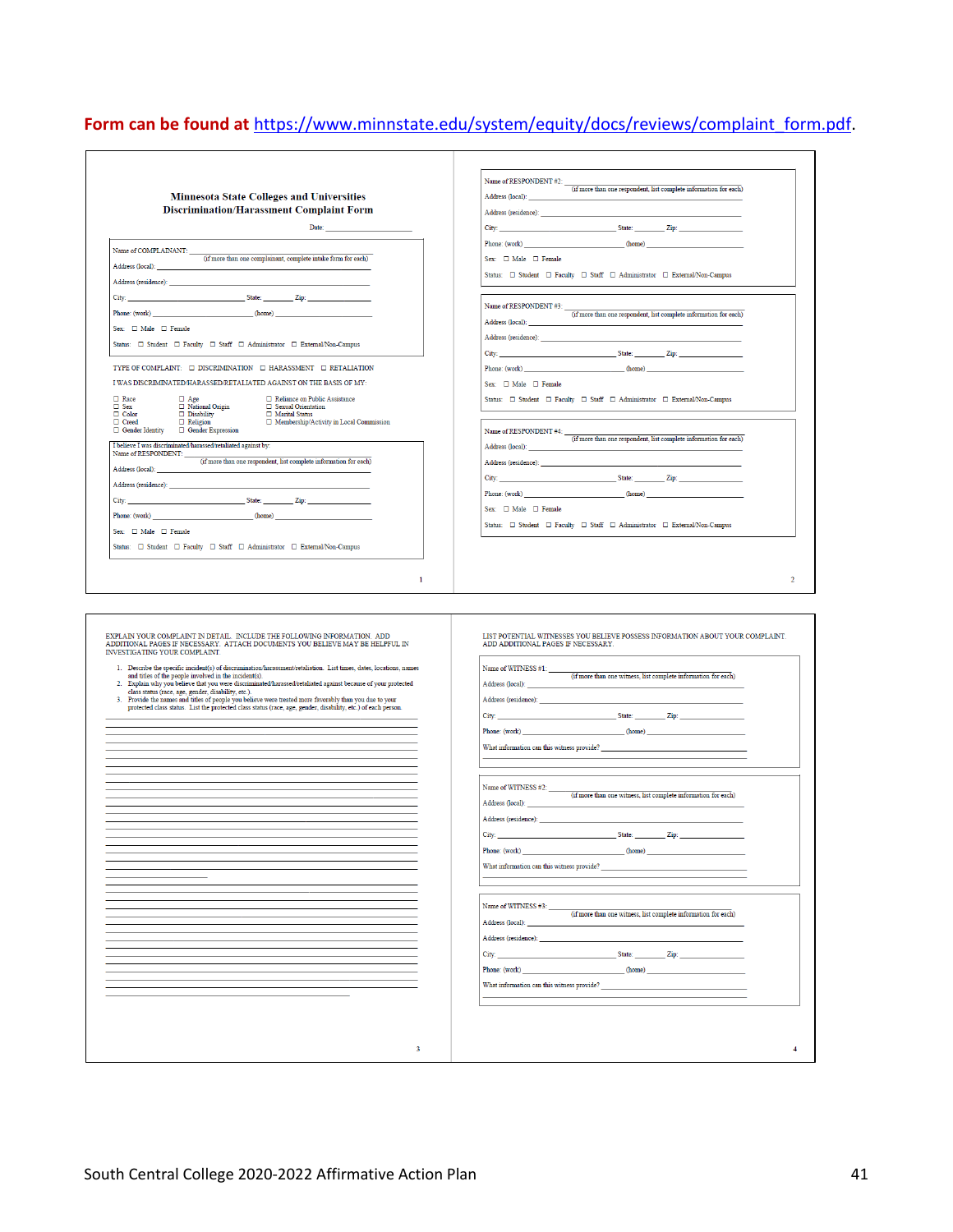| $\begin{tabular}{l} NAME OF DOCUMENT \#1: \begin{tabular}{l} \hline \textbf{EXAMPLE} & \textbf{EXPLANATION OF CONIENTS: \end{tabular} \end{tabular}$ |
|------------------------------------------------------------------------------------------------------------------------------------------------------|
|                                                                                                                                                      |
|                                                                                                                                                      |
|                                                                                                                                                      |
|                                                                                                                                                      |
|                                                                                                                                                      |
|                                                                                                                                                      |
|                                                                                                                                                      |
|                                                                                                                                                      |
|                                                                                                                                                      |
|                                                                                                                                                      |
| NAME OF DOCUMENT #2: $\frac{1}{\sqrt{2\pi}}$ EXPLANATION OF CONTENTS:                                                                                |
|                                                                                                                                                      |
|                                                                                                                                                      |
|                                                                                                                                                      |
|                                                                                                                                                      |
|                                                                                                                                                      |
|                                                                                                                                                      |
|                                                                                                                                                      |
|                                                                                                                                                      |
|                                                                                                                                                      |
|                                                                                                                                                      |
| NAME OF DOCUMENT #3: $\frac{1}{2}$ EXPLANATION OF CONTENTS:                                                                                          |
|                                                                                                                                                      |
|                                                                                                                                                      |
|                                                                                                                                                      |
|                                                                                                                                                      |
|                                                                                                                                                      |
|                                                                                                                                                      |
|                                                                                                                                                      |
|                                                                                                                                                      |
|                                                                                                                                                      |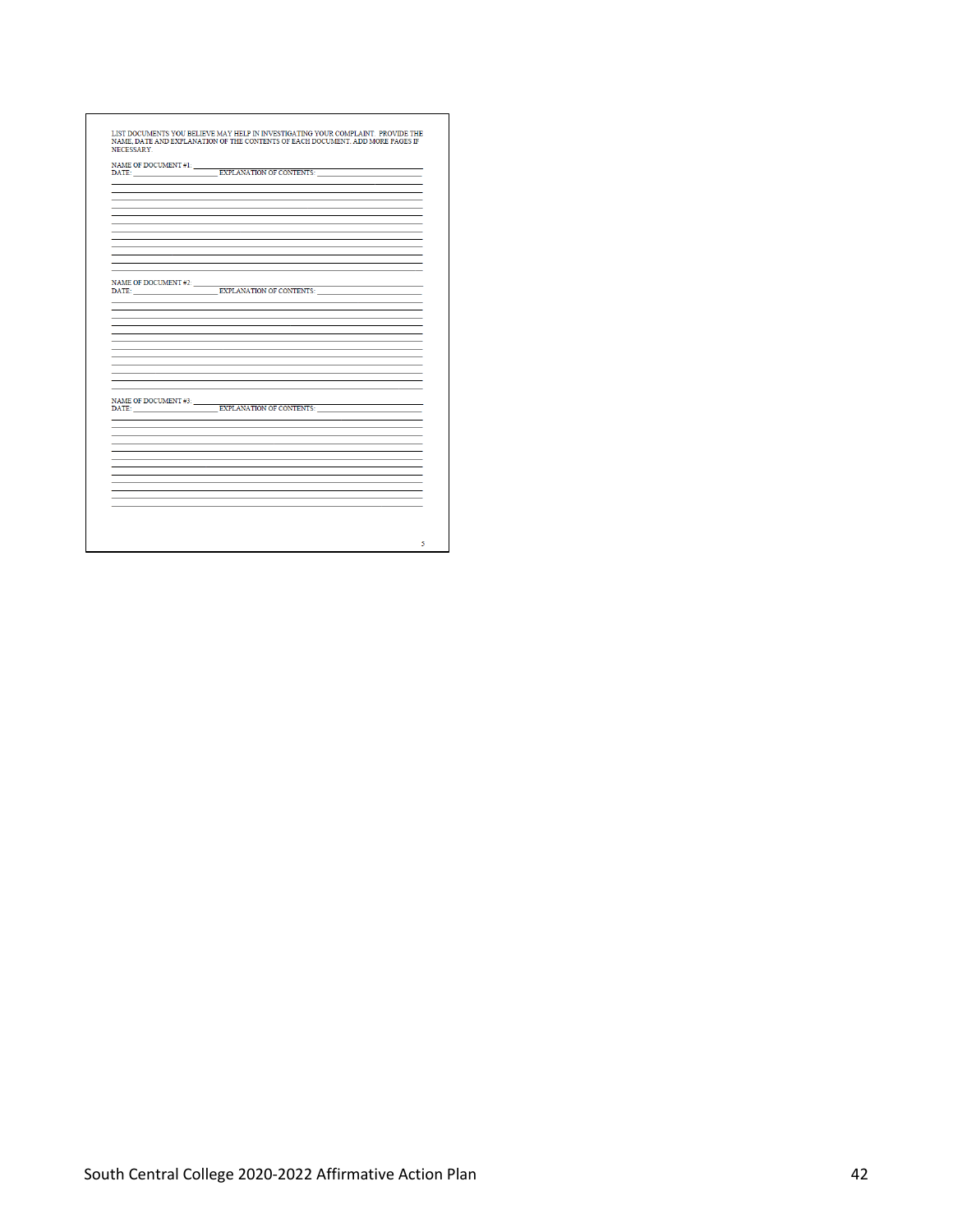# **C. Minnesota State's Sexual Violence Policy, 1B.3**

# **Part 1. Policy statement**

Sexual violence is an intolerable intrusion into the most personal and private rights of an individual, and is prohibited at Minnesota State Colleges and Universities. Minnesota State is committed to eliminating sexual violence in all forms and will take appropriate remedial action against any individual found responsible for acts in violation of this policy. Acts of sexual violence may also constitute violations of criminal or civil law or of other Board Policies that may require separate proceedings. To further its commitment against sexual violence, Minnesota State provides reporting options, an investigative and disciplinary process, prevention training, and other related services as appropriate.

# **Subpart A. Application of policy to students, employees, Board of Trustees and others**

This policy applies to all Minnesota State students and employees, Board of Trustees and to others, as appropriate, where incidents of sexual violence on system property have been reported. Reports of sexual violence committed by a student at a location other than on system property are covered by this policy pursuant to the factors listed in Board Policy 3.6, Part 2. Reports of sexual violence committed by a system employee at a location other than system property are covered by this policy.

Reports of sexual violence committed on system property by individuals who are not students or employees are subject to appropriate actions by Minnesota State, including but not limited to pursuing criminal or civil action against them.

Allegations of discrimination or harassment are governed by Board Policy 1B.1.

# **Subpart B. College and university policies**

Each Minnesota State college and university shall adopt a clear, understandable written policy on sexual violence that applies to its campus community, including but not limited to its students and employees. The policy content and implementation must be consistent with the standards in this policy and System Procedure 1B.3.1.

# **Part 2. Definitions**

The following definitions apply to this policy and System Procedure 1B.3.1.

# **Affirmative consent**

Consent is informed, freely given, and mutually understood willingness to participate in sexual activity that is expressed by clear, unambiguous, and affirmative words or actions. It is the responsibility of the person who wants to engage in sexual activity to ensure that the other person has consented to engage in the sexual activity. Consent must be present throughout the entire sexual activity and can be revoked at any time. If coercion, intimidation, threats, and/or physical force are used, there is no consent. If the complainant is mentally or physically incapacitated or impaired so that the complainant cannot understand the fact, nature, or extent of the sexual situation, there is no consent; this includes conditions due to alcohol or drug consumption, or being asleep or unconscious. A lack of protest, absence of resistance, or silence alone does not constitute consent, and past consent to sexual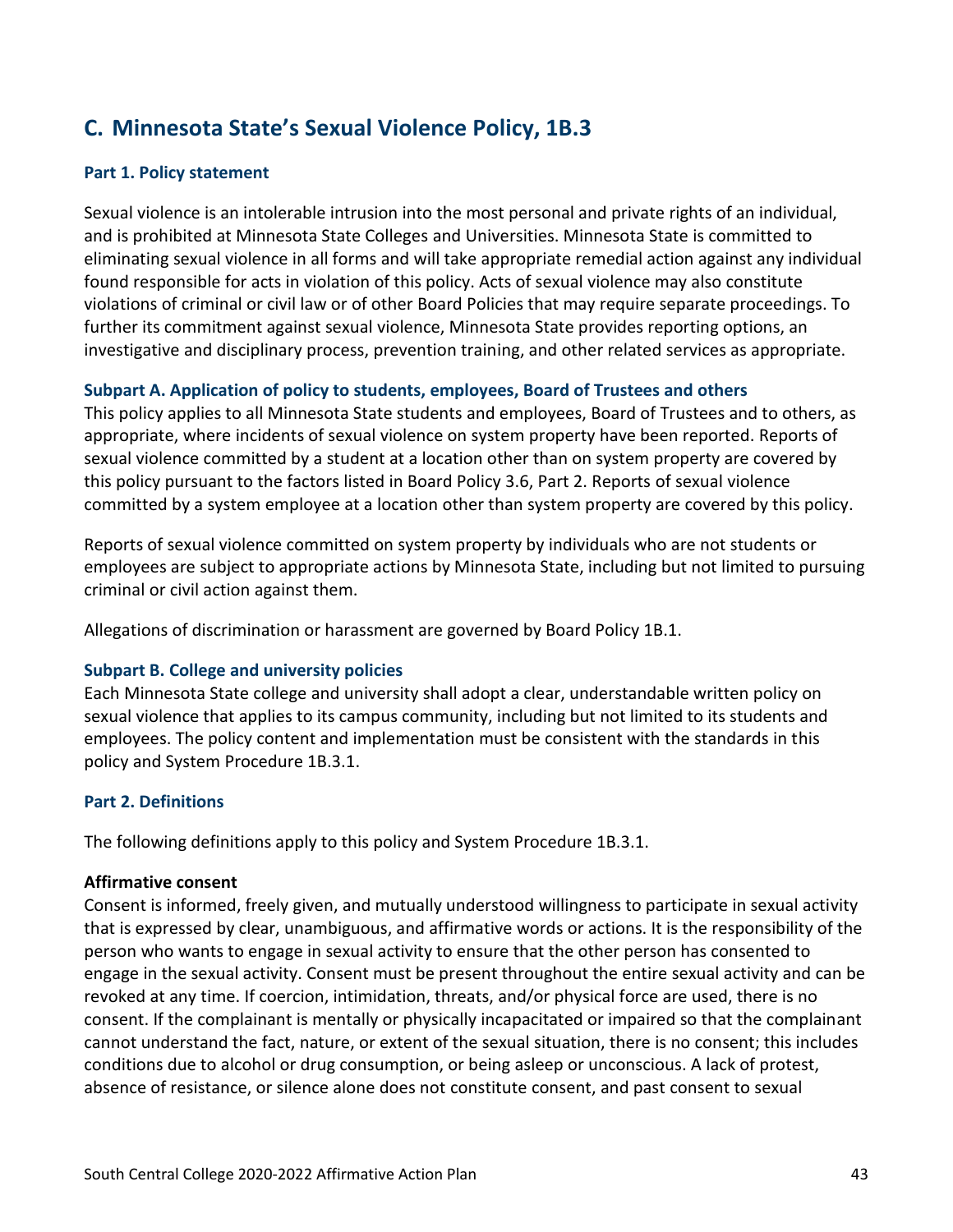activities does not imply ongoing future consent. The existence of a dating relationship between the people involved or the existence of a past sexual relationship does not prove the presence of, or otherwise provide the basis for, an assumption of consent. Whether the respondent has taken advantage of a position of influence over the complainant may be a factor in determining consent.

# **Dating, intimate partner, and relationship violence**

Violence including physical harm or abuse, and threats of physical harm or abuse, arising out of a personal intimate relationship. This violence also may be called domestic abuse or spousal/partner abuse and may be subject to criminal prosecution under Minnesota law.

# **Employee**

Any individual employed by Minnesota State, its colleges and universities and system office, including student workers.

# **Non-forcible sex acts**

Non-forcible acts include unlawful sexual acts where consent is not relevant, such as sexual contact with an individual under the statutory age of consent, as defined by Minnesota law, or between persons who are related to each other within degrees wherein marriage is prohibited by law.

# **Subpart B. Sexual assault**

An actual, attempted, or threatened sexual act with another person without that person's affirmative consent. Sexual assault is often a criminal act that can be prosecuted under Minnesota law, as well as form the basis for discipline under Minnesota State student codes of conduct and employee disciplinary standards. Sexual assault includes but is not limited to:

- 1. Involvement without consent in any sexual act in which there is force, expressed or implied, or use of duress or deception upon the victim. Forced sexual intercourse is included in this definition, as are the acts commonly referred to as date rape or acquaintance rape. This definition also includes the coercing, forcing, or attempting to coerce or force sexual intercourse or a sexual act on another.
- 2. Involvement in any sexual act when the victim is unable to give consent.
- 3. Intentional and unwelcome touching of a person's intimate parts (defined as primary genital area, groin, inner thigh, buttocks, or breast); or coercing, forcing, or attempting to coerce or force another to touch a person's intimate parts.
- 4. Offensive sexual behavior directed at another, such as indecent exposure or voyeurism.

# **Sexual violence**

A continuum of conduct that includes sexual assault, non-forcible sex acts, dating and relationship violence, stalking, as well as aiding acts of sexual violence.

# **Stalking**

Conduct directed at a specific person that is unwanted, unwelcome, or unreciprocated and that would cause reasonable people to fear for their safety or the safety of others or to suffer substantial emotional distress.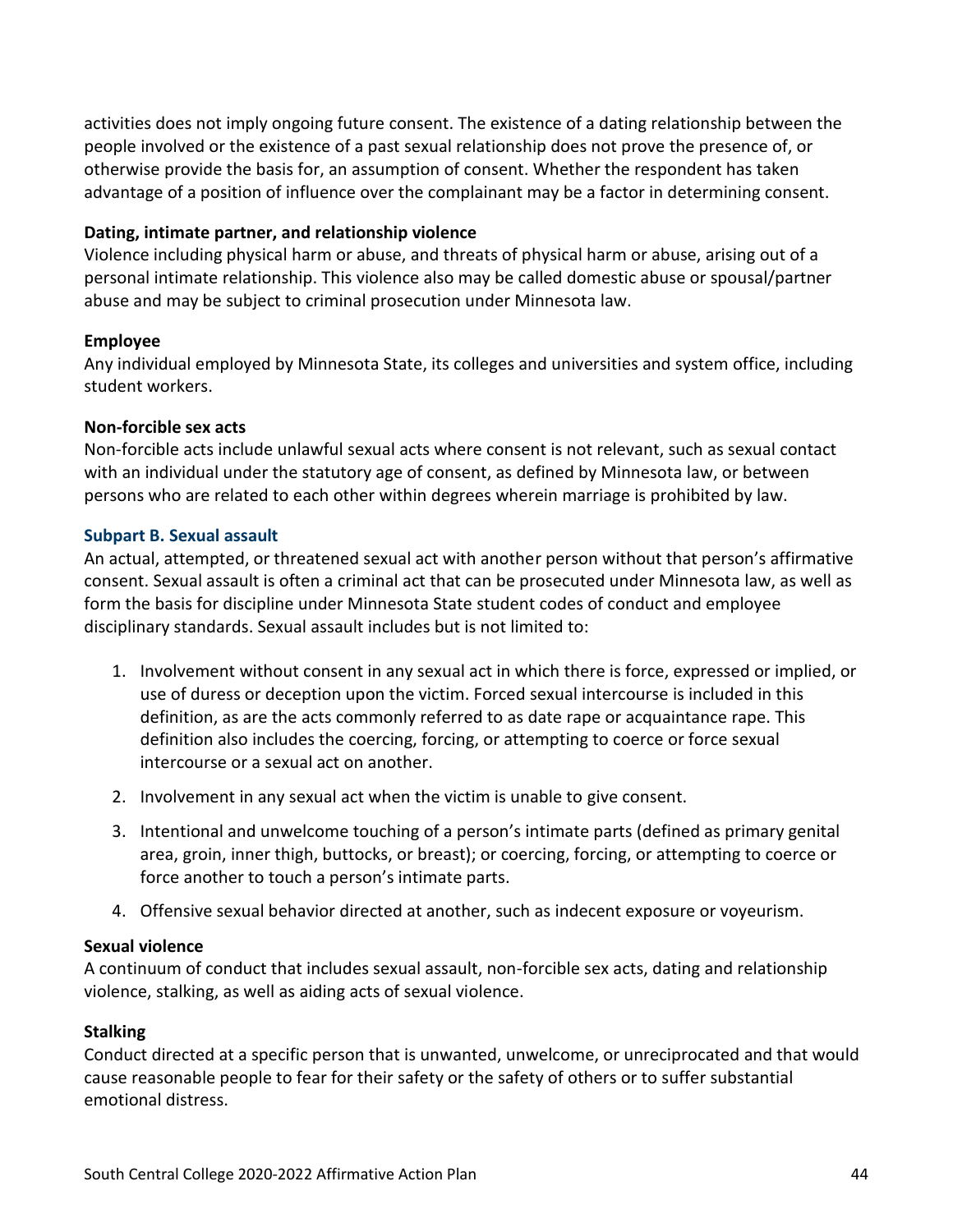# **Student**

All persons who:

- 1. Are enrolled in one or more courses, either credit or non-credit, through a college or university; or
- 2. Withdraw, transfer, or graduate after an alleged violation of the code of student conduct; or
- 3. Are not officially enrolled for a particular term but who have a continuing relationship with the college or university; or
- 4. Have been notified of their acceptance for admission or have initiated the process of application for admission or financial aid; or
- 5. Are not college or university employees and are not enrolled in the institution but live in a college or university residence hall.

# **System property**

The facilities and land owned, leased, or under the primary control of Minnesota State, its Board of Trustees, system office, colleges, and universities. Minnesota State's Sexual Violence Procedure, 1B.3.1

# **Part 1. Purpose**

This procedure provides a process through which individuals alleging sexual violence may pursue a complaint, pursuant to Board Policy 1B.3 Sexual Violence Policy prohibiting sexual violence.

This procedure is intended to protect the rights and privacy of both the complainant and respondent and other involved individuals, as well as to prevent retaliation and reprisal.

# **Part 2. Definitions**

The definitions in Policies 1B.3 and 1B.1 also apply to this procedure.

# **Campus security authority**

Campus security authority includes the following categories of individuals at a college or university:

- 1. A college or university security department;
- 2. Any individual who has campus security responsibilities in addition to a college or university security department;
- 3. Any individual or organization identified in a college or university security policy as an individual or organization to which students and employees should report criminal offenses;
- 4. An official of a college or university who has significant responsibility for student and campus activities, including, but not limited to, student housing, student discipline, and campus judicial proceedings; advisors to recognized student organizations; and athletic coaches. Professional counselors, whose official responsibilities include providing mental health counseling, and who are functioning within the scope of their license or certification, are not included in this definition.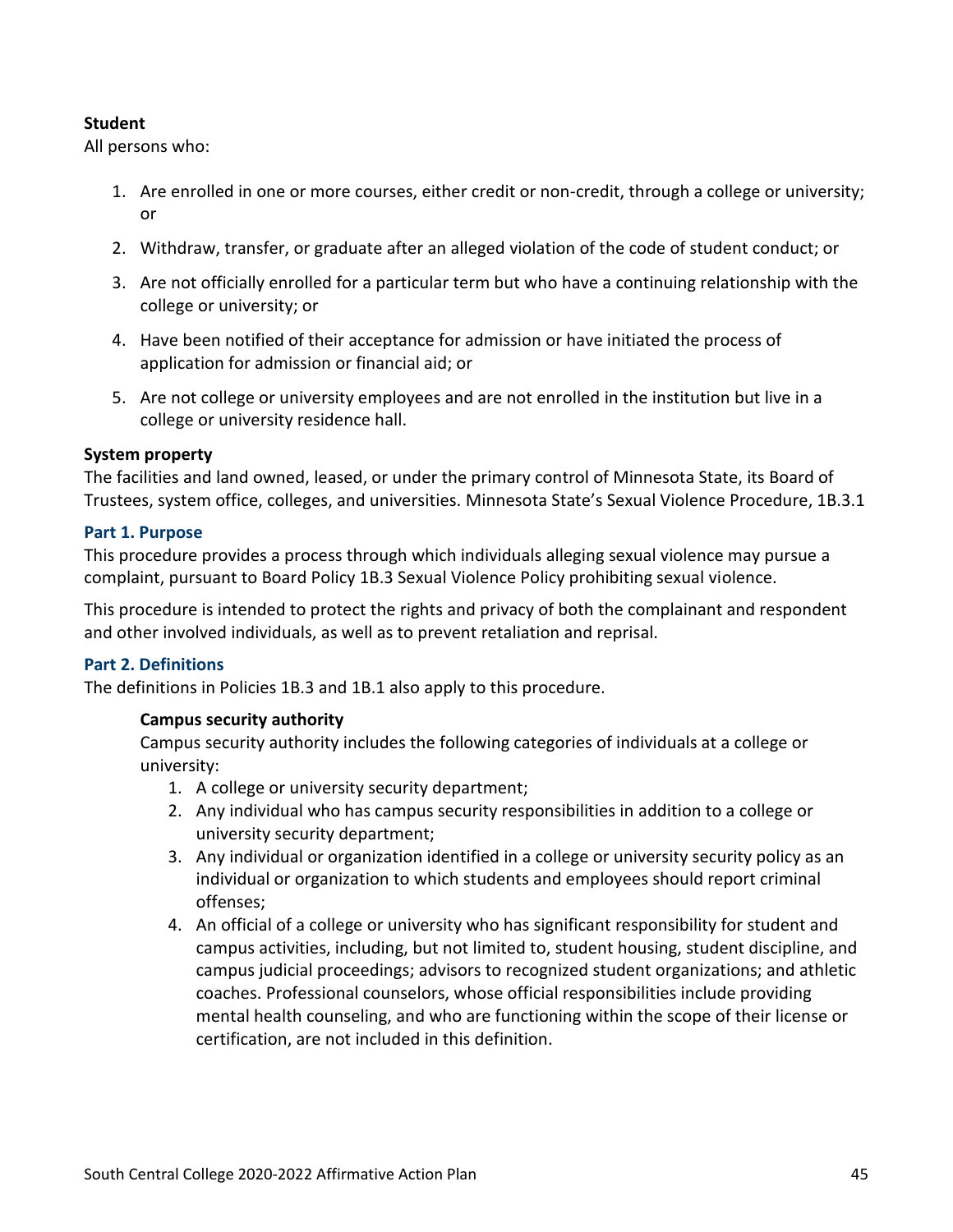# **Complainant**

An individual who is alleged to be the victim of conduct that could constitute sexual harassment (as defined by Title IX).

# **Educational program or activity**

Includes locations, events, or circumstances over which the college or university exercised substantial control over both the respondent and the context in which the sexual harassment (as defined by Title IX) occurs, and also includes any building owned or controlled by any officially recognized student organization of the college or university.

# **Formal complaint**

A document filed by a complainant or signed by the Title IX Coordinator alleging sexual harassment (as defined by Title IX) against a respondent and requesting that the college or university investigate the allegation of sexual harassment. At the time of filing the formal complaint of sexual harassment (as defined by Title IX), a complainant must be participating in or attempting to participate in the education program or activity of the college or university with which the formal complaint is filed.

# **Respondent**

An individual who has been reported to be the perpetrator of conduct that could constitute sexual harassment (as defined by Title IX).

# **Supportive measures**

Non-disciplinary, non-punitive individualized services offered as appropriate, as reasonably available, and without fee or charge to the complainant or respondent before or after the filing of a formal Title IX complaint or where no formal complaint has been filed. Such measures are designed to restore or preserve equal access to the education program or activity without unreasonably burdening the other party, including measures designed to protect the safety of all parties or the recipient's educational environment, or deter sexual harassment. Supportive measures may include, but are not limited to, counseling, extensions of deadlines or other course-related adjustments, modifications of work or class schedules, campus escort services, mutual restrictions on contact between the parties, changes in work or housing locations, leaves of absence, increased security and monitoring of certain areas of the campus. The Title IX Coordinator is responsible for coordinating the effective implementation of supportive measures.

# **Title IX Coordinator**

Employee(s) designated by the president to coordinate the college or university's efforts to comply with its Title IX responsibilities and Board Policies 1B.1 and 1B.3. A campus can delegate Title IX responsibilities to, for example, a deputy or deputies, and/or an investigator.

# **Title IX sexual harassment**

For purposes of Title IX, sexual harassment means conduct on the basis of sex that occurs in a college or university's program or activity in the United States that satisfies one or more of the following: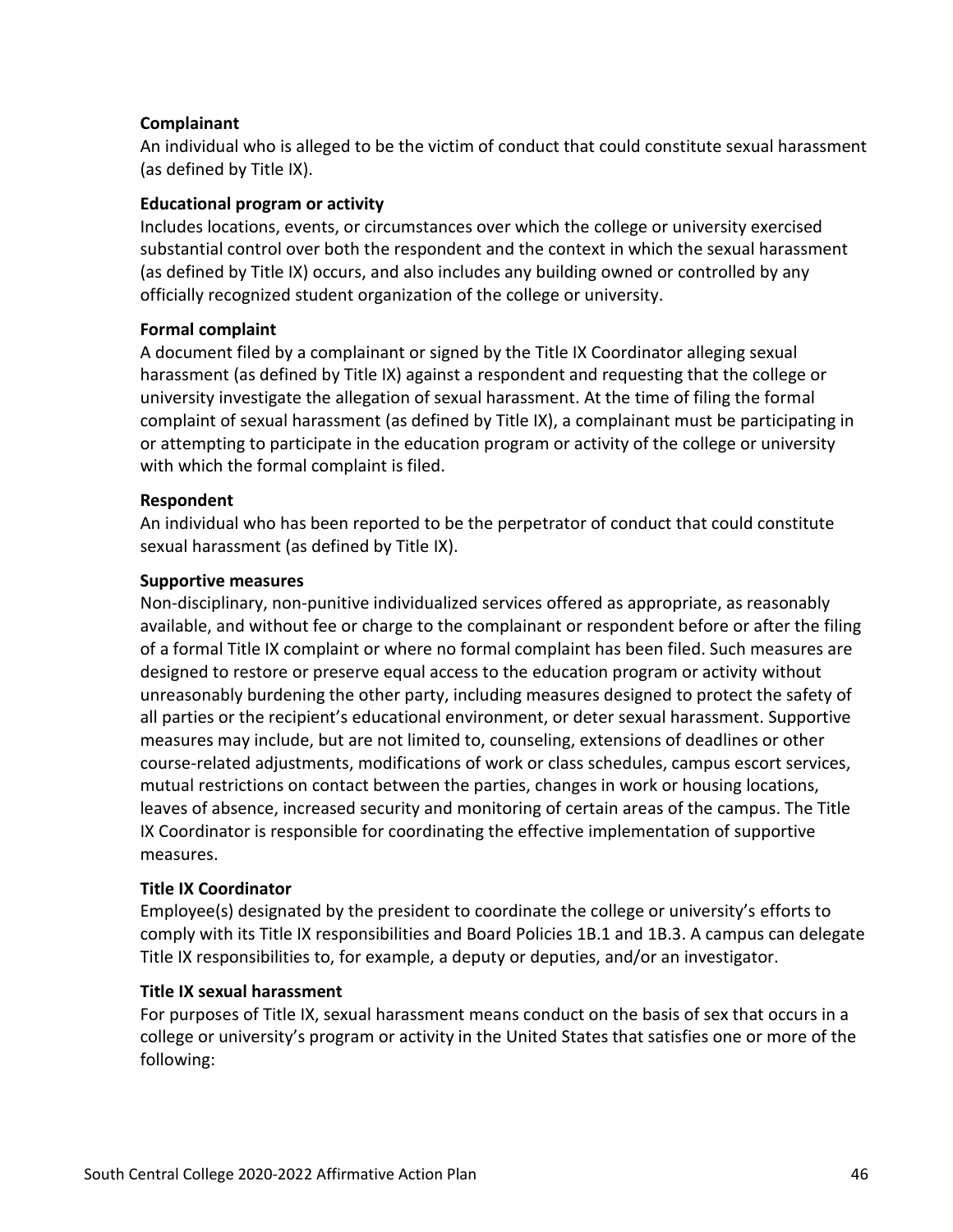- 1. An employee of the college or university conditioning the provision of an aid, benefit, or service of the recipient on an individual's participation in unwelcome sexual conduct.
- 2. Unwelcome conduct determined by a reasonable person to be so severe, pervasive and objectively offensive that it effectively denies a person equal access to the college or university's education program or activity; or
- 3. Sexual assault; dating, intimate partner, and relationship violence; and stalking as defined in Board Policy 1B.3

# **Part 3. Reporting Incidents of Sexual Violence**

# **Subpart A. Prompt reporting encouraged**

Complainants of sexual violence may report incidents at any time, but are strongly encouraged to make reports promptly in order to best preserve evidence for a potential legal or disciplinary proceeding.

Complainants are strongly encouraged to report incidents of sexual violence to law enforcement for the location where the incident occurred. Complainants are also encouraged to contact the local victim/survivor services office, counseling and health care providers, campus Title IX coordinators, or Minnesota State Colleges and Universities campus security authorities for appropriate action.

# **Subpart B. Assistance in reporting**

When informed of an alleged incident of sexual violence, all Minnesota State Colleges and Universities students and employees are urged to encourage and assist complainants, as needed, to report the incident to local law enforcement, local victim/survivor services, campus Title IX coordinator, or campus security authorities.

Campus security authorities, when informed of an alleged incident of sexual violence, shall promptly assist the complainant, as requested, including providing guidance in filing complaints with outside agencies, such as law enforcement; obtaining appropriate assistance from victim/survivor services or medical treatment professionals; and filing a complaint with campus officials responsible for enforcing the student conduct code or employee conduct standards.

When appropriate, Minnesota State Colleges and Universities may pursue legal action against a respondent, including, but not limited to, trespass or restraining orders, in addition to disciplinary action under the applicable student or employee conduct standard. A college or university may take actions it deems necessary or appropriate in response to all protection, restraining, or no-contact orders.

# **Subpart C. Required reports**

Any campus security authority or any college or university employee with supervisory or studentadvising responsibility who has been informed of an alleged incident of sexual violence and sexual harassment (as defined by Title IX), shall follow college or university procedures for making a report for the annual crime statistics report. In addition, the campus security authority or any college or university employee with supervisory or student-advising responsibility who has been informed of an alleged incident of sexual violence and sexual harassment (as defined by Title IX) shall report to the Title IX Coordinator, in order to initiate any applicable investigative or other resolution procedures.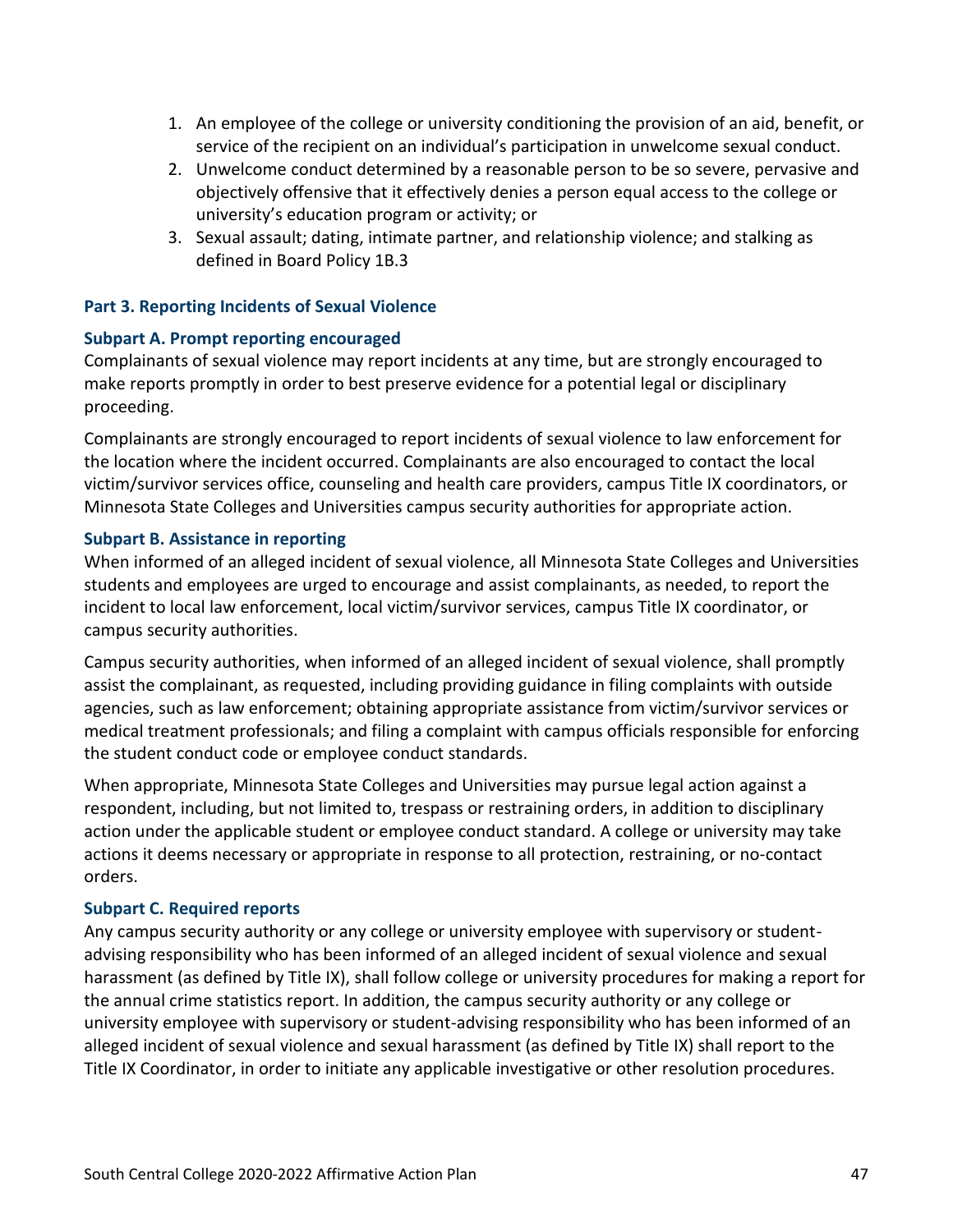Campus security authorities may be obligated to report to law enforcement the fact that a sexual assault has occurred, but the name of or other personally identifiable information about the complainant will be provided only with the consent of the complainant, except as may be required or permitted by law.

#### **Subpart D. Mandatory reporting of abuse or neglect of children or vulnerable adults**

Minnesota law provides special protection for children under 18 and vulnerable adults. These laws, Minnesota Statutes sections 626.556 and 626.557, identify those who are mandated to report neglect or abuse of children under 18 and maltreatment of vulnerable adults. Faculty, student teachers or clinical participants, day care personnel, and others involved in education or services to children or vulnerable adults may be considered mandated reporters under both of these laws. Reports of abuse or neglect of a child or vulnerable adult, must be made to law enforcement or state or county social service agencies.

# **Part 4. Confidentiality of reporting**

#### **Confidential reports**

Because of laws concerning government data contained in Minn. Stat. § 13 Government Data Practices, colleges and universities cannot guarantee confidentiality to those who report incidents of sexual violence except where those reports are privileged communications with licensed healthcare professionals. Some off-campus reports also may be legally privileged by law, such as reports to clergy, private legal counsel, or healthcare professionals.

#### **Part 5. Policy notices**

# **Subpart A. Distribution of policy to students**

Each college or university shall, at a minimum, at the time of registration make available to each student information about its sexual violence policy and procedure, including its online reporting system that allows for anonymous reporting, and shall additionally post a copy of its policy and procedure at appropriate locations on campus at all times. A college or university may distribute its policy and procedure by posting on an Internet or Intranet website, provided all students are directly notified of how to access the policy by an exact address, and that they may request a paper copy.

# **Subpart B. Distribution of policy to employees**

Colleges, universities, and the system office shall make available to all employees a copy of the sexual violence policy and procedure. Distribution may be accomplished by posting on an Internet or Intranet website, provided all employees are directly notified of the exact address of the policy and procedure as well as the option of receiving a paper copy upon request.

#### **Subpart C. Required notice**

Each college or university shall have a sexual violence and sexual harassment (as defined by Title IX) policy, which must include the notice provisions in this part.

1. **Notice of Title IX Coordinator.** Each college and university must notify applicants for admission and employment, students, employees, and all unions holding collective bargaining agreements with the college or university of the name or title, office address, electronic mail address, and telephone number of the employee or employees designated as the Title IX Coordinator.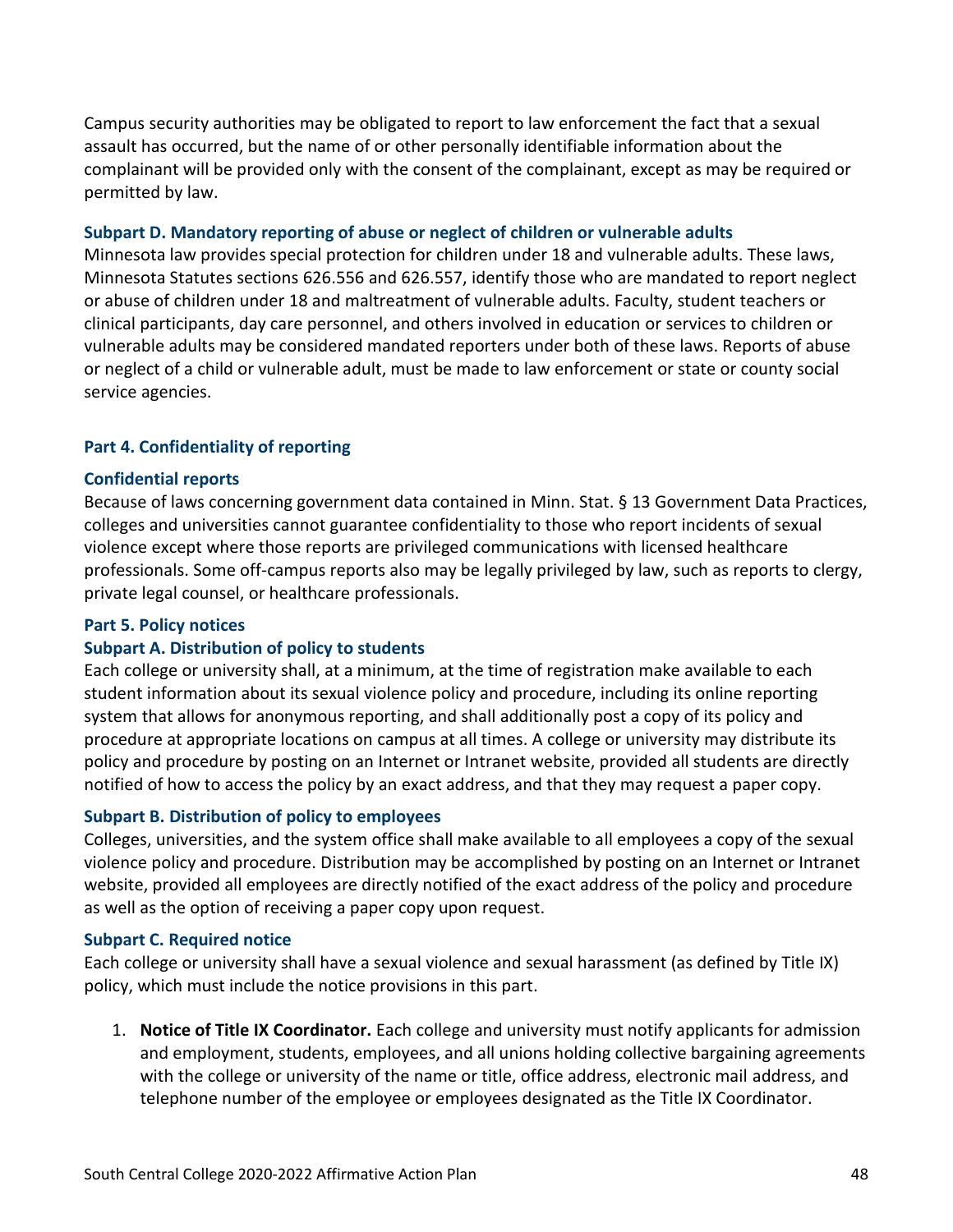2. **Notice of non-discrimination.** Each college and university must notify applicants for admission and employment, students, employees and all unions holding collective bargaining agreements with the college and university that the college or university does not discriminate on the basis of sex in the education program or activity that it operates, and that it is required by Title IX not to discriminate in such a manner. Inquiries about the application of Title IX may be referred to the Title IX Coordinator and/or to the United States Department of Education.

# 3. **Notice of complainant options**

Following a report of sexual violence the complainant must be promptly notified of:

- a. Where and how to obtain immediate medical assistance. Complainants should be informed that timely reporting and a medical examination within 72 hours are critical in preserving evidence of sexual assault and proving a criminal or civil case against a perpetrator. Complainants should be told, however, that they may report incidents of sexual violence at any time.
- b. Where and how to report incidents of sexual violence to local law enforcement officials, and/or appropriate college, university, or system contacts for employees, students, and others. Such contacts should be identified by name, location, and phone number for 24 hour availability, as applicable.
- c. Resources for where and how complainants may obtain on- or off-campus counseling, mental health, or other support services.

# 4. **Notice of complainant rights**

Complainants must be notified of the following:

- a. Their right to make a report with local law enforcement officials in sexual assault cases.
- b. Rights under the crime victims bill of rights, Minn. Stat. §§ 611A.01 611A.06, including the right to assistance from the Crime Victims Reparations Board and the commissioner of public safety.
- c. Availability of prompt assistance from campus officials, upon request, in notifying the appropriate campus investigating authorities and law enforcement officials, and, at the direction of law enforcement authorities, assistance in obtaining, securing, and maintaining evidence in connection with a sexual violence incident.
- d. Assistance available from campus authorities in preserving for a sexual violence complainant material relating to a campus disciplinary proceeding.
- e. Complaints of incidents of sexual violence made to campus security authorities must be promptly and appropriately resolved.
- f. Upon a sexual assault complainant's request, the college, university, or system office may take action and other supportive measures to prevent unwanted contact with the alleged assailant, including, but not limited to, transfer of the complainant and/or the respondent to alternative classes, or to a work site or to alternative college-owned housing, if such alternatives are available and feasible.
- g. Upon request, students who reported sexual assaults to the college or university and subsequently chose to transfer to another college or university will be provided with information about resources for victims of sexual assault at the college or university to which the complainant is transferring.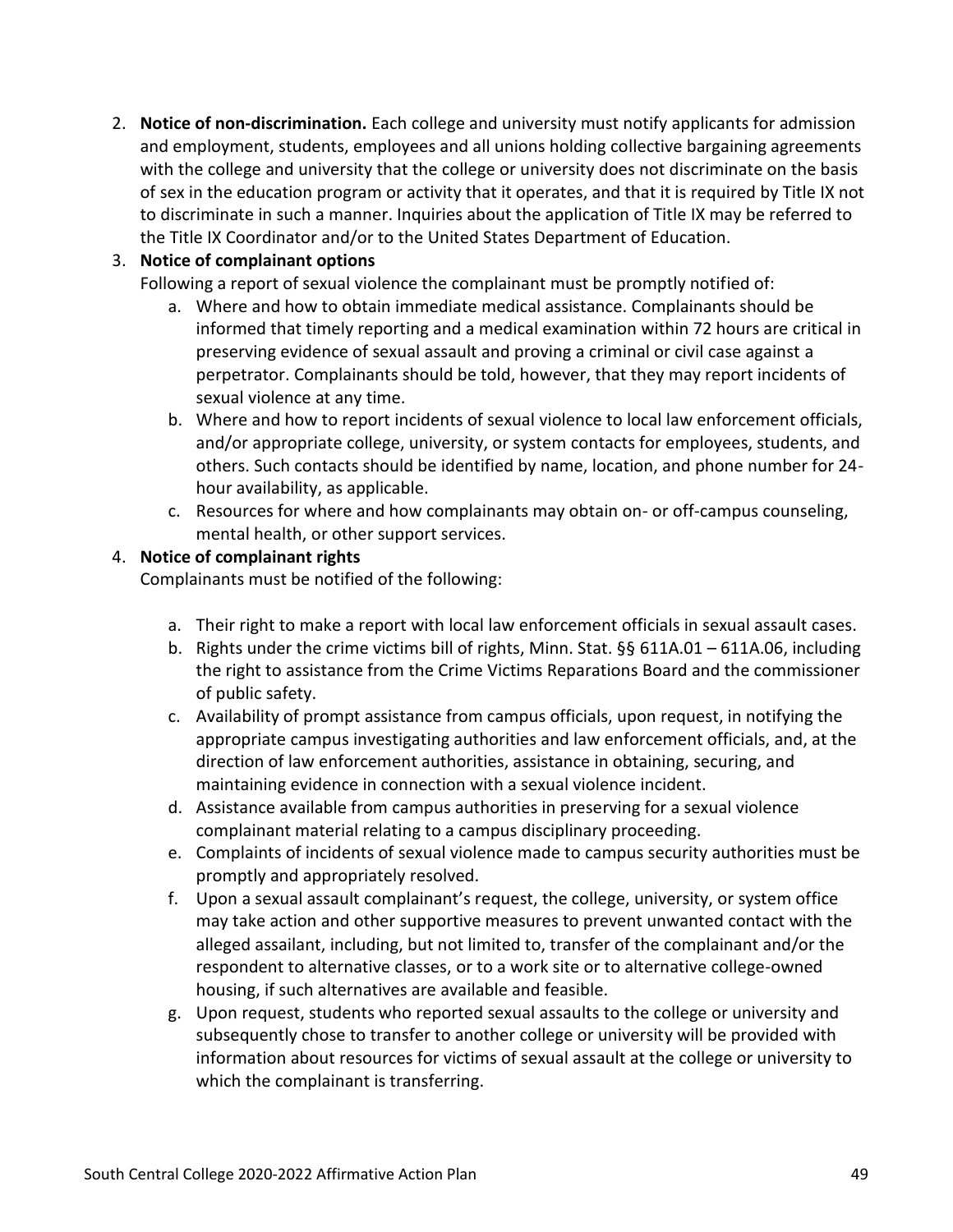# **Part 6. Investigation and Disciplinary Procedures**

College and university investigation and disciplinary procedures concerning allegations of sexual violence and sexual harassment (as defined by Title IX) against employees or students must:

- 1. Be respectful of the needs and rights of individuals involved and treat them with dignity;
- 2. Not suggest the complainant was at fault for the sexual assault or should have behaved differently to prevent the assault;
- 3. Proceed as promptly as possible;
- 4. Permit a student complainant and a student respondent to have the same opportunity to have an appropriate support person or advisor present at any interview or hearing, in a manner consistent with the governing procedures and applicable data practices law;
- 5. Afford employees the right to representation consistent with the appropriate collective bargaining agreement or personnel plan;
- 6. Be conducted in accordance with applicable due process standards and privacy laws;
- 7. Simultaneously inform both the complainant and respondent of the outcome in a timely manner, as permitted by applicable privacy law.
- 8. Be based on a preponderance of evidence standard, meaning that it is more likely than not that the policy, procedure, or code has been violated.

The past sexual history of the complainant and respondent must be deemed irrelevant except as that history may directly relate to the incident being considered.

A respondent's use of any drug, including alcohol, judged to be related to an offense may be considered to be an exacerbating rather than mitigating circumstance.

# **Subpart B. Relationship to parallel proceedings**

In general, college, university, and system office investigation and disciplinary procedures for allegations of sexual violence and sexual harassment (as defined by Title IX) will proceed independent of any action taken in criminal or civil courts. A college or university need not, and in most cases should not, delay its proceedings while a parallel legal action is ongoing. If a college or university is aware of a criminal proceeding involving the alleged incident, they may contact the prosecuting authority to coordinate when feasible. Criminal or civil court proceedings are not a substitute for college, university, and system office procedures.

# **Subpart C. Memorandum of understanding with local law enforcement**

Each college or university shall enter into a memorandum of understanding with the primary law enforcement agencies that serve their campus(es). Prior to the start of each academic year, each college or university shall distribute an electronic copy of the MOU to all employees on the campus that are subject to the memorandum. Colleges and universities are exempt from the MOU requirement if they and local or county law enforcement agencies establish a sexual assault protocol team to facilitate effective cooperation and collaboration between the college or university and law enforcement.

# **Subpart D. False statements prohibited**

Colleges, universities, and the system office take allegations of sexual violence and sexual harassment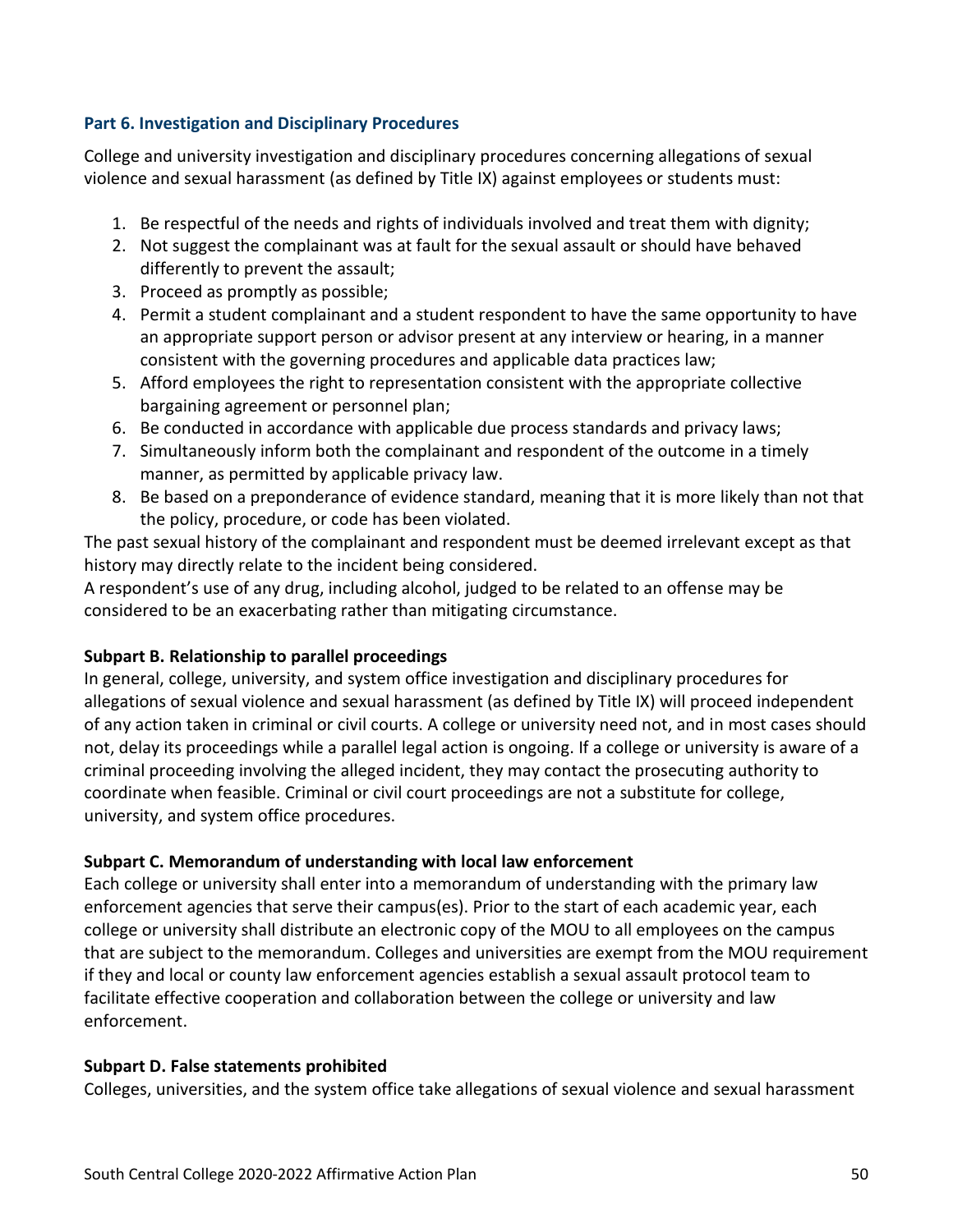(as defined by Title IX) very seriously and recognize the consequences such allegations may have on a respondent as well as the complainant. Any individual who knowingly provides false information regarding the filing of a complaint or report of sexual violence, or who provides false information during the investigation of such a complaint or report, may be subject to discipline or, under certain circumstances, legal action. Complaints of conduct that are found not to violate policy are not assumed to be false.

# **Subpart E. Sanctions**

Sanctions that may be imposed if a finding is made that sexual violence and sexual harassment (as defined by Title IX) has occurred include, but are not limited to, discipline up to and including suspension, or expulsion of students, or discipline, up to and including termination from employment, as provided in the applicable bargaining agreement or compensation plan, for employees. The appropriate sanction will be determined on a case-by-case basis, taking into account the severity of the conduct, the student's or employee's previous disciplinary history, and other factors as appropriate. Witnesses or victims who report in good faith an incident of sexual violence will not be sanctioned by the college, university, or system office for admitting in the report to a violation of the student conduct policy on the use of alcohol or drugs.

# **Subpart F. Retaliation prohibited**

Actions by a student or employee intended as retaliation, reprisal, or intimidation against an individual for making a complaint or participating in any way in a report or investigation under this policy are prohibited and are subject to appropriate disciplinary action.

# **Part 7. Investigation and Resolution**

The college, university or system office has a duty to take timely and appropriate action to stop behavior prohibited by Board Policy 1B.3, conduct investigations and take appropriate action to prevent recurring misconduct.

# **Subpart A. Informal resolution**

A college or university may offer an informal resolution process if a formal complaint is filed and after providing both parties a notice of allegations. The parties must voluntarily consent, in writing, to the informal resolution process. At any time before agreeing to a resolution, any party has the right to withdraw from the informal resolution process and resume the process with respect to the formal complaint. This procedure neither prevents nor requires the use of informal resolution by individuals who believe they have been subject to conduct in violation of Board Policy 1B.3. Informal resolution shall not be used to resolve allegations that an employee sexually harassed a student.

# **Subpart B. Information privacy**

Confidentiality of information obtained during an investigation cannot be guaranteed; such information, however, will be handled in accordance with applicable federal and state data privacy laws.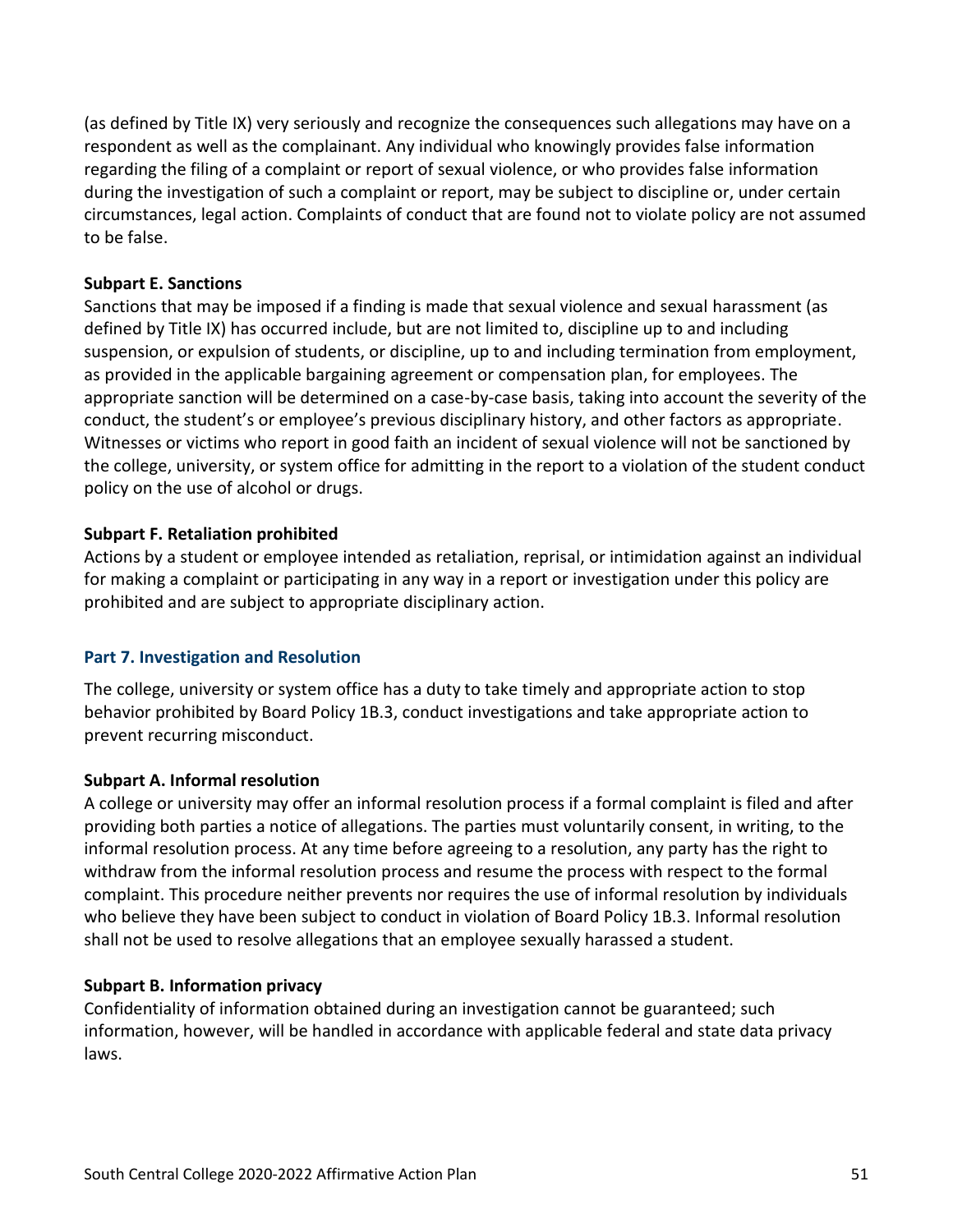# **Subpart C. Processing the complaint**

The Title IX Coordinator must be contacted in order to initiate a complaint under this procedure. The Title IX Coordinator shall determine the process used in each complaint based on the complexity of the allegations, the number and relationship of individuals involved, and other pertinent factors.

- 1. **Jurisdiction.** The Title IX Coordinator shall:
	- a. determine whether the complaint is one which should be processed through another system office, college or university procedure available to the complainant;
	- b. if appropriate, direct the complainant to that procedure as soon as possible; and
	- c. for sexual harassment complaints, (as defined by Title IX), determine whether or not the complaint involves the education program or activity of the college or university and whether the incident occurred in the United States.
- 2. **Conflicts.** The Title IX Coordinator should identify to the president or chancellor/designee any real or perceived conflict of interest in proceeding as the Title IX Coordinator, for the decisionmaker, and/or for any person designated to facilitate an informal resolution for a specific complaint. If the president or chancellor/designee determines that a conflict exists, another Title IX Coordinator, decision-maker, or person facilitating an informal resolution must be assigned.
- 3. **Information provided to complainant.** At the time the complaint is made, the Title IX Coordinator shall:
	- a. inform the complainant of the provisions of the Board Policy 1B.3 and this procedure;
	- b. provide a copy of or Web address for Board Policy 1B.3 and this procedure to the complainant;
	- c. determine whether other individuals are permitted to accompany the complainant during investigatory interviews and the extent of their involvement;
	- d. inform the complainant of the provisions of Board Policy 1B.3 prohibiting retaliation;
	- e. discuss the availability of supportive measures; and
	- f. explain the process for filing a formal Title IX complaint
- 4. **Complaint documentation.** The Title IX Coordinator shall insure that the complaint is documented in writing. The Title IX Coordinator may request, but not require the complainant to document the complaint in writing using the complaint form of the system office, college or university.
- 5. **Information provided to the respondent.** At the time initial contact is made with the respondent, the Title IX Coordinator shall inform the respondent in writing of the existence and general nature of the complaint and the provisions of the sexual violence policy, including the name of the complainant. At the initial meeting with the respondent, the Title IX Coordinator shall:
	- a. provide a copy of or Web address for Board Policy 1B.3 and this procedure to the respondent;
	- b. provide sufficient information to the respondent consistent with federal and state data privacy laws to allow the respondent to respond to the substance of the complaint;
	- c. explain to the respondent that in addition to being interviewed by the Title IX Coordinator, the respondent may provide a written response to the allegations;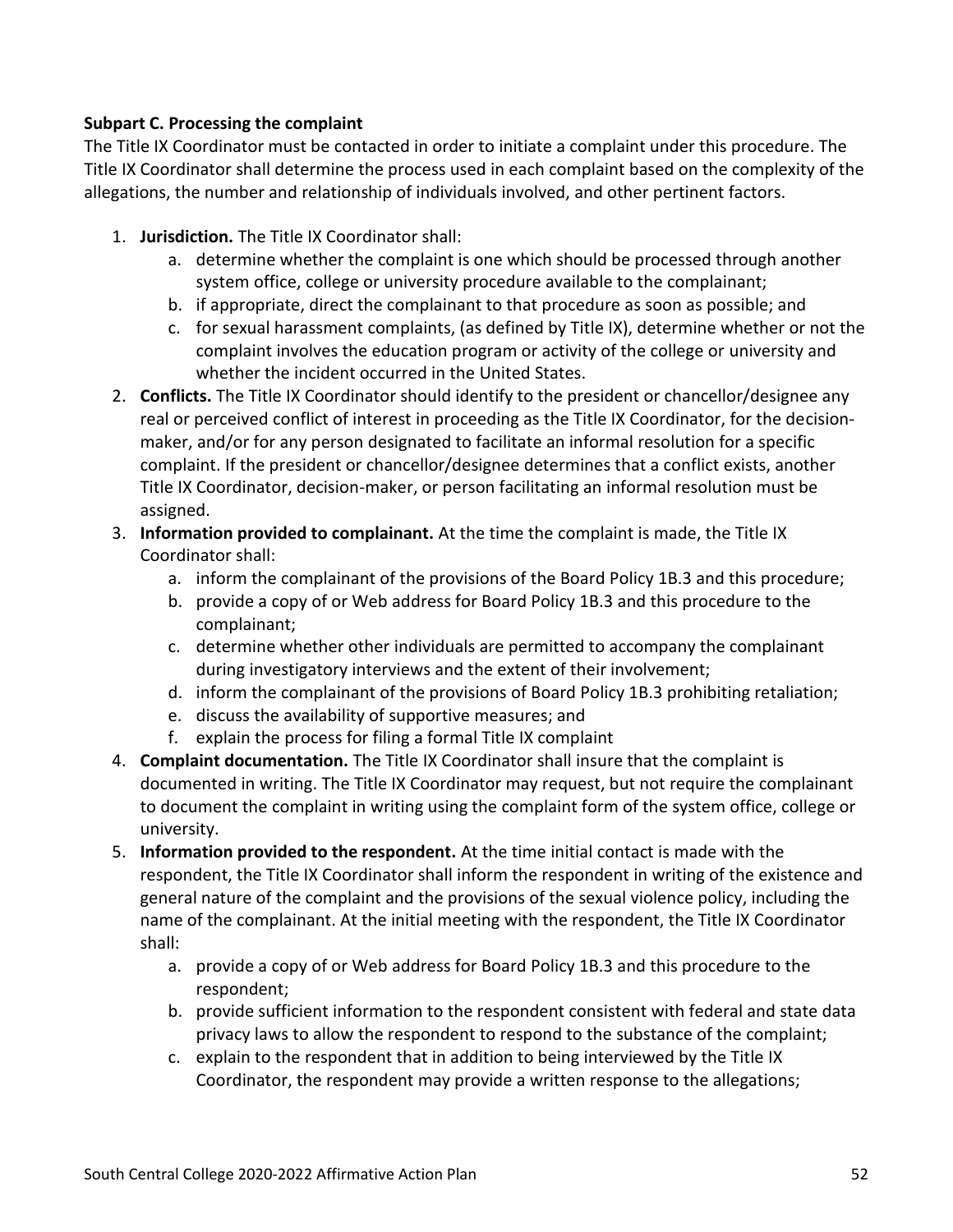- d. determine whether other individuals are permitted to accompany the respondent during investigative interviews and the extent of their involvement;
- e. discuss the availability of supportive measures;
- f. inform the respondent of the provisions of Board Policy 1B.3 prohibiting retaliation; and
- g. utilize the template notice of allegations.
- 6. **Investigatory process.** The Title IX Coordinator shall:
	- a. conduct a fact-finding inquiry or investigation into the complaint, including appropriate interviews and meetings;
	- b. inform the witnesses and other involved individuals of the prohibition against retaliation;
	- c. create, gather and maintain investigative documentation as appropriate;
	- d. disclose appropriate information to others only on a need to know basis consistent with state and federal law, and provide a data privacy notice in accordance with state law;
	- e. handle all data in accordance with applicable federal and state privacy laws
	- f. include an objective evaluation of all relevant evidence including both inculpatory and exculpatory evidence.
	- g. Presume that the respondent is not responsible for the alleged conduct until a determination regarding responsibility is made at the conclusion of the investigation process.
	- h. Not require, allow, rely upon, or otherwise use questions or evidence that constitute, or seek disclosure of, information protected under a legally recognized privilege, unless the person holding such privilege has waived the privilege.
	- i. For formal Title IX complaints, before completing the investigation report, send to both the complainant and the respondent and their advisors, if any, the evidence subject to inspection and review. Both the complainant and the respondent must have at least ten (10) calendar days to submit a written response to the evidence, which the Title IX Coordinator will consider before completing the investigative report. Both parties and their advisors may use the information solely for purposes of proceedings pursuant to this policy.
	- j. Create an investigative report that fairly summarizes relevant evidence and, at least ten (10) calendar days prior to a formal hearing, send to each party and the party's advisor, if any, the investigative report in an electronic format or a hard copy, for their review and written response.

# 7. **Interim actions**

- a. **Employee reassignment or administrative leave.** Under appropriate circumstances, the president or chancellor may, in consultation with system legal counsel and labor relations, reassign or place an employee on administrative leave at any point in time during the report/complaint process. In determining whether to place an employee on administrative leave or reassignment, consideration shall be given to the nature of the alleged behavior, the relationships between the parties, the context in which the alleged incidents occurred and other relevant factors. Any action taken must be consistent with the applicable collective bargaining agreement or personnel plan.
- b. **Student summary suspension or other action.** Under appropriate circumstances, the president or designee may summarily suspend a student at any point in time during the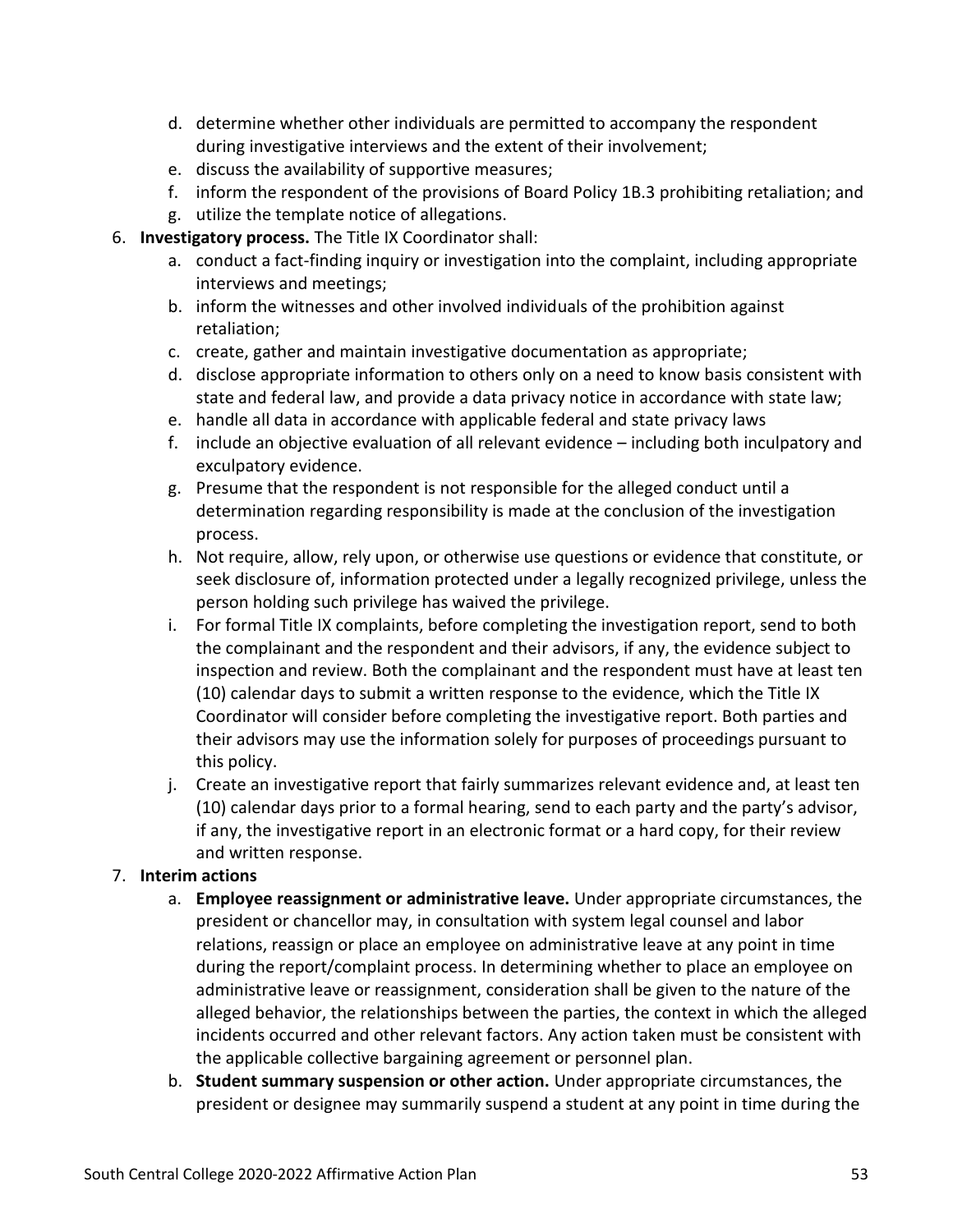report/complaint process. A summary suspension may be imposed only in accordance with Board Policy 3.6 and associated system procedures. After the student has been summarily suspended, the report/complaint process should be completed within the shortest reasonable time period, not to exceed nine (9) class days. During the summary suspension, the student may not enter the campus or participate in any college or university activities without obtaining prior permission from the president or designee. Other temporary measures may be taken in lieu of summary suspension where the president or designee determines such measures are appropriate.

- 8. **No basis to proceed.** At any point during the processing of the complaint, the Title IX Coordinator may determine that there is no basis to proceed under Board Policy 1B.3. The Title IX Coordinator may refer the complaint as appropriate to other college or university officials. If the conduct alleged in the formal Title IX complaint would not constitute Title IX sexual harassment even if proved, did not occur in the college or university's education program or activity, or did not occur against a person in the United States, then the college or university must dismiss the formal complaint. The college or university may dismiss a formal Title IX complaint or any allegations therein any time during the investigation or hearing if a complainant notifies the Title IX Coordinator in writing that the complainant would like to withdraw the formal complaint or any allegations therein; the respondent is no longer enrolled or employed by the college or university; or specific circumstances prevent the college or university from gathering evidence sufficient to reach a determination as to the formal complaint or allegations therein. The college or university must promptly notify both the complainant and the respondent of any dismissal.
- 9. **Timely completion.** Colleges, universities and the system office shall provide resources sufficient to complete the investigative process and issue a written response in a timely manner after a complaint is made, unless reasonable cause for delay exists. Reasonable cause may include considerations such as the absence of the party, a party's advisor or a witness; concurrent law enforcement activity or the need for language assistance or accommodation of disabilities. The Title IX Coordinator shall notify the complainant and respondent if the written response is not expected to be issued within a timely manner. The college, university or system office must meet any applicable shorter time periods, including those provided in the applicable collective bargaining agreement.

#### **Subpart D. Decision process**

If the above methods, including the informal resolution process, have not resolved the complaint within a reasonable period of time to the satisfaction of the Title IX Coordinator, the procedures in this subpart must be followed.

- 1. **Title IX Coordinator.** The Title IX Coordinator shall:
	- a. Prepare an investigation report.
	- b. Refer the matter for a formal hearing.
- 2. **Formal Hearing.** Formal hearings for Title IX sexual harassment complaints will be conducted by the Office of Administrative Hearings pursuant to the rules for administrative hearings. If either the complainant or respondent does not have an advisor for the formal hearing, the college or university must provide an advisor without fee or charge to the complainant or respondent.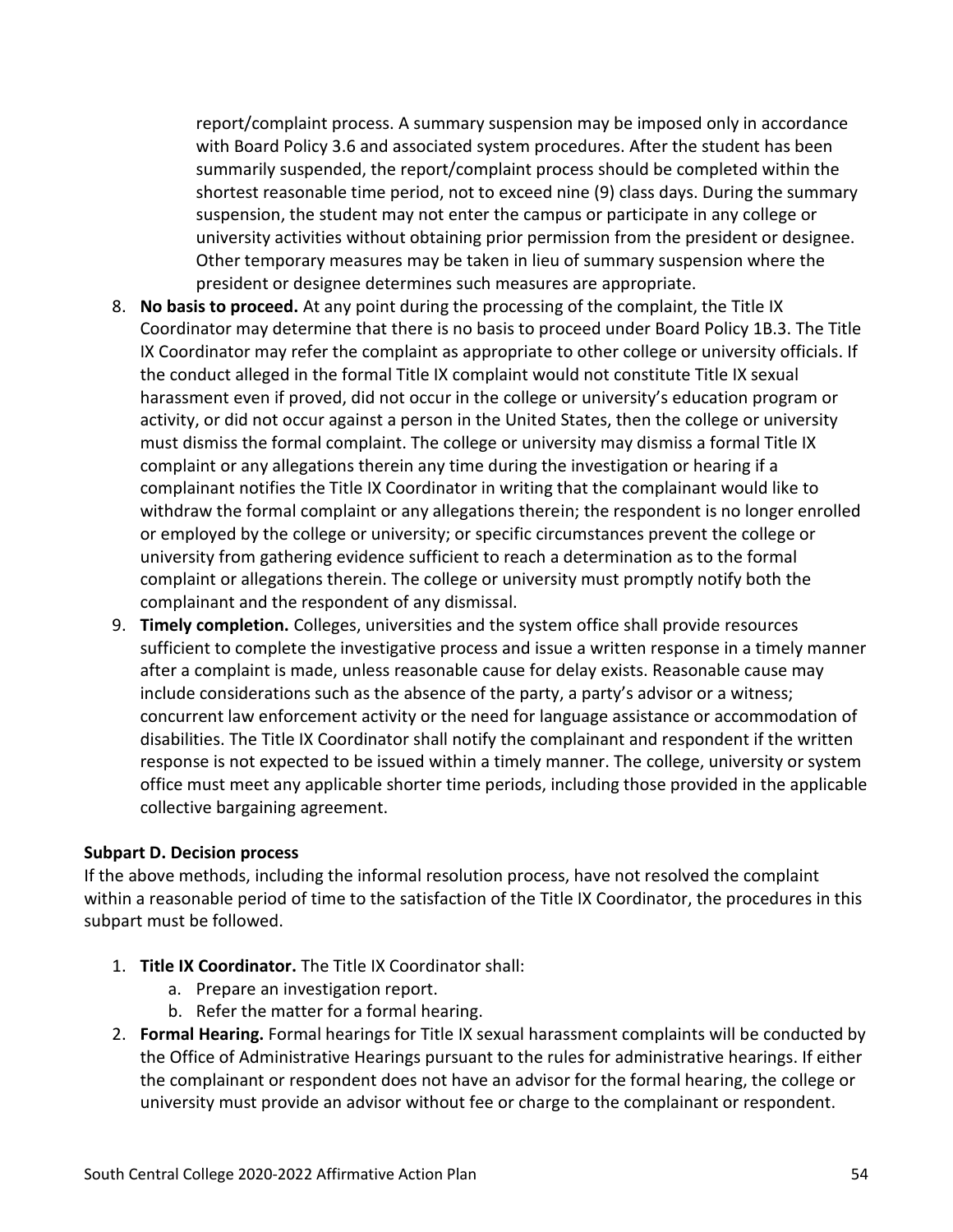Colleges and Universities shall maintain a roster of advisors for this purpose. The role of the advisor for the respondent is to conduct cross-examination on behalf of the respondent. At the conclusion of the formal hearing, the administrative law judge will issue a written recommendation for a final decision made by the college or university decision-maker.

- 3. **Decision-maker.** After receiving the report and recommendation prepared by the administrative law judge, the decision-maker shall:
	- a. Decide whether the policy has been violated; and
	- b. On appropriate sanctions if the policy has been violated;
	- c. Issue a written determination that must include;
		- 1. identification of the allegations potentially violating this policy;
		- 2. a description of the procedural steps taken from the receipt of the formal complaint through the determination, including any notifications to the parties, interviews with parties and witnesses, site visits, methods used to gather other evidence, and hearing help;
		- 3. findings of fact supporting the determination;
		- 4. conclusions regarding application of the policy to the facts;
		- 5. a statement of, and rationale, for the result as to each allegation, including determination regarding responsibility, any disciplinary sanctions the college or university imposes on the respondent, and whether remedies designed to restore or preserve equal access to the college or university's education program or activity will be provided by the college or university to the complainant; and
		- 6. the college or university's procedures and permissible bases for the complainant and respondent to appeal.

The written determination may satisfy these elements by adopting portions of the report and recommendation. The decision-maker must provide the written determination to the parties simultaneously. The determination regarding responsibility becomes final either on the date that the college or university provides the parties with written determination of the result of the appeal; or if an appeal is filed; or if an appeal is not filed, the date on which an appeal would no longer be considered timely.

The college, university, or system office shall take the appropriate corrective action based on results of the investigation, and the Title IX Coordinator shall make appropriate inquiries to ascertain the effectiveness of any corrective or disciplinary action. Complainants are encouraged to report any subsequent conduct that violates Board Policy 1B.3, as well as allegations of retaliation. Disciplinary action for students may include any sanctions the college or university imposes for any student conduct matters, up to and including expulsion. Disciplinary action for employees may include any discipline allowed under the applicable collective bargaining agreement or personnel plan, up to and including termination.

Written notice to parties relating to discipline, resolutions, and/or final dispositions resulting from the report/complaint process is deemed to be official correspondence from the college, university, or system office. In accordance with state law, the college, university, or system office is responsible for filing the complaint disposition concerning complaints against employees with the Commissioner of Minnesota Management and Budget within 30 days of final disposition.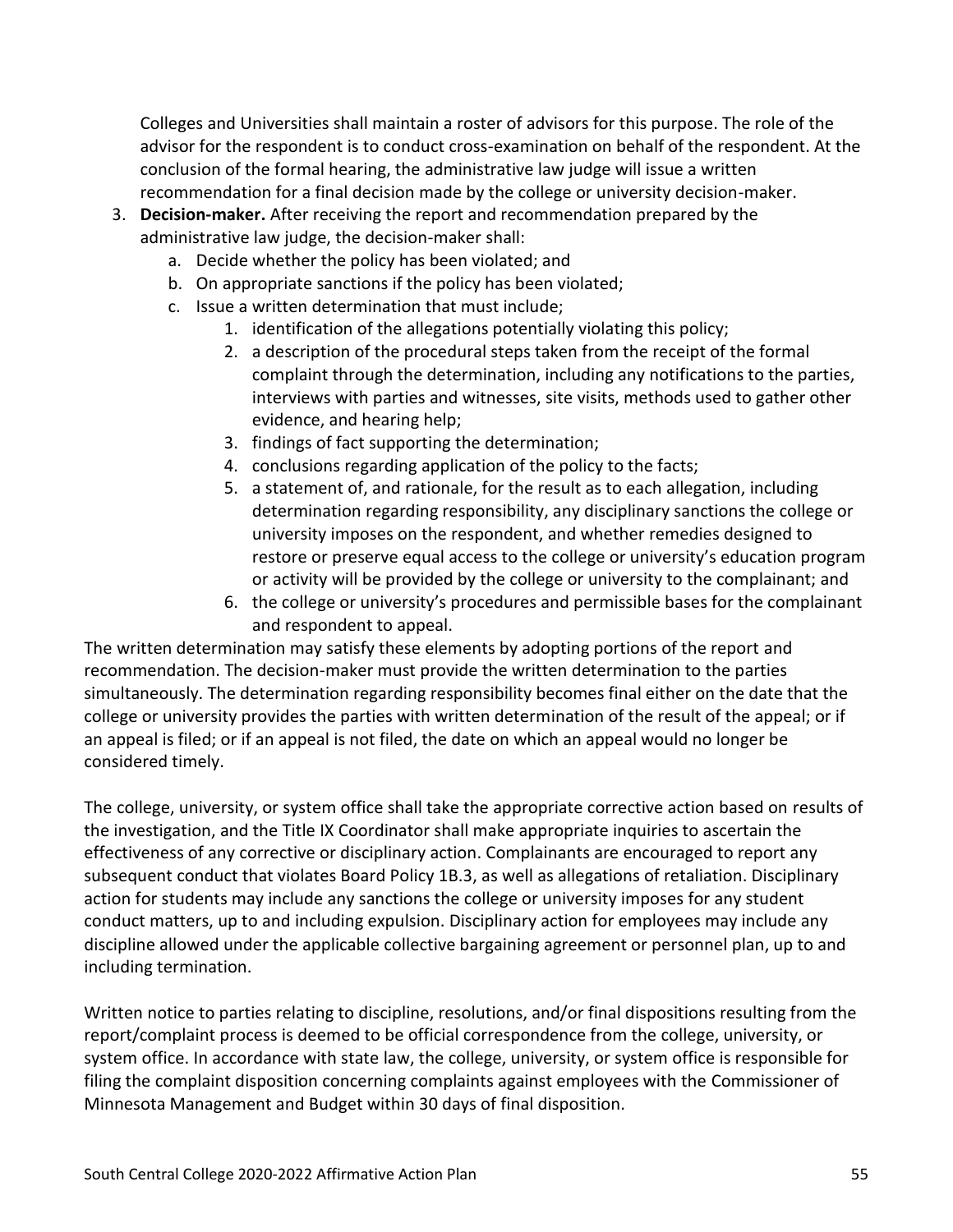#### **Part 8. Appeal**

#### **Subpart A. Filing an appeal**

The complainant or the respondent may appeal the decision of the decision-maker. An appeal must be filed in writing with the president or designee within ten (10) calendar days after notification of the decision. The appeal must state specific reasons why the complainant or respondent believes the decision or sentence were improper. In a complaint against a president or other official who reports directly to the chancellor, an appeal may be considered by the chancellor whether or not the chancellor served as the decision-maker. In addition, for a formal Title IX complaint, both the complainant and respondent may appeal a dismissal of a formal complaint.

#### **Subpart B. Appeal process**

The president or designee shall review the record and determine whether to affirm or modify the decision. Grounds for appeal include procedural irregularity that affected the outcome, new evidence that was not reasonably available at the time the determination regarding responsibility or dismissal was made that could affect the outcome of the matter, and a conflict of interest or bias by the Title IX Coordinator, or decision-maker that affected the outcome of the matter. The president or designee may receive additional information if the president or designee believes such information would aid in the consideration of the appeal. The decision on appeal must be made within a reasonable time and the complainant, respondent and Title IX Coordinator must be notified in writing of the decision, consistent with applicable state and federal data privacy laws. The decision on appeal exhausts the complainant's and respondent's administrative remedies under this procedure except as provided herein.

# **Part 9. Education and Training**

The colleges, universities, and system office shall provide education and training programs to promote awareness and prevent discrimination/harassment, such as educational seminars, peer-to-peer counseling, operation of hotlines, self-defense courses, and informational resources. Education and training programs should include education about Board Policy 1B.3 and this procedure. All colleges, universities, and the system office shall promote awareness of Board Policy 1B.3 and this procedure, and shall publicly identify the Title IX Coordinator. A college or university must ensure that Title IX Coordinators, investigators, decision-makers, and any person who facilitates an informal resolution policy, received training on Title IX sexual harassment complaints. Any materials used to train Title IX Coordinators, investigators, decision-makers, and any person who facilitates an informal resolution process on handling formal Title IX complaints must be made publicly available on the college or university's website.

#### **Sexual Violence Prevention and Education**

# **Subpart A. Campus-wide training**

Colleges, universities, and the system office shall: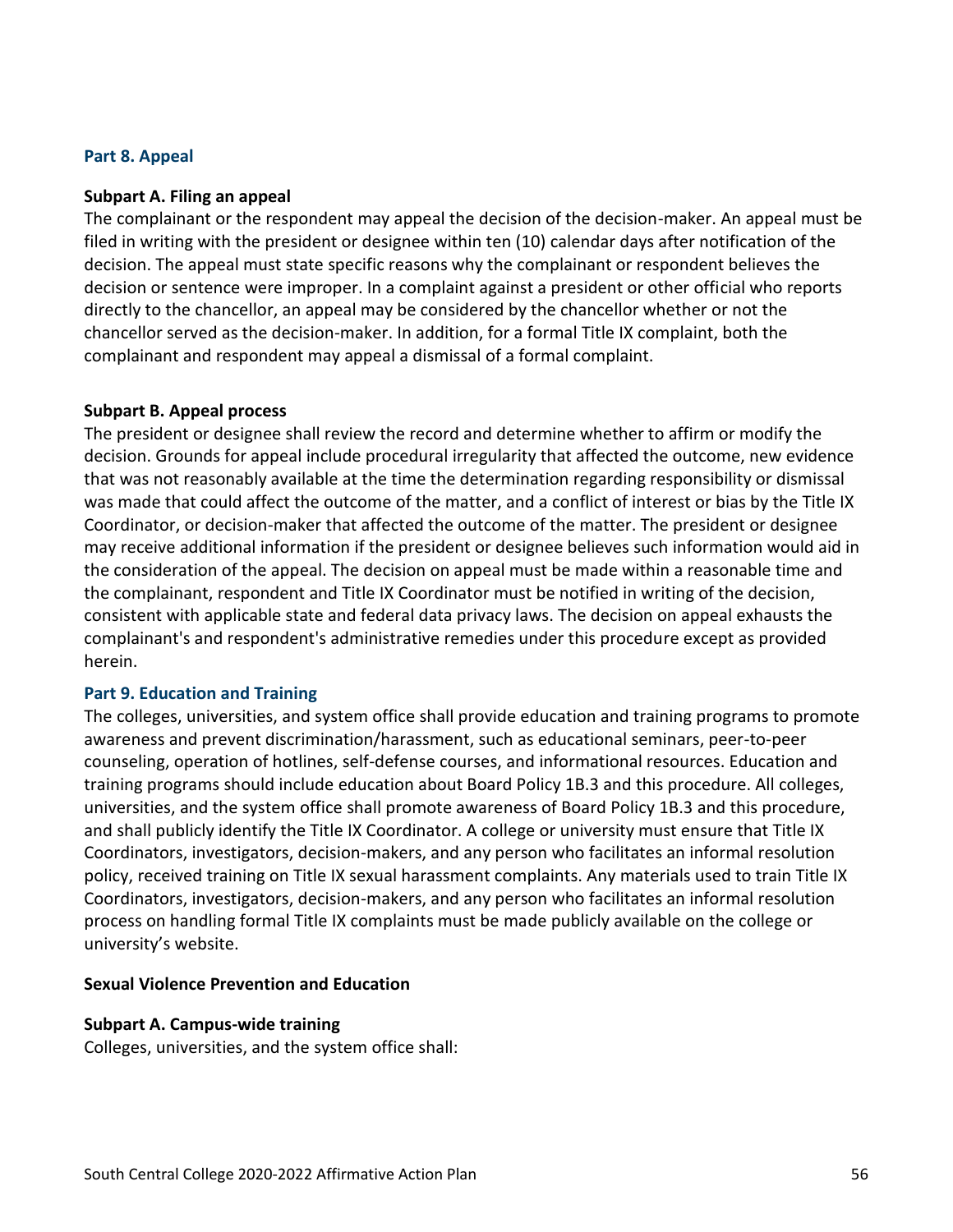- 1. Include in their sexual violence policy a description of educational programs that they offer to students and employees to promote the awareness of sexual violence offenses, including sexual violence prevention measures and procedures for responding to incidents;
- 2. Provide training on awareness of sexual violence prevention measures and procedures for responding to incidents of sexual violence. At a minimum, all incoming students and all new employees must be provided with this training;
- 3. Emphasize in their educational programs the importance of preserving evidence for proof of a criminal offense, safe and positive options for bystander intervention, and information on risk reduction to recognize warning signs of abusive behavior and risk associated with the perpetration of sexual violence.

# **Subpart B. Other training and education**

Colleges and universities and affiliated student organizations are encouraged to develop educational programs, brochures, posters, and other means of information to decrease the incidence of sexual violence and advise individuals of the legal and other options available if they are the complainants of an incident or if they learn of such an incident.

# **Subpart C. Training for individuals charged with decision-making authority**

Prior to serving as either an investigator or decision-maker for complaints under this procedure, administrators shall complete investigator or decision-maker training provided by the system office.

Investigators/decision-makers, campus security officers, and anyone else involved in the adjudication process must receive annual training on the issues related to domestic violence, dating violence, sexual assault, and stalking and how to conduct an investigation and hearing process that protects the safety of victims and promotes accountability.

# **Part 10. Maintenance of Report/Complaint Procedure Documentation**

During and upon the completion of the complaint process, the complaint file must be maintained in a secure location in the office of the Title IX Coordinator for the college, university or system office, for a period of seven (7) years, in accordance with the applicable records retention schedule. Access to data must be in accordance with the respective collective bargaining agreement or personnel plan, the Minnesota Government Data Practices Act, the Family Educational Rights and Privacy Act, and other applicable law. Information on reports of incidents of sexual violence that are made to campus security authorities must be documented in accordance with the Jeanne Clery Disclosure of Campus Security and Campus Crime Statistics Act, codified at 20 U.S.C. § 1092 (f). The information will be used to report campus crime statistics on college and university campuses as required by the Clery Act.

Each college, university and the system office shall annually report statistics on sexual assaults to the Minnesota Office of Higher Education. Additionally, the report must be published on each college and university website in accordance with state law.

# **Sexual Violence Complaint Form**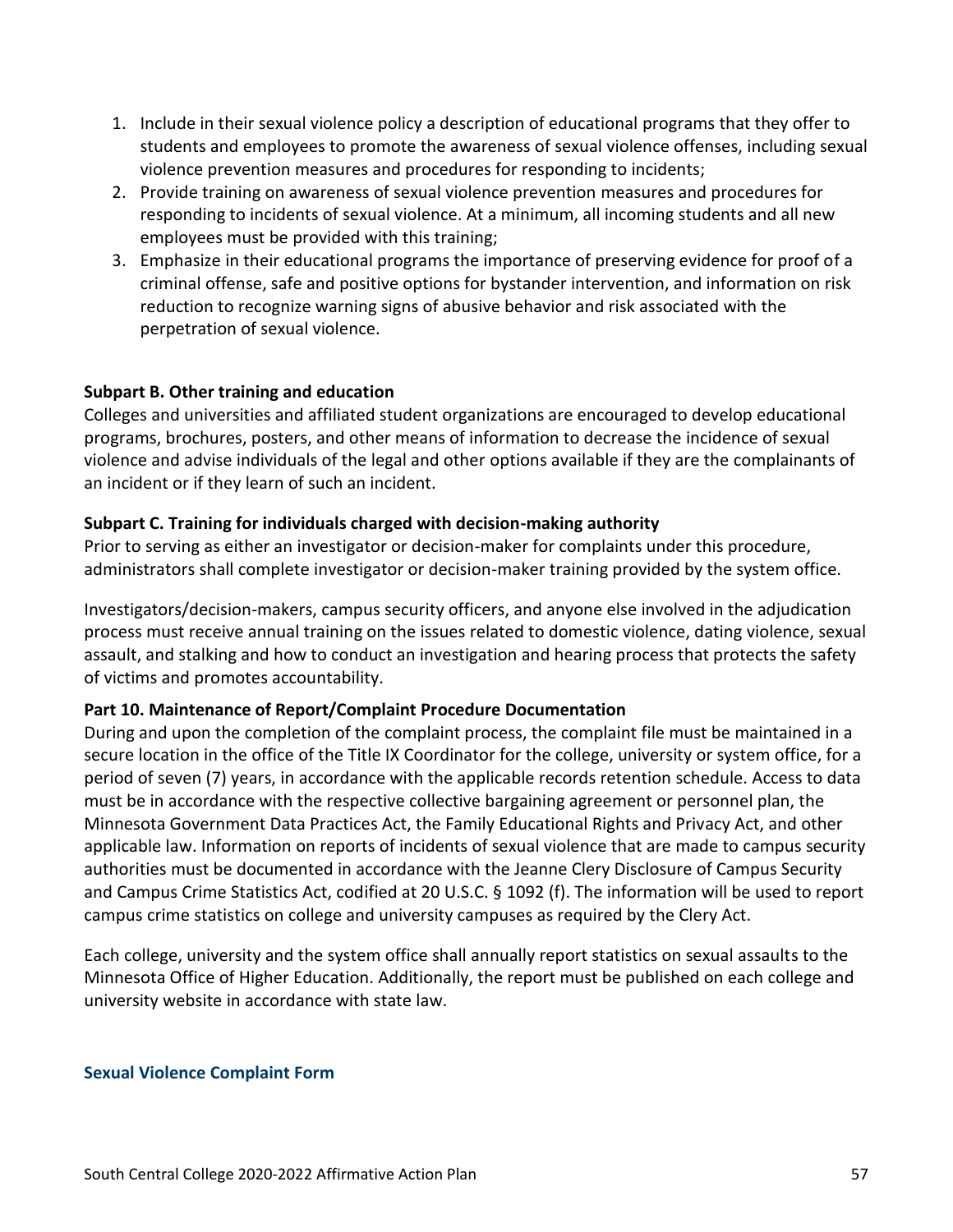# **Online submission (ability for anonymous submission) can be completed at:**

<https://southcentral.edu/Security/sexual-violence-prevention-reporting.html>Minnesota State's Access and Accommodation for Individuals with Disabilities Policy, 1B.4

# **Part 1. Policy Statement.**

Minnesota State Colleges and Universities is committed to ensuring its programs, services and activities are accessible to individuals with disabilities, through its compliance with state and federal laws. The system recognizes that individuals with disabilities may need accommodations to have equally effective opportunities to participate in or benefit from the system's programs, services and activities.

# **Part 2. Definitions. An individual with a disability:**

**Subpart A.** An individual with a disability:

- 1. Any person who has a physical or mental impairment which materially limits one or more of the person's major life activities.
- 2. Any person who has a record of such impairment which means that a person has a history of or has been classified as having a mental or physical impairment that materially limits one or more major life activities.

**Subpart B.** Qualified individual with a disability. An individual who, with or without reasonable modifications to rules, policies, or practices, the removal of architectural, communication, or transportation barriers, or the provision of auxiliary aids and services, meets the essential eligibility requirements for receipt of services or participation in a system office, college, or university program or activity. Essential eligibility requirements include, but are not limited to, academic and technical standards requisite to admission or participation in an education program or activity.

**Subpart C.** Personal devices and services may include wheelchairs; individually prescribed devices, such as prescription eyeglasses or hearing aids; readers for personal use or study; or services of a personal nature including assistance in eating, toileting, or dressing.

# **Part 3. General Access Policy.**

Colleges, universities and the system office shall provide access to programs, services and activities to qualified individuals with known disabilities as required by law. An individual requesting an accommodation may be required to provide documentation of eligibility for the accommodation.

# **Part 4. Availability and Notice**.

Colleges, universities, and the system office shall post notices to the public in an accessible format stating 1) prohibition against discrimination on the basis of disability, and 2) contact information for the person designated to provide information about or respond to requests for reasonable accommodation.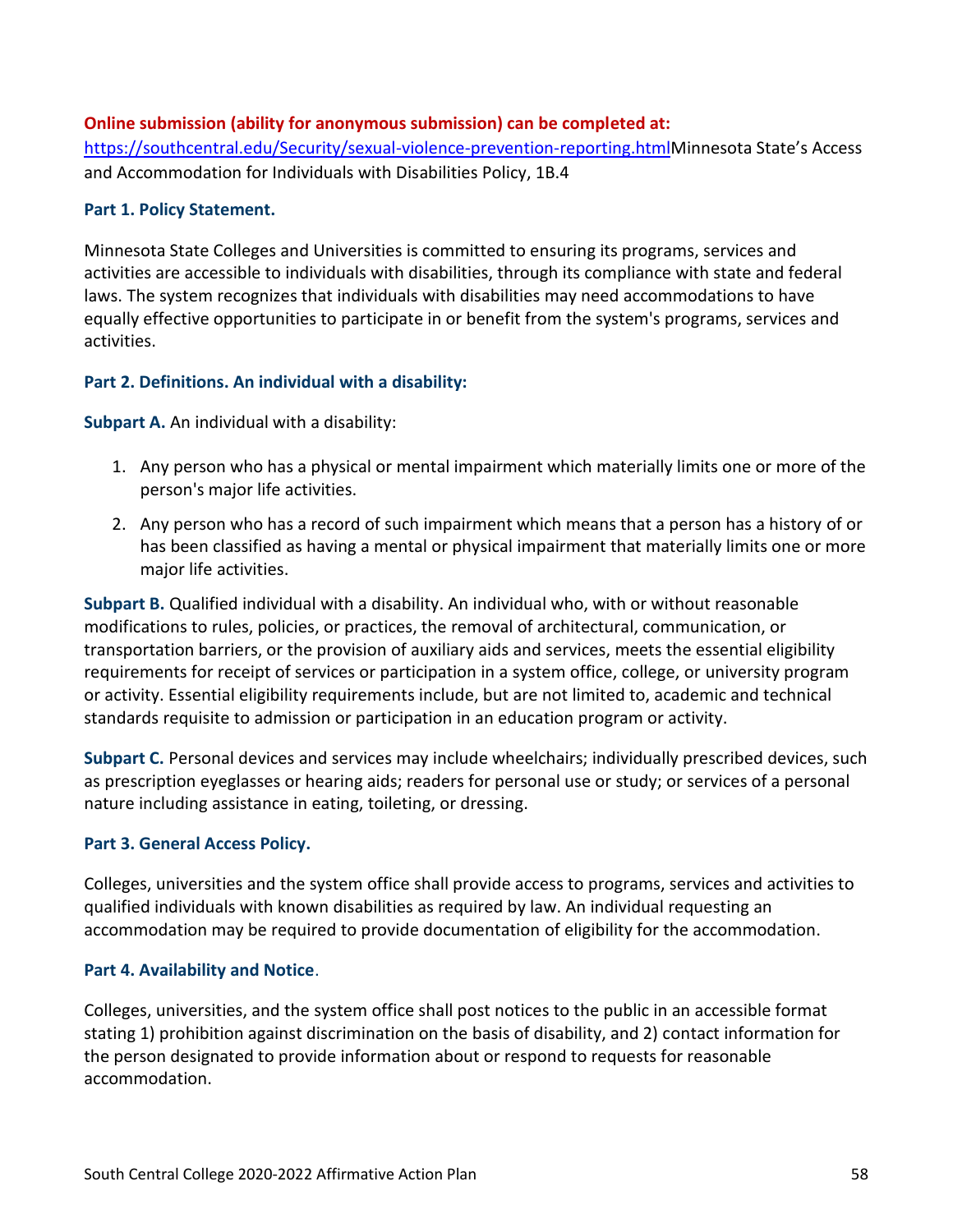#### **Part 5. Reasonable Accommodations.**

**Subpart A. Programs, Services, and Activities.** Colleges, universities and the system office shall make reasonable accommodations to ensure access to programs, services, and activities as required by law. Access means that a qualified individual with a disability will not be excluded from participation in or be denied the benefits of the programs, services, or activities, nor will the individual be subjected to discrimination. Reasonable accommodations may include modifications to: rules, policies, or practices; the removal of architectural, communication, or transportation barriers; provision of auxiliary aids or the provision of equally effective programs, services, or activities. In accordance with the Americans with Disabilities Act, accommodations will not be provided 1) for personal devices or services even though the individual may be a qualified individual with a disability, or 2) that result in a fundamental alteration in the nature of a service, program, or activity or in undue financial or administrative burdens.

**Subpart B. Employment.** System Procedure 1B.0.1, Reasonable Accommodations in Employment, applies to accommodation requests by employees and applicants for employment.

# **Part 6. Offered and/or Sponsored Services or Activities for Qualified Students with Disabilities.**

Colleges and universities have a responsibility to provide a qualified student with a disability access to services and activities that are operated or sponsored by the institution or that receive significant assistance from the institution. Such access shall be provided in a reasonable manner as required by law. At a minimum, the following must be available to qualified students with disabilities:

- 1. support, counseling, and information services that may include support groups, individual counseling, career counseling and assessment, and referral services;
- 2. academic assistance services that may include assistive devices, early registration services, early syllabus availability, course selection, program advising, course work assistance, testing assistance and modification, and tutoring; and
- 3. coordination services that may include personnel acting on the student's behalf and serving as the primary contact and coordinator for students needing services, assistance in working individually with faculty and administrators, intervention procedures, and grievance procedures.

# **Part 7. Process.**

Each college and university shall establish a process for an individual with a disability to request an accommodation to access the institution's programs, services, or activities consistent with state and federal laws. The process for individuals with disabilities to request an accommodation must, at a minimum include the following:

a. Provide the requesting individual with a copy of Board Policy 1B.4.

b. Assignment and identification of a staff member responsible for making a determination about the request for accommodation or the delivery of services.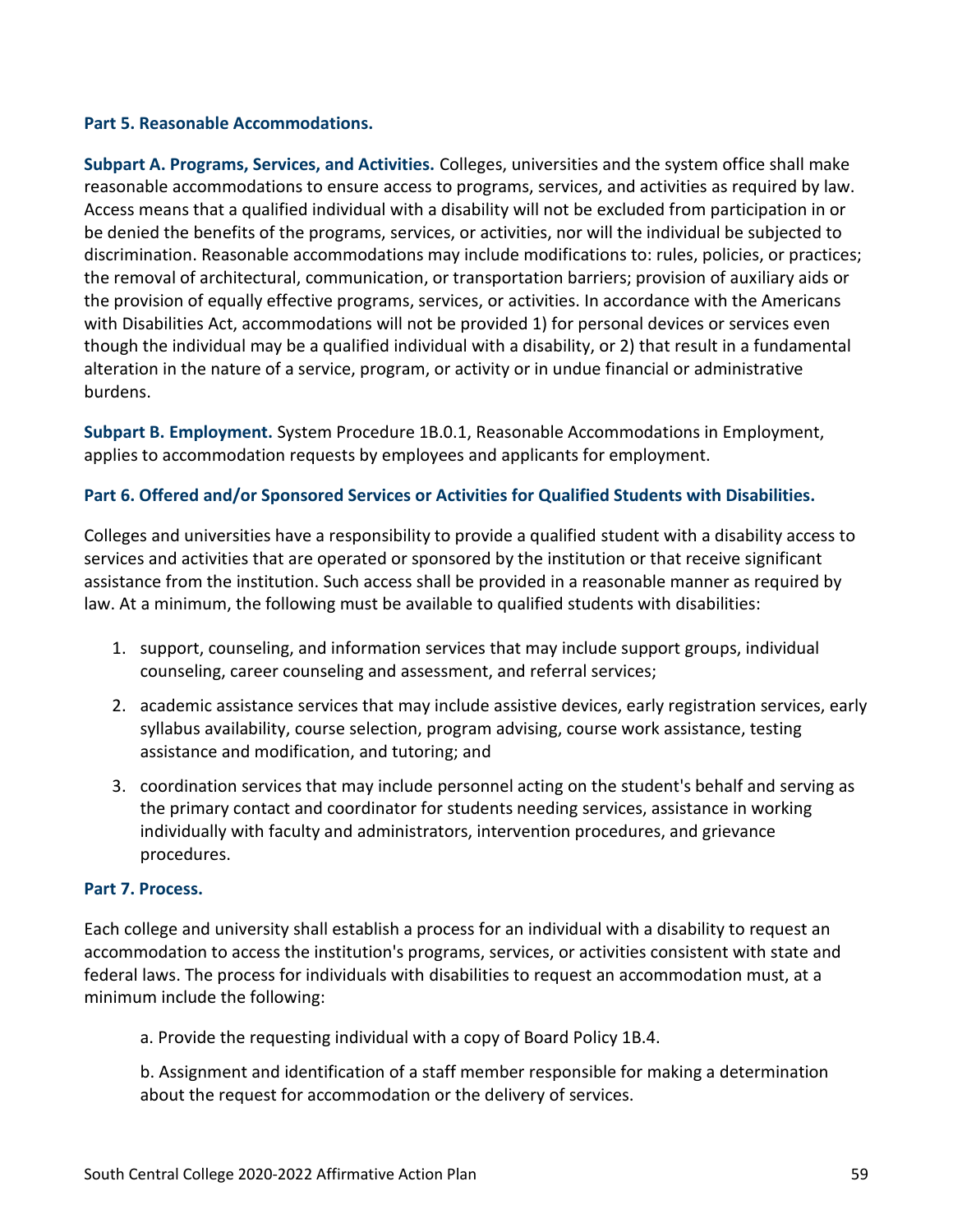c. Provide a process for appealing a denial of a request for accommodation.

# **D. Minnesota State's Reasonable Accommodations in Employment System Procedure, 1B.0.1**

**Part 1. Purpose.** This procedure sets forth the process to be used for responding to requests for reasonable accommodations in employment based on an applicant's or employee's disability. The scope of this procedure is limited to reasonable accommodations, and is not intended to fully describe other provisions of the Americans with Disabilities Act or the Minnesota Human Rights Act.

**Part 2. Reasonable Accommodations in Employment.** It is the policy of MnSCU to encourage the employment and promotion of any qualified individual including qualified individuals with disabilities. The system office, college or university will not discriminate in providing reasonable accommodations to qualified individuals with a disability in regard to job application procedures, hiring, advancement, discharge, employee compensation, job training or other terms, conditions, and privileges of employment.

**Part 3. Definitions.** For purposes of this procedure, the following terms have the meaning given them.

**Subpart A. Employer:** The employer is the system office, college or university.

**Subpart B. Essential Functions:** Essential functions are the fundamental job duties of the position in question. The term does not include the marginal functions of the position.

> 1. A job function may be considered essential for any of several reasons, including but not limited to the following:

a. The function may be essential because the reason the position exists is to perform that function;

b. The function may be essential because of the limited number of employees available among whom the performance of that job function can be distributed; and/or

c. The function may be highly specialized so that the incumbent in the position is hired for his or her expertise or ability to perform the particular function.

- 1. Evidence of whether a particular function is essential includes, but is not limited to:
- a. The employer's judgment as to which functions are essential;
- b. Written job descriptions;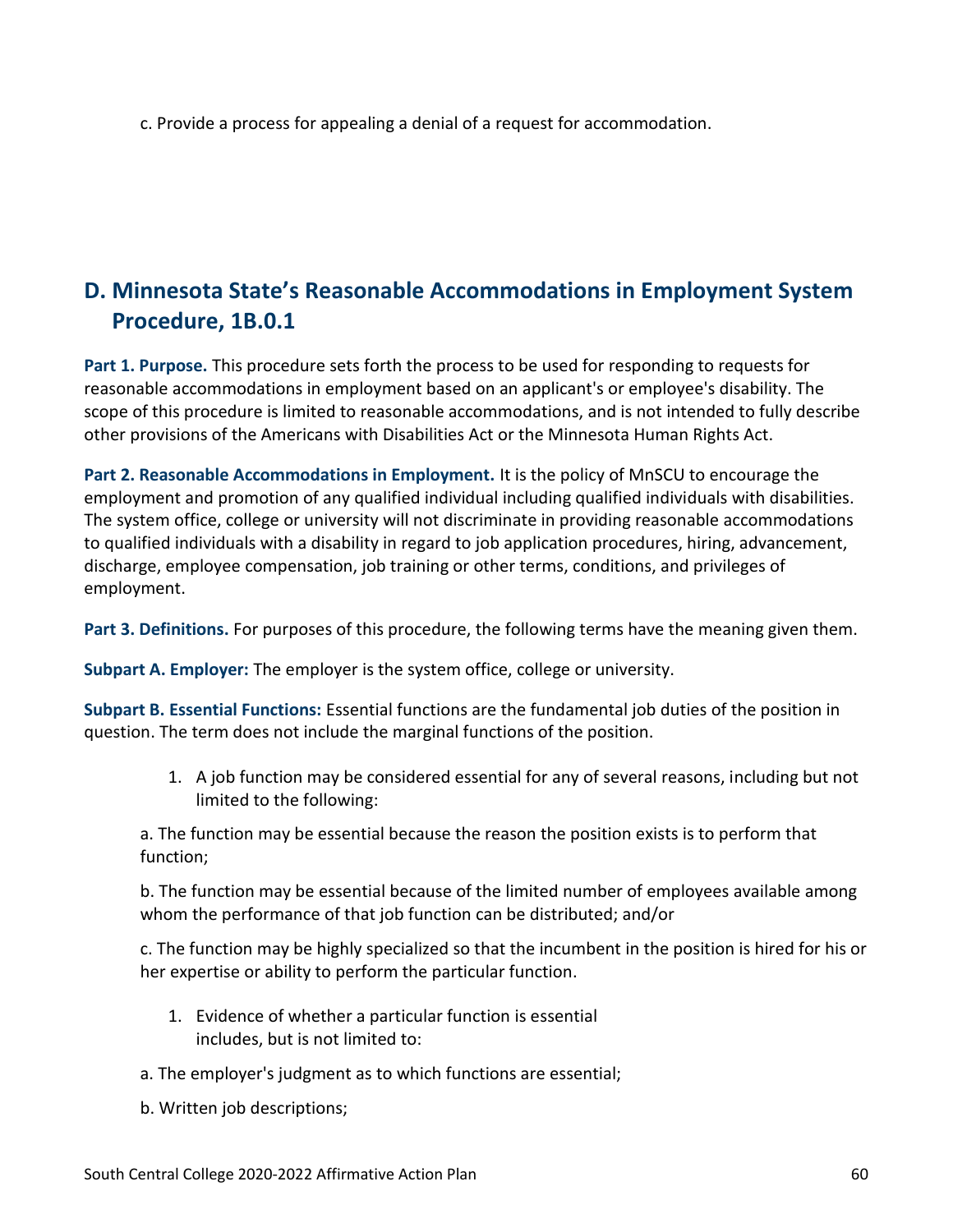- c. The amount of time spent on the job performing the function;
- d. The consequences of not requiring the incumbent to perform the function;
- e. The terms of a collective bargaining agreement;
- f. The work experience of past incumbents in the job; and/or
- g. The current work experience of incumbents in similar jobs.

**Subpart C. Individual with a Disability:** An individual with a disability for the purposes of determining reasonable accommodations is any applicant, current employee, including student employees, or employees seeking promotion, who has a physical or mental impairment which substantially or materially limits one or more of such individuals major life activities. Generally, a disabling physical or mental condition which is expected to be temporary and from which the individual is expected to recover is not a disability under this procedure.

**Subpart D. Qualified Individual with a Disability:** A qualified individual with a disability is an individual with a disability who meets the requisite skill, education, experience and other job-related requirements of the job and who, with or without reasonable accommodation, can perform the essential functions of the job.

**Subpart E. Reasonable Accommodations:** A reasonable accommodation is a modification or adjustment to a job or employment practice or the work environment that enables a qualified individual with a disability to perform the essential functions of the job as identified at the time of the reasonable accommodation request and to access equal employment opportunities. Reasonable accommodations may also include those things which make a facility and its operations readily accessible to and usable by individuals with disabilities. Under the law, the employer has a responsibility to make reasonable accommodations for individuals with a disability only if the disability is known and it is not an undue hardship under Part 6, Subpart C.

**Part 4. Identification of Assigned Staff Member.** The system office, and each college and university shall assign and identify a staff member responsible for administering requests for reasonable accommodations.

**Part 5. Right to Representation.** In accordance with applicable collective bargaining agreement language, employees may have the right to request and receive union representation during the reasonable accommodations process.

# **Part 6. Providing Reasonable Accommodations.**

**Subpart A. Job Relatedness.** Reasonable accommodations will be provided only for job-related needs of individuals with a disability. The primary factor in evaluating an accommodation's job relatedness is whether the accommodation specifically assists the individual to perform the essential functions of the job as identified at the time of the reasonable accommodation request. If the requested accommodation is primarily for the benefit of the individual with a disability to assist that individual in daily personal activities, the employer is not required to provide the accommodation. The appropriate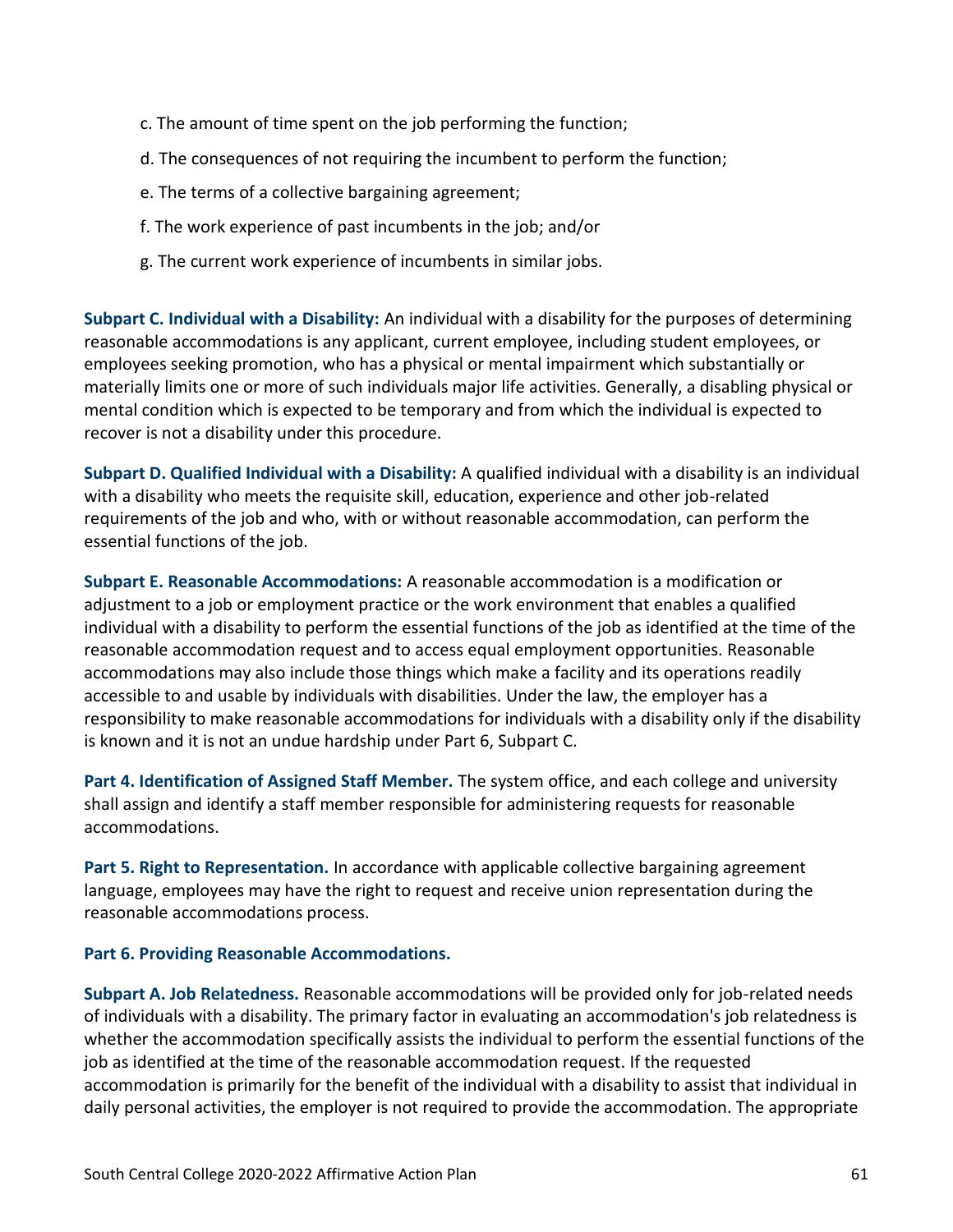reasonable accommodation is best determined through a flexible, interactive process that involves both the employer and the qualified individual with a disability; it may include the appropriate union representative as provided by the applicable collective bargaining agreement.

**Subpart B. Essential Functions.** The system office, college or university may deny employment or advancement in employment based on the inability of an individual with a disability to perform the essential functions of the job and may decline to make accommodations to the physical or mental needs of an employee or job applicant with a disability if:

a. the accommodation would impose an undue hardship on the system office, college or university as provided under Subpart C.; or

b. the individual with a disability, with or without reasonable accommodations, is not qualified to perform the essential functions of that particular job; or

c. having the individual in the job would create a direct threat because of a significant risk to the health and safety of the individual or others and the risk cannot be eliminated by reasonable accommodation.

**Subpart C. Undue Hardship:** In determining whether providing a reasonable accommodation would impose an undue hardship on the employer, the factors to be considered include:

1. The nature and net cost of the accommodation needed;

2. The overall financial resources of the employer involved in the provision of the reasonable accommodation, the number of persons employed, and the effect on expenses and resources;

3. The overall financial resources of the employer, the overall size of the business of the employer with respect to the number of its employees, and the number, type and location of its facilities;

4. The type of operation or operations of the employer, including the composition, structure and functions of the workforce, and the geographic separateness and administrative or fiscal relationship of the employer in question to the covered entity; and

5. The impact of the accommodation upon the operation of the employer, including the impact on the ability of other employees to perform their duties and the impact on the employer's ability to conduct business.

**Subpart D. Documentation.** Documentation of a disability is required as part of the reasonable accommodation process unless the nature and extent of the disability is already known to the employer, or as a practical matter, the requested accommodation is minimal and the employer makes modifications for its convenience, regardless of whether the employee or applicant meets the requirements for a reasonable accommodation under this procedure.

**Subpart E. Choice of Accommodations.** The employer is not required to provide the specific accommodation requested by the individual and may choose an effective accommodation which is less expensive or easier to provide. Accommodations provided to the individual are the financial responsibility of the employer.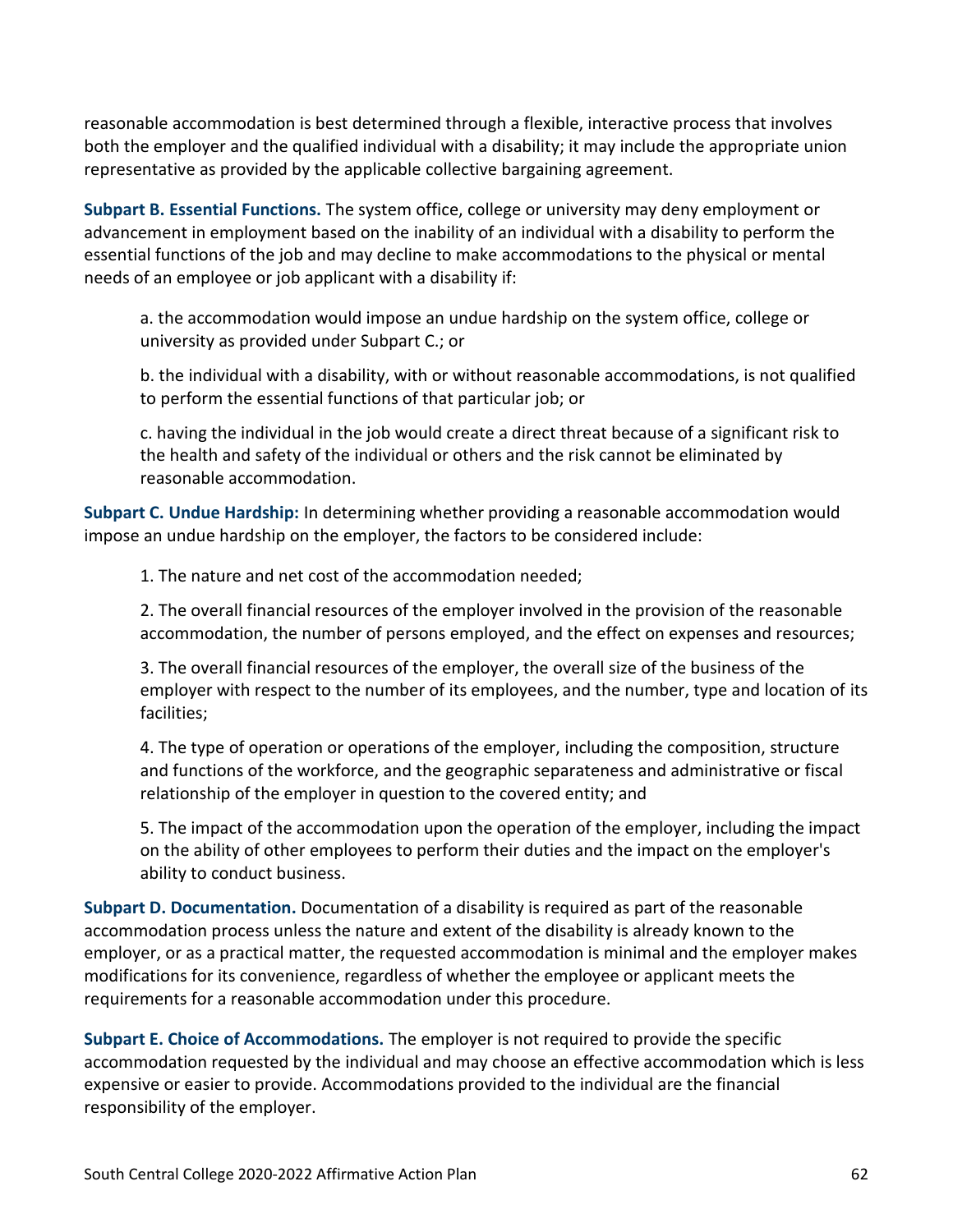**Subpart F. Request Process.** The system office, colleges and universities are responsible for establishing a process for individuals with disabilities to make requests for reasonable accommodations in compliance with the Americans with Disabilities Act or the Minnesota Human Rights Act. Such process should include the following:

1. MnSCU policy statement and definitions;

2. Assignment and identification of a staff member responsible for administering requests for reasonable accommodations;

3. Provide a process for appealing a reasonable accommodations decision.

**Part 7. Application.** Nothing in this procedure is intended to expand, diminish or alter the provisions of the Americans with Disabilities Act or the Minnesota Human Rights Act.

 $\mathcal{L}_{\mathcal{A}}$ 

# **Request for Reasonable Accommodation Form**

| South Central College                                                                                                                                                                                                                                                                                                                                                                                                                                                                                                                                                                                                                                                                                                                                                                                                                                                                                                | 2. What, if any, employment benefits are you having difficulty accessing?                                                                                                                                                                                                                                                                                                                                                                                                                                                                                                                                                                                                                                                       |
|----------------------------------------------------------------------------------------------------------------------------------------------------------------------------------------------------------------------------------------------------------------------------------------------------------------------------------------------------------------------------------------------------------------------------------------------------------------------------------------------------------------------------------------------------------------------------------------------------------------------------------------------------------------------------------------------------------------------------------------------------------------------------------------------------------------------------------------------------------------------------------------------------------------------|---------------------------------------------------------------------------------------------------------------------------------------------------------------------------------------------------------------------------------------------------------------------------------------------------------------------------------------------------------------------------------------------------------------------------------------------------------------------------------------------------------------------------------------------------------------------------------------------------------------------------------------------------------------------------------------------------------------------------------|
| Employee/Applicant Request for Americans with Disabilities Act ("ADA")<br><b>Reasonable Accommodation Form</b><br>South Central College is committed to complying with the Americans with Disabilities Act ("ADA") and the<br>Minnesota Human Rights Act ("MHRA"). To be eligible for an ADA accommodation, you must be 1) qualified to<br>perform the essential functions of the position and 2) have a disability that substantially or materially limits a                                                                                                                                                                                                                                                                                                                                                                                                                                                        | 3. What limitation, as result of your physical or mental impairment, is interfering with your ability to<br>perform the functions of your job, access an employment benefit, or participate in the application<br>process?                                                                                                                                                                                                                                                                                                                                                                                                                                                                                                      |
| major life activity or function. The ADA Coordinator/Designee will review each request on an individualized<br>case-by-case basis to determine whether or not an accommodation can be made.                                                                                                                                                                                                                                                                                                                                                                                                                                                                                                                                                                                                                                                                                                                          | 4. If you are requesting a specific accommodation, how will that accommodation be effective in<br>allowing you to perform the functions of your job, access an employment benefit, or participate in<br>the application process?                                                                                                                                                                                                                                                                                                                                                                                                                                                                                                |
|                                                                                                                                                                                                                                                                                                                                                                                                                                                                                                                                                                                                                                                                                                                                                                                                                                                                                                                      |                                                                                                                                                                                                                                                                                                                                                                                                                                                                                                                                                                                                                                                                                                                                 |
| Work Location: Website the contract of the contract of the contract of the contract of the contract of the contract of the contract of the contract of the contract of the contract of the contract of the contract of the con<br>Phone Number: North and the contract of the contract of the contract of the contract of the contract of the contract of the contract of the contract of the contract of the contract of the contract of the contract of the co<br>Data Privacy Statement: This information may be used by the agency human resources representative, ADA<br>Coordinator or designee, or any other individual who is authorized by the agency to receive medical information<br>for purposes of providing reasonable accommodations under the ADA and MHRA. This information is necessary<br>to determine whether you have a disability as defined by the ADA or MHRA, and to determine whether any | Information Pertaining to Medical Documentation: In the context of assessing an accommodation request,<br>medical documentation may be needed to determine if the employee/applicant has a disability covered by the<br>ADA and to assist in identifying an effective accommodation. The ADA Coordinator or designee in each agency<br>is tasked with collecting necessary medical documentation. In the event that medical documentation is<br>needed, the employee/applicant will be provided with the appropriate forms to submit to their medical<br>provider. The employee/applicant has the responsibility to ensure that the requested information is returned<br>to the ADA Coordinator or designee in a timely manner. |
| reasonable accommodation can be made. The provision of this information is strictly voluntary; however, if you                                                                                                                                                                                                                                                                                                                                                                                                                                                                                                                                                                                                                                                                                                                                                                                                       |                                                                                                                                                                                                                                                                                                                                                                                                                                                                                                                                                                                                                                                                                                                                 |
| refuse to provide it, the agency may not have sufficient information to provide a reasonable accommodation.<br>DO NOT PROVIDE ANY INFORMATION THAT IS NOT RELATED TO YOUR REQUEST FOR REASONABLE<br>ACCOMMODATION. DO NOT PROVIDE COPIES OF MEDICAL RECORDS.<br>A. Questions to clarify accommodation requested.<br>1. What specific accommodation are you requesting?                                                                                                                                                                                                                                                                                                                                                                                                                                                                                                                                               | This form does not cover, and the information to be disclosed should not contain, genetic information.<br>individual's family members (family medical history); an individual's request for, or receipt of, genetic<br>member of the individual; and genetic information of a fetus carried by an individual or by a pregnant<br>the individual or family member using an assisted reproductive technology.                                                                                                                                                                                                                                                                                                                     |
| 2. If you are not sure what accommodation is needed, do you have any suggestions about what options<br>we can explore?                                                                                                                                                                                                                                                                                                                                                                                                                                                                                                                                                                                                                                                                                                                                                                                               | "Genetic Information" includes: information about an individual's genetic tests; information about genetic<br>tests of an individual's family members; information about the manifestation of a disease or disorder in an<br>services, or the participation in clinical research that includes genetic services by the individual or a family<br>woman who is a family member of the individual and the genetic information of any embryo legally held by<br>Date: the contract of the contract of the contract of the contract of the contract of the contract of the contract of the contract of the contract of the contract of the contract of the contract of the contract of the cont                                     |
| a. Answer yes or no: 100 million and the matter of the matter of the matter of the matter of the matter of the                                                                                                                                                                                                                                                                                                                                                                                                                                                                                                                                                                                                                                                                                                                                                                                                       |                                                                                                                                                                                                                                                                                                                                                                                                                                                                                                                                                                                                                                                                                                                                 |
| b. If yes, please explain: and the state of the state of the state of the state of the state of the state of the state of the state of the state of the state of the state of the state of the state of the state of the state                                                                                                                                                                                                                                                                                                                                                                                                                                                                                                                                                                                                                                                                                       |                                                                                                                                                                                                                                                                                                                                                                                                                                                                                                                                                                                                                                                                                                                                 |
| B. Questions to document the reason for the accommodation request (please attach additional pages if<br>necessarv).                                                                                                                                                                                                                                                                                                                                                                                                                                                                                                                                                                                                                                                                                                                                                                                                  |                                                                                                                                                                                                                                                                                                                                                                                                                                                                                                                                                                                                                                                                                                                                 |
| 1. If you are an employee, what, if any, job function are you having difficulty performing; or if you are<br>an applicant, what portion of the application process are you having difficulty participating in?                                                                                                                                                                                                                                                                                                                                                                                                                                                                                                                                                                                                                                                                                                       |                                                                                                                                                                                                                                                                                                                                                                                                                                                                                                                                                                                                                                                                                                                                 |

.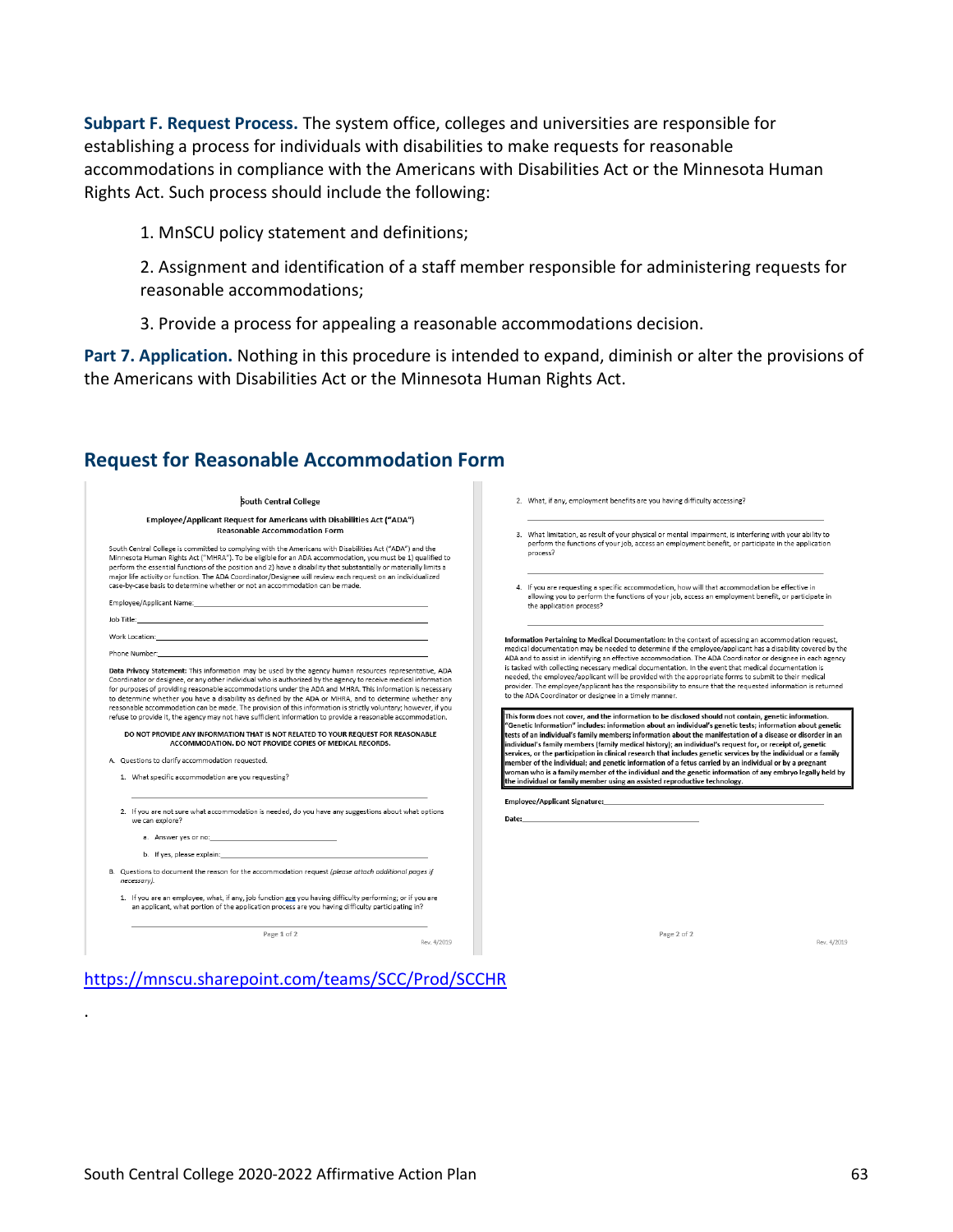# **E. Notice Under the Americans with Disabilities Act**

In accordance with the requirements of Title II of the Americans with Disabilities Act of 1990 ("ADA"), the South Central College will not discriminate against qualified individuals with disabilities on the basis of disability in its services, programs, or activities.

**Employment:** South Central College does not discriminate on the basis of disability in its hiring or employment practices and complies with all regulations promulgated by the U.S. Equal Employment Opportunity Commission under title I of the ADA.

**Effective Communication:** South Central College will generally, upon request, provide appropriate aids and services leading to effective communication for qualified persons with disabilities so they can participate equally in South Central College programs, services, and activities, including qualified sign language interpreters, documents in Braille, and other ways of making information and communications accessible to people who have speech, hearing, or vision impairments.

**Modifications to Policies and Procedures:** South Central College will make all reasonable modifications to policies and programs to ensure that people with disabilities have an equal opportunity to enjoy all of its programs, services, and activities. For example, individuals with service animals are welcomed in South Central College offices, even where pets are generally prohibited.

Anyone who requires an auxiliary aid or service for effective communication, or a modification of policies or procedures to participate in a program, service, or activity of South Central College, should contact the office of Human Resources:

**Name: Brian Tiegs**

**Title: Director of Human Resources**

as soon as possible but no later than 48 hours before the scheduled event.

The ADA does not require the South Central College to take any action that would fundamentally alter the nature of its programs or services, or impose an undue financial or administrative burden.

Complaints that a program, service, or activity of South Central College is not accessible to persons with disabilities should be directed to:

**Name: Brian Tiegs**

**Title: Director of Human Resources**

**Email: brian.tiegs@southcentral.edu**

**Phone: 507-389-7219**

**Email: brian.tiegs@southcentral.edu**

**Phone: 507-389-7219**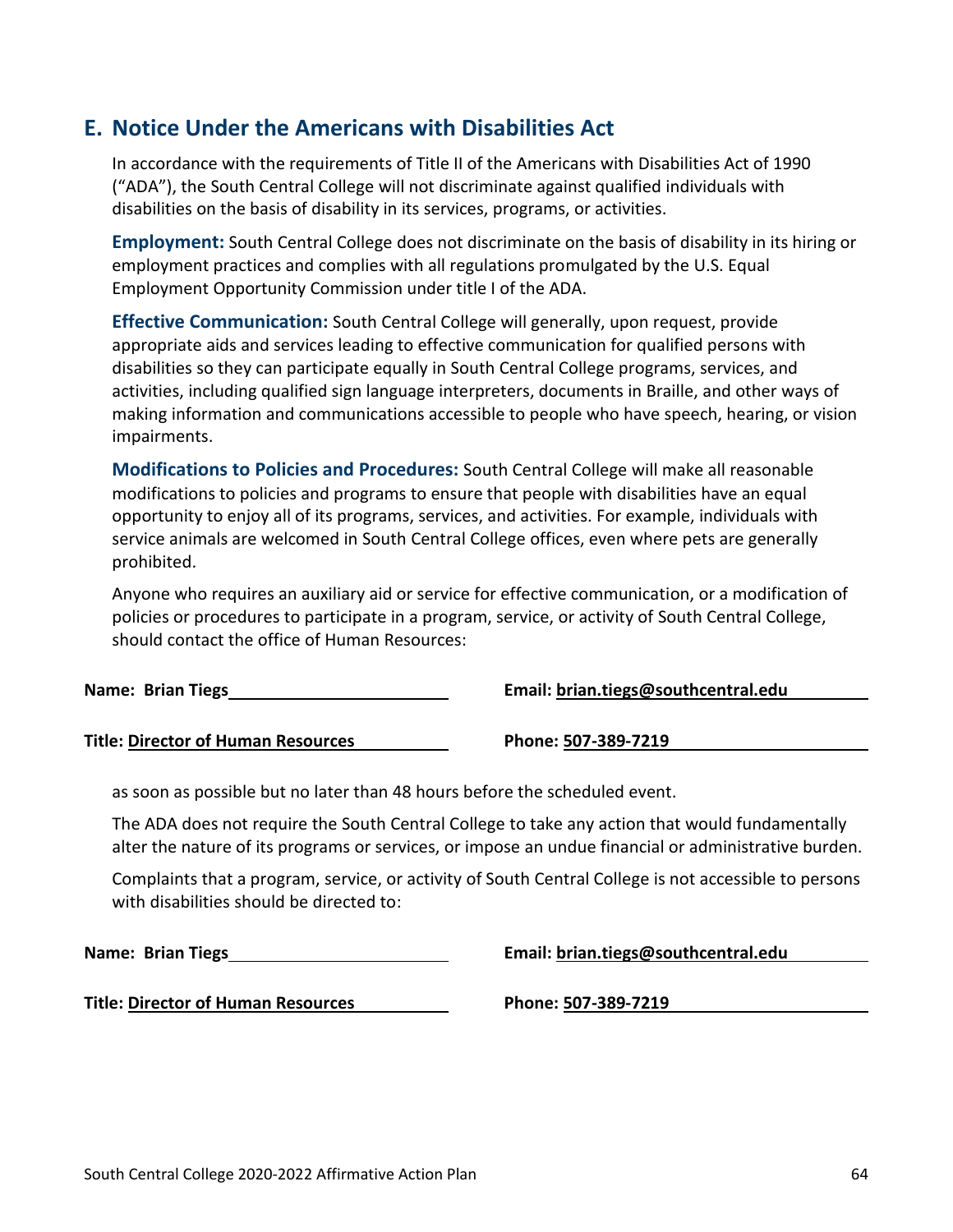$\mathbf{S}$  will not pace surhage on  $\mathbf{p}$ t findvu reasonbl modifcatns ofplicy, suharetivng msfrolcatins hreopnt h

public tareful tarenocsible top the tareful tareful tareful tareful tareful tareful tareful tareful tareful tareful tareful tareful tareful tareful tareful tareful tareful tareful tareful tareful tareful tareful tareful ta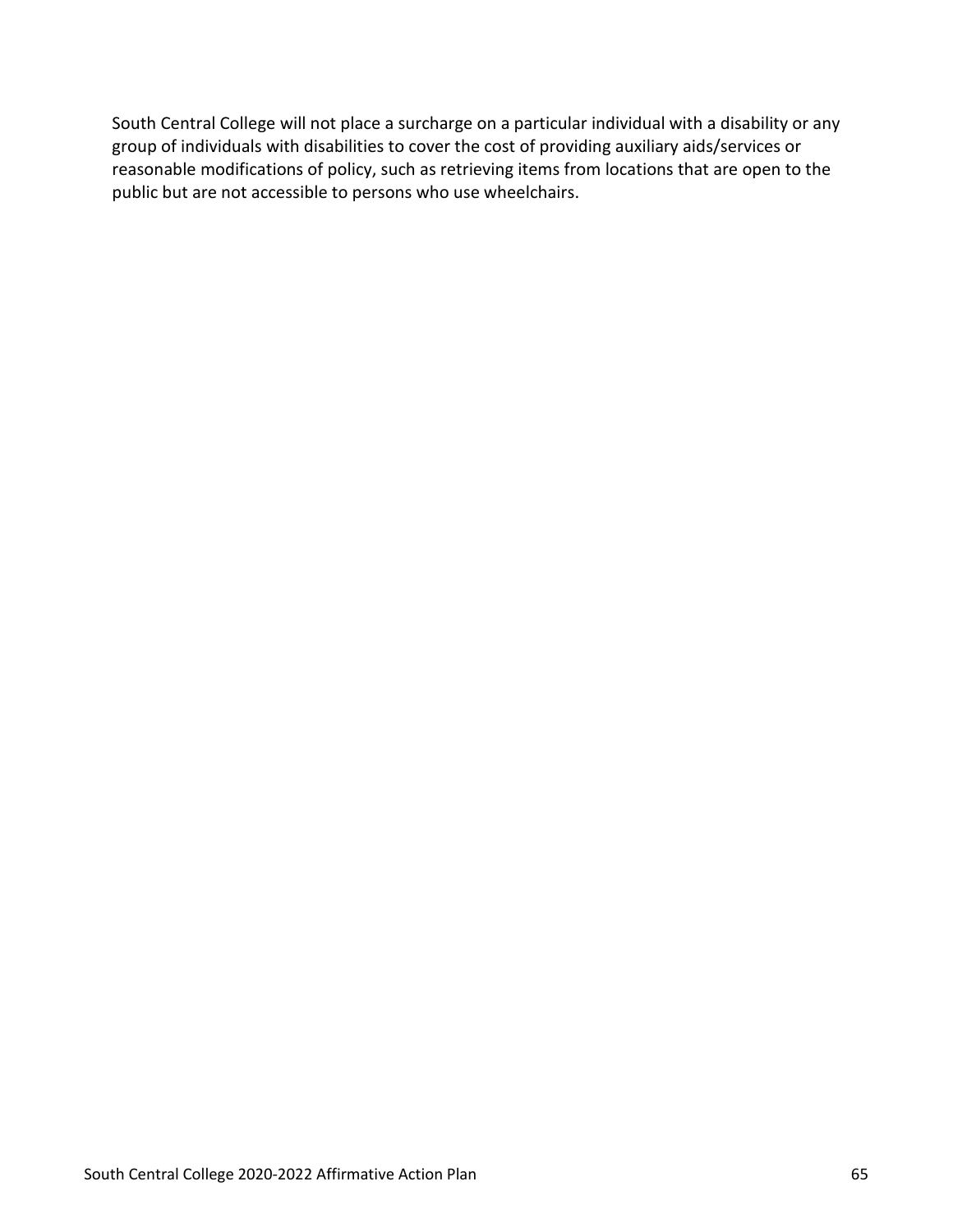# **F. South Central College Grievance Procedure Under Title II of the Americans with Disabilities Act**

This Grievance Procedure is established to meet the requirements of Title II of the Americans with Disabilities Act of 1990 ("ADA"). It may be used by anyone who wishes to file a complaint alleging discrimination on the basis of disability in the provision of services, activities, programs, or benefits by the South Central College**.** The Statewide ADA Reasonable Accommodation policy governs employment-related complaints of disability discrimination.

The complaint should be in writing and contain information about the alleged discrimination such as name, address, phone number of complainant and location, date, and description of the problem. Alternative means of filing complaints, such as personal interviews or a tape recording of the complaint, will be made available for persons with disabilities upon request.

The complaint should be submitted by the grievant and/or his/her designee as soon as possible but no later than 60 calendar days after the alleged violation to:

Brian Tiegs, Director of Human Resources South Central College 1920 Lee Boulevard North Mankato, MN 56003

Within 15 calendar days after receipt of the complaint, Brian Tiegs or his designee will meet or communicate with the complainant to discuss the complaint and the possible resolutions. Within 15 calendar days of the meeting or communication, Brian Tiegs or his designee will respond in writing, and where appropriate, in a format accessible to the complainant. The response will explain the position of the South Central College and offer options for substantive resolution of the complaint.

If the response by Brian Tiegs or his designee does not satisfactorily resolve the issue, the complainant and/or his/her designee may appeal the decision within 15 calendar days after receipt of the response to the College President or their designee.

Within 15 calendar days after receipt of the appeal, the College President or their designee will meet with the complainant to discuss the complaint and possible resolutions. Within 15 calendar days after the meeting, the College President or their designee will respond in writing, and, where appropriate, in a format accessible to the complainant, with a final resolution of the complaint.

All written complaints received by Brian Tiegs or his designee, appeals to the College President or their designee, and responses from these two offices will be retained by South Central College for at least three years.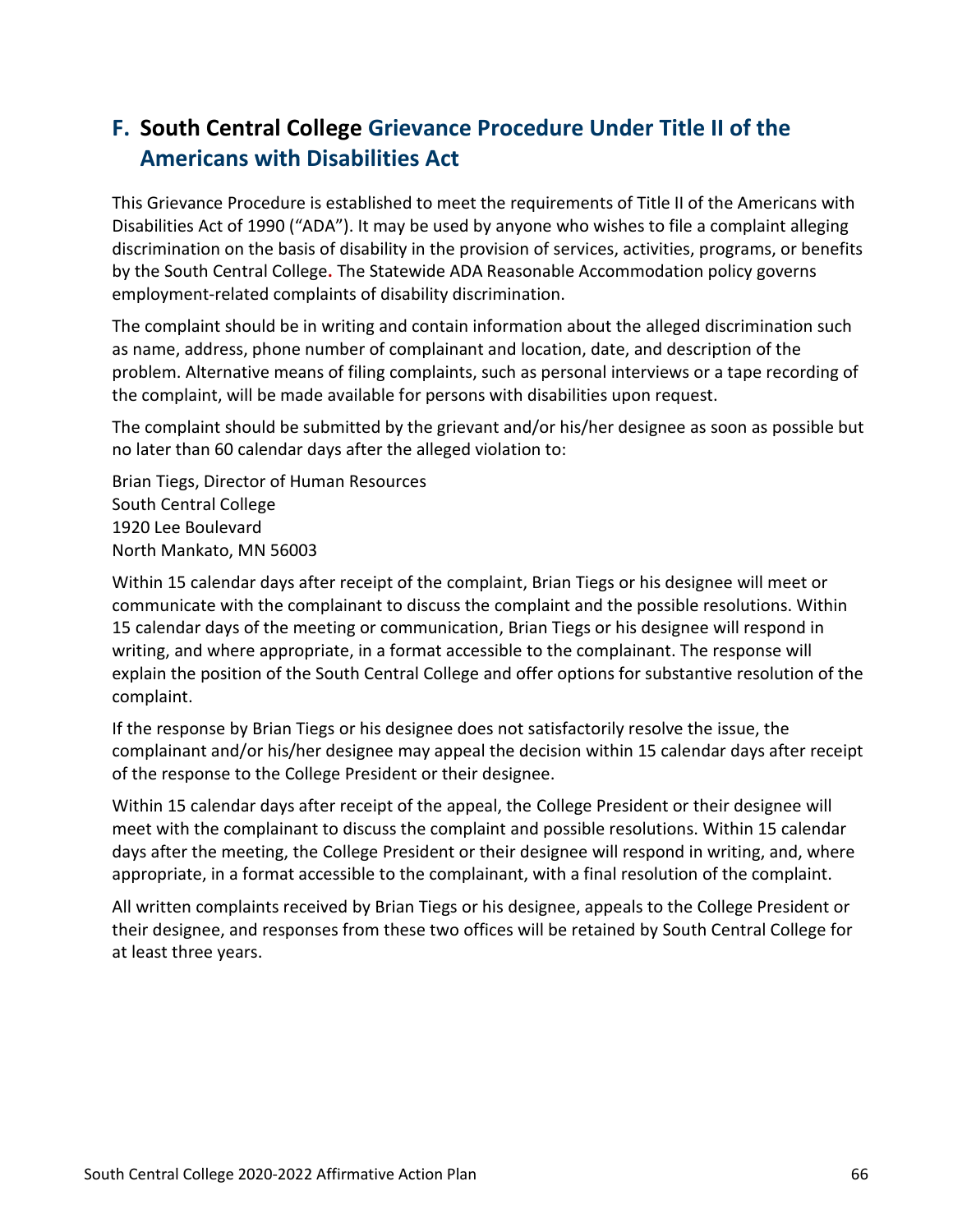# **G. Evacuation Procedure for Individuals with Disabilities or Otherwise in Need of Assistance**

A copy of the college's weather and emergency evacuation plans can be found at: <https://southcentral.edu/Security/safety-plans.html>

Knowledge and preparation by both individuals needing assistance and those who don't is key to reducing the impact of emergencies. When developing a plan, safety needs should be determined on a case-by-case basis because it varies with each individual and building.

Students/Employees should assist anyone with disabilities to evacuate the building. This can be done by holding their arm or pushing their wheelchair to assist in navigating crowded halls. If unable to assist the disabled person the disabled person should wait at the nearest stairwell or if in immediate danger inside a closed room next to the stairwell. Upon arrival Emergency Responders should immediately be made aware of any disabled person and their exact location still needing to be evacuated from the building

Directors, managers, and supervisors should review the emergency evacuation procedures with staff, including informing all staff that if additional assistance may be needed, and individuals with disabilities should contact the college contact(s) below to request the type of assistance they may need.

Assistance to Individuals with Disabilities: Academic Support Center Director 507-389-7339 Study Skills Tutor 507-389-7453 Academic Support Center Administrative Assistant 507-389-7496

**Name: Brian Tiegs**

**Title: Director of Human Resources**

**Email: brian.tiegs@southcentral.edu**

**Phone: 507-389-7219**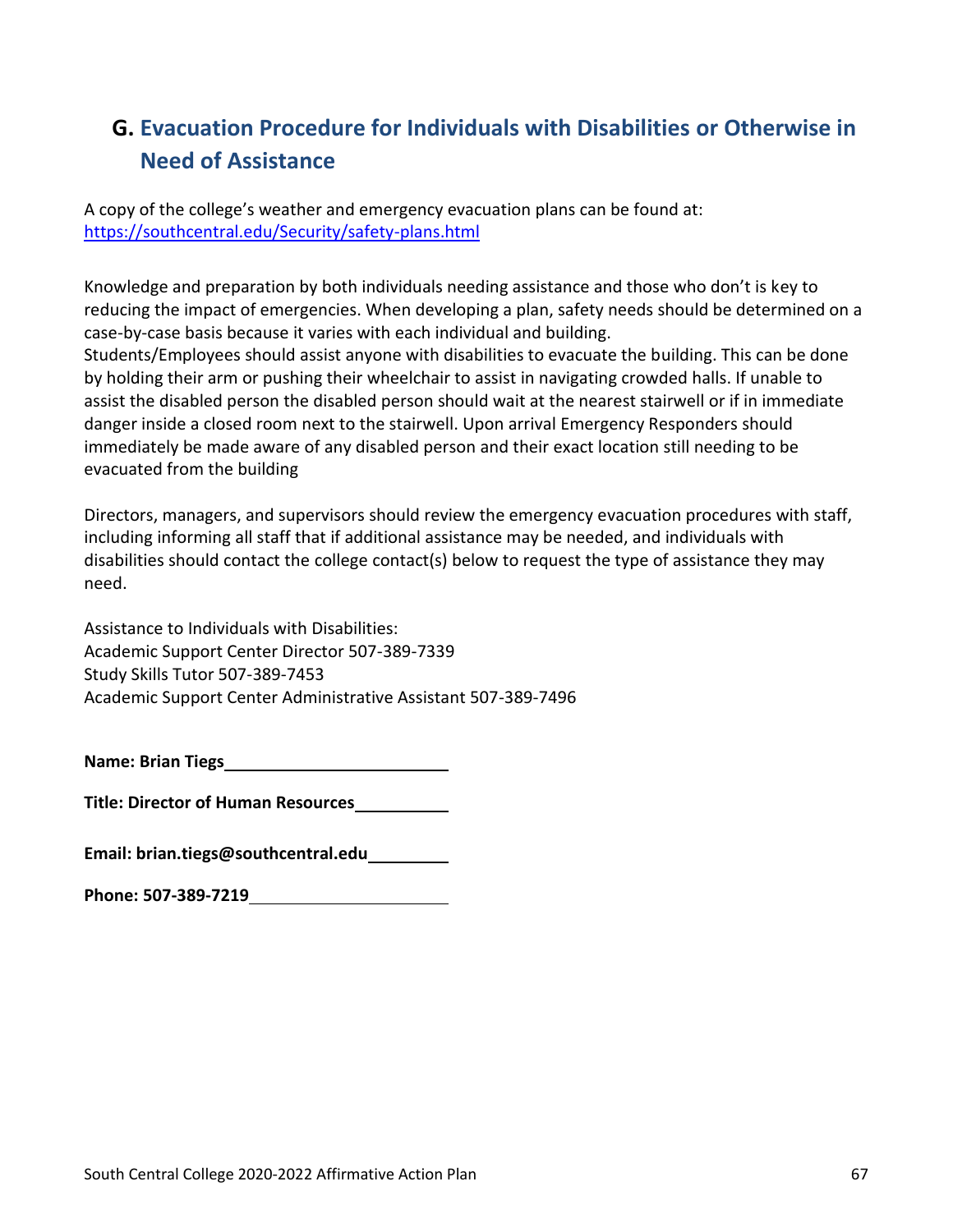# **Evacuation Options:**

Individuals with disabilities have four basics, possibly five, evacuation options

- **Horizontal evacuation:** Using building exits to the outside ground level or going into unaffected wings of multi-building complexes;
- **Stairway evacuation:** Using steps to reach ground level exits from building;
- **Shelter in place:** Unless danger is imminent, remain in a room with an exterior window, a telephone, and a solid or fire-resistant door. If the individual requiring special evacuation assistance remains in place, they should dial 911 immediately and report their location to emergency services, who will in turn relay that information to on-site responders. The shelter in place approach may be more appropriate for sprinkler protected buildings where an area of refuge is not nearby or available. It may be more appropriate for an individual who is alone when the alarm sounds;
- **Area of rescue assistance:** Identified areas that can be used as a means of egress for individuals with disabilities. These areas, located on floors above or below the building's exits, can be used by individuals with disabilities until rescue can be facilitated by emergency responders; and/or

# **Evacuation Procedures for Individuals with Mobility, Hearing, or Visual Disabilities:**

Individuals with disabilities should follow the following procedures:

- **Mobility disabilities (individuals who use wheelchairs or other personal mobility devices ("PMDs"):** Individuals using wheelchairs should be accompanied to an area of rescue assistance by an employee or shelter in place when the alarm sounds. The safety and security staff will respond to each of the areas of rescue assistance every time a building evacuation is initiated to identify the individuals in these areas and notify to emergency responders how many individuals need assistance to safely evacuate.
- **Mobility disabilities (individuals who do not use wheelchairs):** Individuals with mobility disabilities, who are able to walk independently, may be able to negotiate stairs in an emergency with minor assistance. If danger is imminent, the individual should wait until the heavy traffic has cleared before attempting the stairs. If there is no immediate danger (detectable smoke, fire, or unusual odor), the individual with a disability may choose to wait at the area of rescue assistance until emergency responders arrive to assist them.
- **Hearing disabilities:** The college's buildings are equipped with fire alarm horns/strobes that sound the alarm and flash strobe lights. The strobe lights are for individuals with who are deaf and/or hard of hearing. Individuals with hearing disabilities may not notice or hear emergency alarms and will need to be alerted of emergency situations.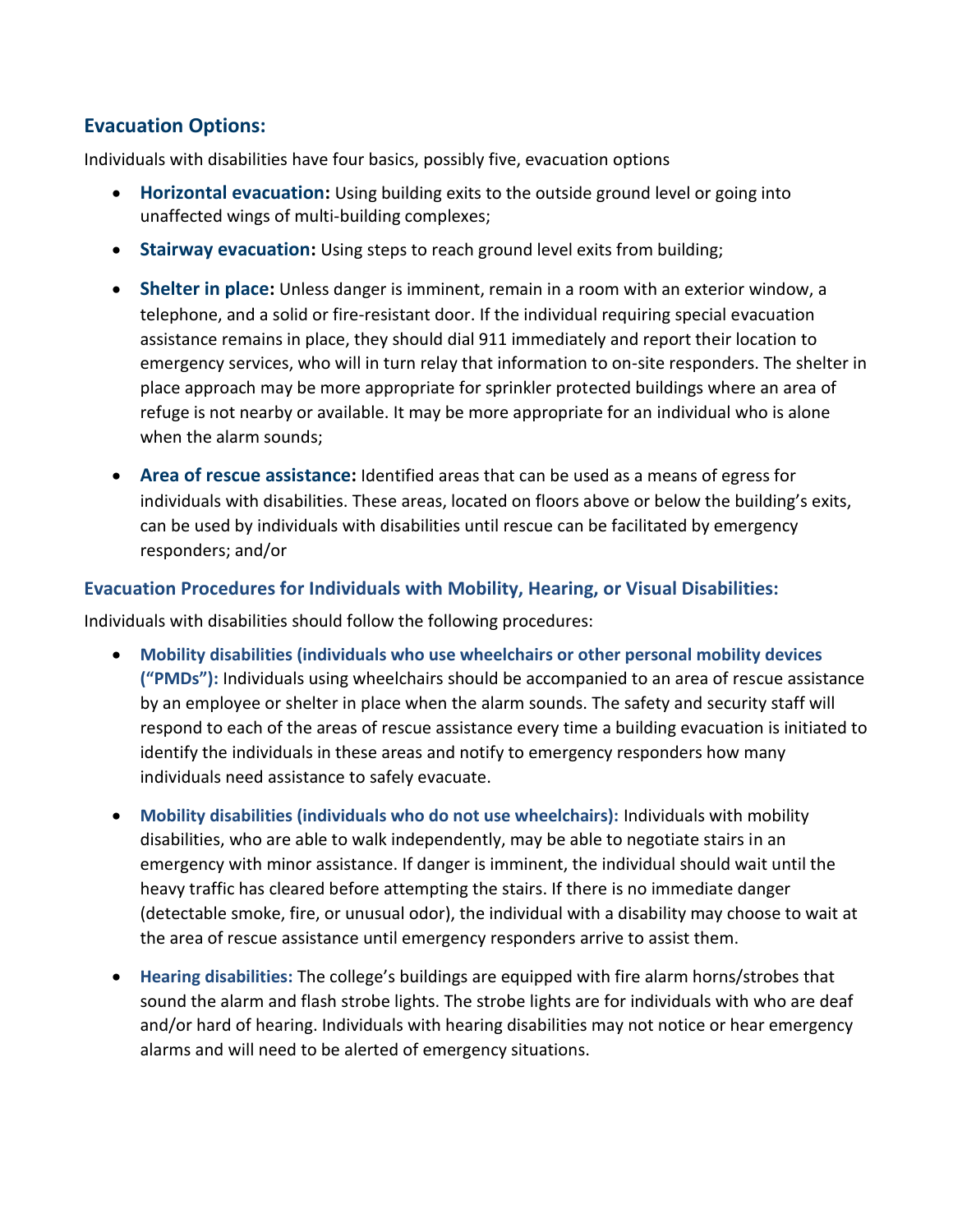• **Visual disabilities:** The college's buildings are equipped with fire alarm horn/strobes that sound the alarm and flash strobe lights. The horn will alert individuals who are blind or have visual disabilities of the need to evacuate. Most individuals with visual disabilities will be familiar with their immediate surroundings and frequently traveled routes. Since the emergency evacuation route is likely different form the common traveled route, individuals with visual disabilities may need assistance in evacuating. The assistant should offer assistance, and if accepted, guide the individual with a visual disability through the evacuation route.

# **Severe Weather Evacuation Options:**

Individuals in need of assistance during an evacuation have three evacuation options based on their location in their building:

- **Horizontal evacuation**: If located on the ground or basement floor, severe weather shelter areas are located throughout each floor;
- **Shelter in Place**: Seeking shelter in a designated severe weather shelter and remaining there until the all clear is used.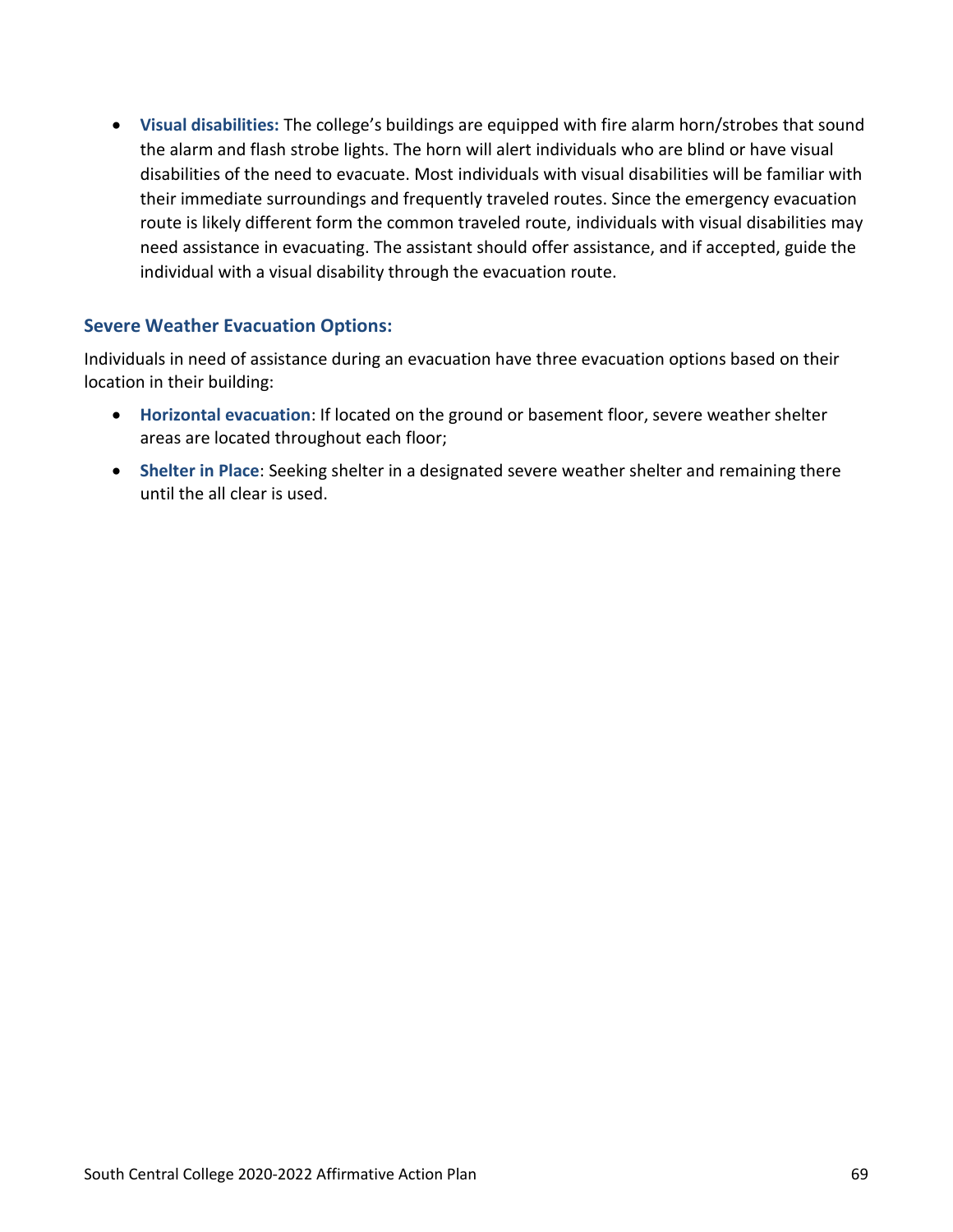## **Appendix**

**Refer to the AAP Appendix 2020-2022.**